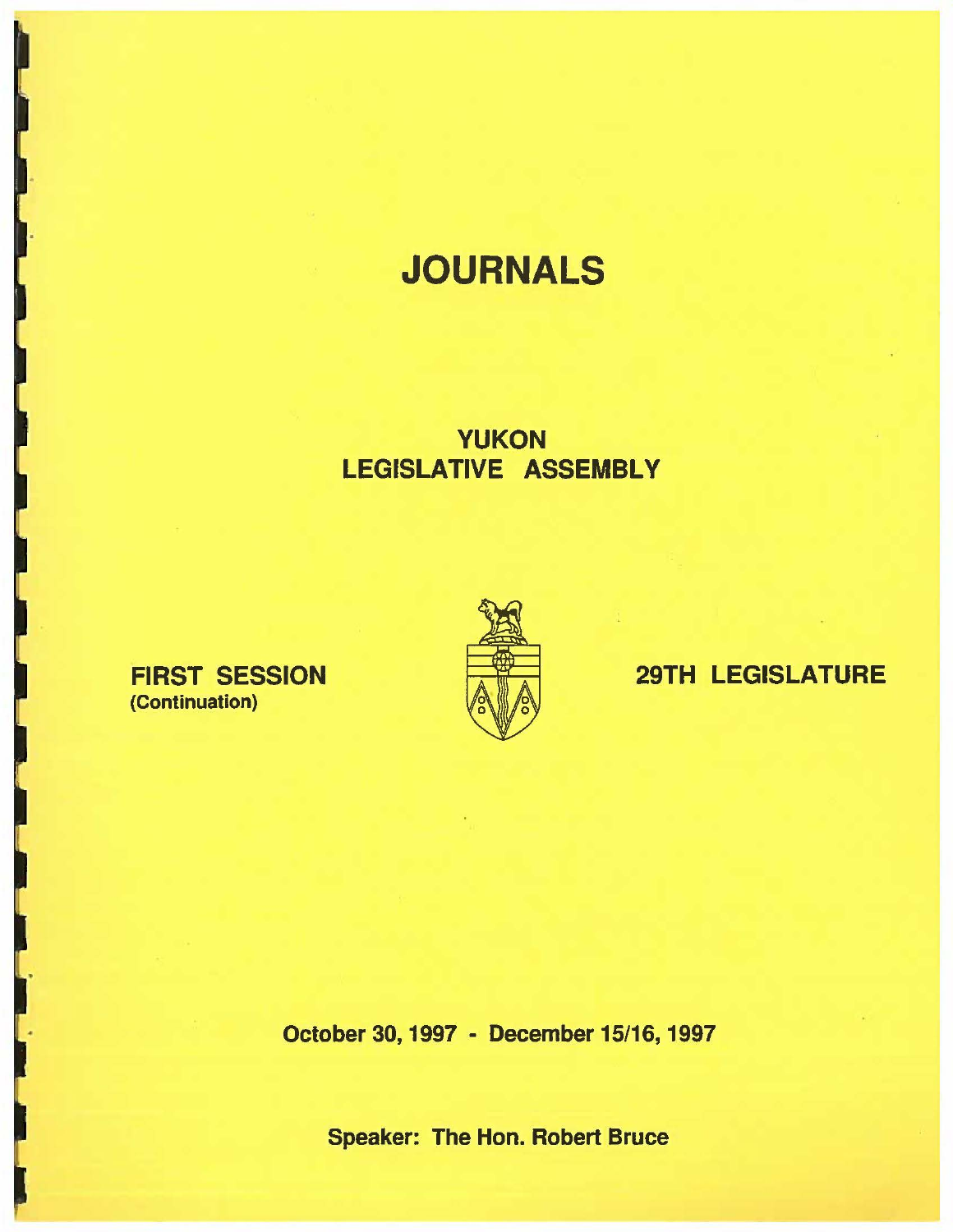### **VOTES AND PROCEEDINGS**

### **of the**

### **YUKON LEGISLATIVE ASSEMBLY**

### **29th Legislative Assembly Constructed Assembly Constructed Assembly** First Session

### Thursday, October 30, 1997

The Speaker took the Chair at 1:30 p.m.

#### **INTRODUCTION OF PAGES**

 The Speaker informed the Assembly that Jamie Furniss, Erin McClelland, Brianne Meister, Andria Sherstone and Nikki Swerhun from F.H. Collins Secondary School and Ben Craigen, Kim Hunter, Stephen McGovern and Heather Salé from Vanier Catholic Secondary School would be serving as Pages during the Fall Sitting. Heather Salé and Nikki Swerhun were introduced and welcomed to the House.

#### **IN REMEMBRANCE OF TWO FORMER MEMBERS OF THE ASSEMBLY**

#### **Dr. Jack Hibberd, former Member for Whitehorse Centre**

 Mr. Ostashek, Leader of the Official Opposition, and Ms. Duncan, Member for Porter Creek South, paid tribute to the late Dr. Jack Hibberd, former Member for Whitehorse Centre from 1974-1982, former Deputy Speaker and former Minister. Dr. Hibberd passed away at the age of sixty-six in Penticton, B.C. on May 15, 1997. Condolences were extended to the family.

#### **Meg Sutherland McCall, former Member for Klondike**

The Hon. Piers McDonald, Government Leader, Mr. Jenkins, Member for Klondike and Mrs. Edelman, Member for Riverdale South, paid tribute to the late Meg Sutherland McCall, former Member for Klondike from 1978-1982 and former Minister. Ms. McCall passed away at the age of sixty-seven in West Vancouver, B.C., on September 10, 1997. Condolences were extended to the family.

#### **TRIBUTES**

#### **In Remembrance of Don Sawatsky**

 Mr. Livingston, Member for Lake Laberge, Mr. Phillips, Member for Riverdale North, and Ms. Duncan, Member for Porter Creek South, paid tribute to Don Sawatsky, veteran reporter and one of the founding members of the Yukon Press Gallery. Mr. Sawatsky passed away on June 18, 1997. Condolences were extended to his wife Marilyn and the family.

#### **TABLING RETURNS AND DOCUMENTS**

Hon. Mr. Bruce, Speaker

- Conflict of Interest Commission First Annual Report (May 1996 - June 1997)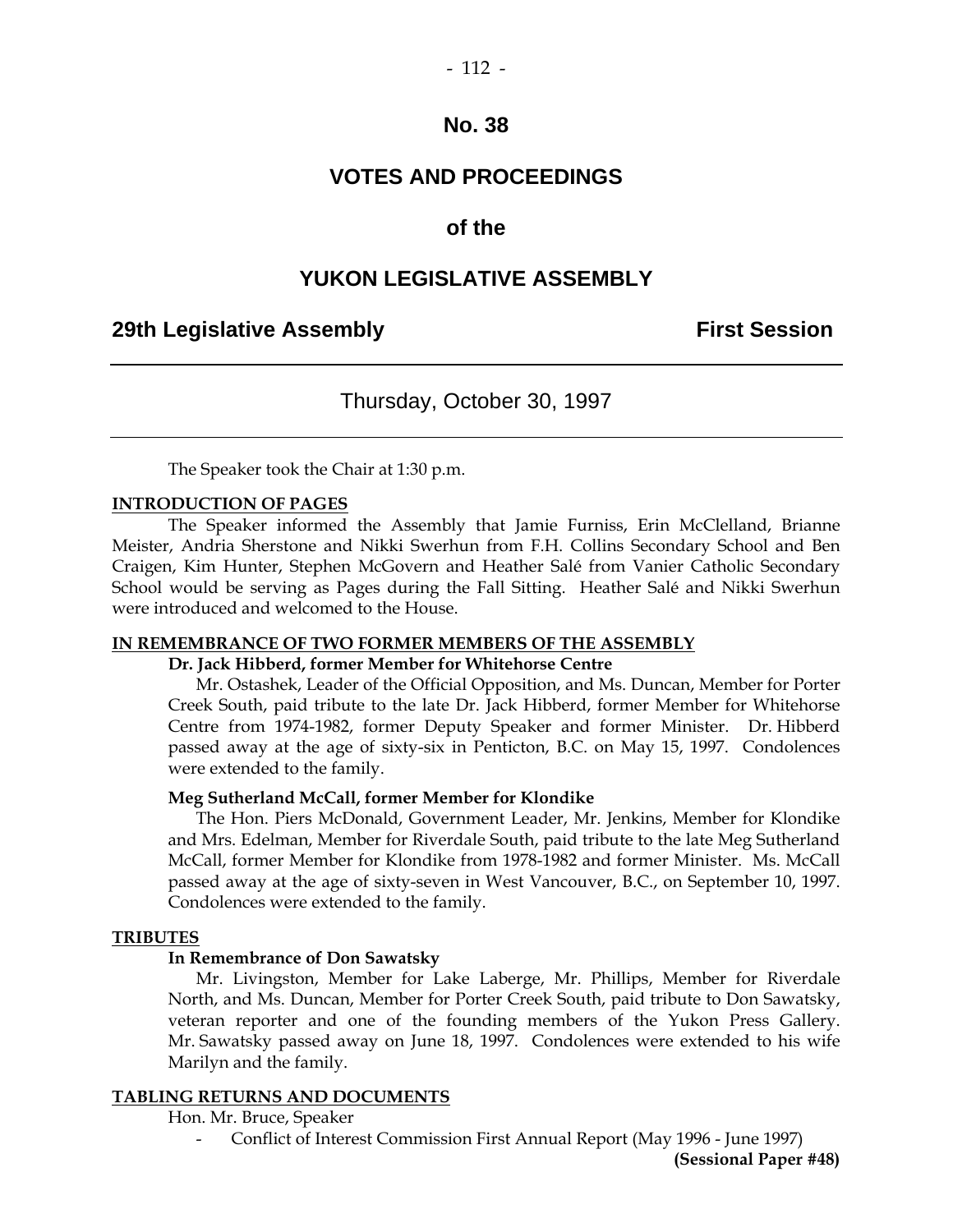- Ombudsman/Information and Privacy Commission First Annual Report (July 1, 1996 - December 31, 1996) **(Sessional Paper #49)**
- Report of the Chief Electoral Officer of the Yukon on the by-election held on April 1, 1997 in Vuntut Gwich'in **(Sessional Paper #50)**
- Deductions from the indemnities of Members of the Legislative Assembly made pursuant to subsection 39(6) of the **Legislative Assembly Act**: Report of the Clerk of the Yukon Legislative Assembly (dated October 30, 1997)

**(Sessional Paper #51)** 

Hon. Mr. McDonald, Government Leader

Framework for Discussion on Canadian Unity and Press Release dated September 14, 1997: Premiers agree to consult Canadians on unity

**(Sessional Paper #52)** 

#### **INTRODUCTION OF BILLS (First Reading)**

- Bill #23 Crime Prevention and Victim Services Trust Act -Hon. Ms. Moorcroft
- Bill #33 The Intercountry Adoption (Hague Convention) Act -Hon. Mr. Sloan
- Bill #27 Animal Health Act -Hon. Mr. Fairclough
- Bill #26 An Act to Amend the Animal Protection Act -Hon. Mr. Fairclough
- Bill #30 An Act to Amend the Constitutional Questions Act -Hon. Ms. Moorcroft
- Bill #31 An Act to Amend the Cooperative Associations Act -Hon. Ms. Moorcroft
- Bill #29 An Act to Amend the Taxpayer Protection Act -Hon. Mr. McDonald
- Bill #25 An Act to Amend the Notaries Act -Hon. Ms. Moorcroft

#### **MINISTERIAL STATEMENTS**

- Hon. Mr. Harding, Minister responsible for the Yukon Energy Corporation
	- Fire at the Yukon Energy Corporation's main hydroelectric building in Whitehorse on October 30, 1997
- Hon. Mr. McDonald, Government Leader
	- National unity consultation
- Hon. Mr. McRobb, Cabinet commissioner on Energy - Energy Awareness Month

## **FILED DOCUMENT**

 During Question Period, Mr. Ostashek, Leader of the Official Opposition, filed the following document:

 - Anvil Range Mining Corp. News Release dated October 30, 1997 re operations status as a result of the fire at the Yukon Energy Corporation **(Filed Document #24)**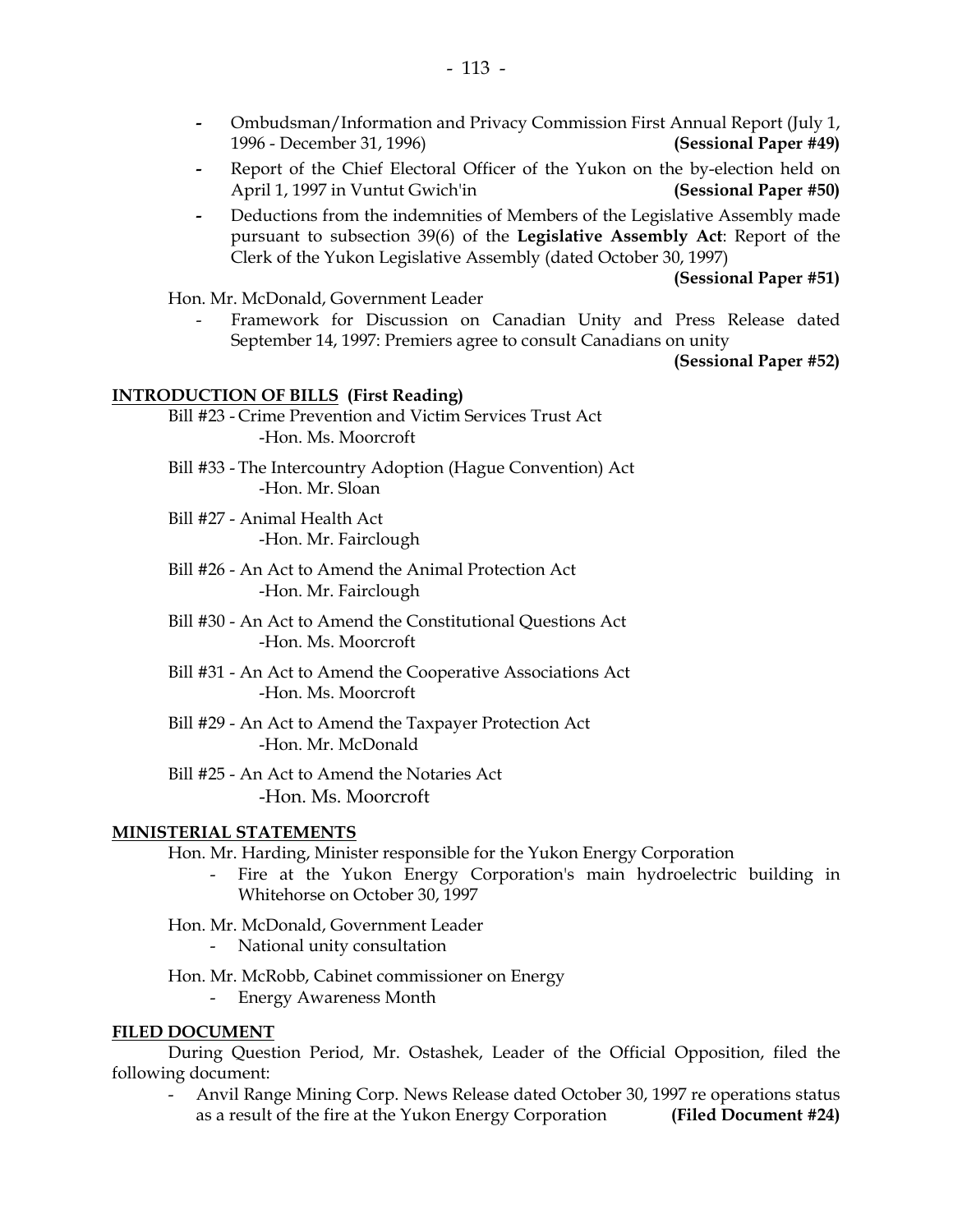The Assembly adjourned at 2:49 p.m. until 1:30 p.m., Monday, November 3, 1997.

\_\_\_\_\_\_\_\_\_\_\_\_\_\_\_\_\_\_\_\_\_\_\_\_\_\_\_\_\_\_\_\_\_\_\_\_\_\_\_\_\_\_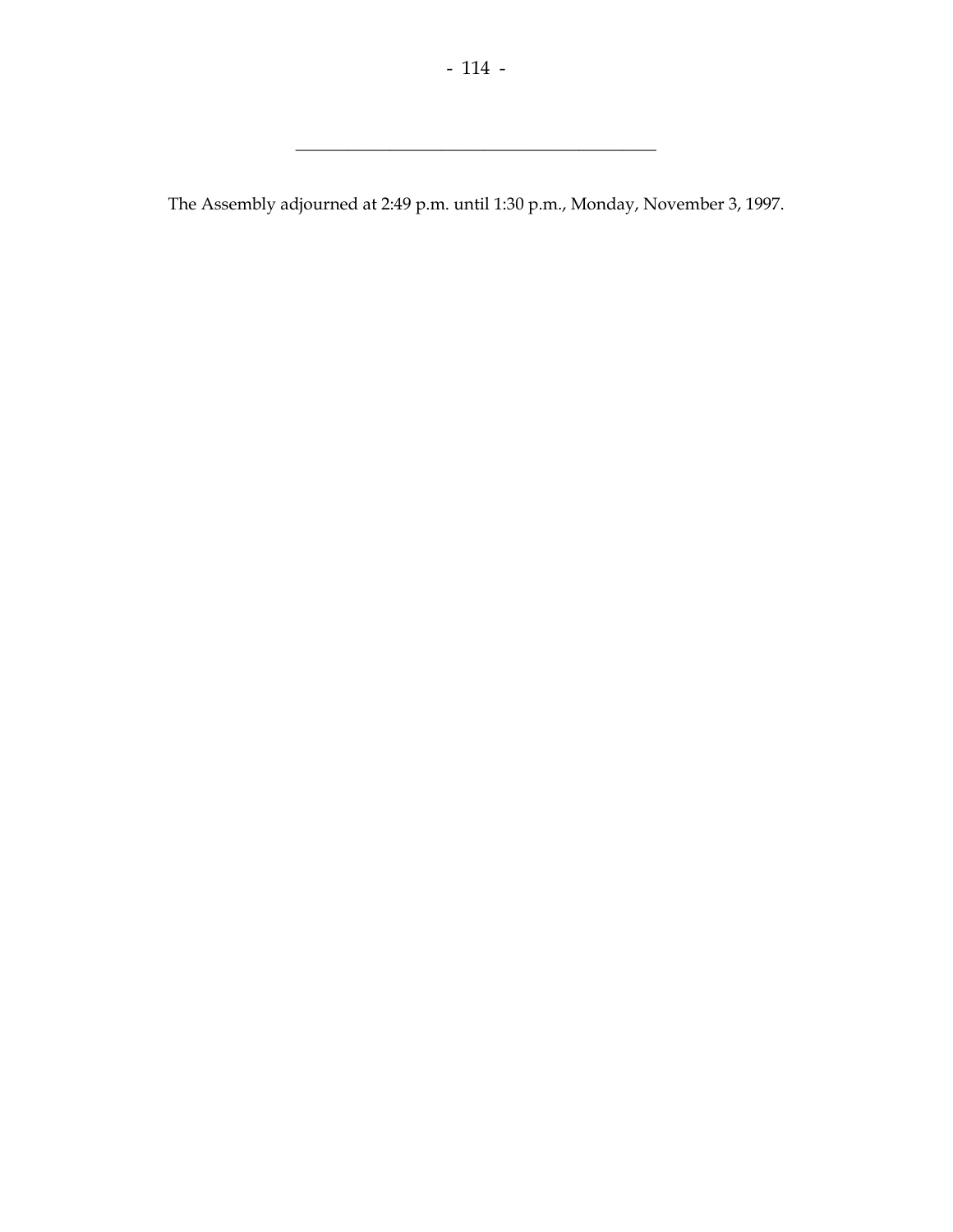### **VOTES AND PROCEEDINGS**

### **of the**

### **YUKON LEGISLATIVE ASSEMBLY**

### **29th Legislative Assembly Constructed Assembly** First Session

Monday, November 3, 1997

The Speaker took the Chair at 1:30 p.m.

#### **TRIBUTES**

#### **In Remembrance of Dorothy Wabisca**

 Mr. McRobb, Member for Kluane, and Ms. Duncan, Member for Porter Creek South, paid tribute to Dorothy Wabisca, a respected member of the Champagne-Aishihik First Nation. Mrs. Wabisca passed away on August 11, 1997. Condolences were extended to her family and friends.

#### **TABLING RETURNS AND DOCUMENTS**

Hon. Mr. McDonald, Government Leader

- Letter dated August 28, 1997 to Hon. Ms. Gingell, Commissioner of Yukon, from Hon. Jane Stewart, Minister of Indian Affairs and Northern Development, re instruction regarding post as Commissioner **(Sessional Paper #53)**
- Public Accounts of the Government of the Yukon Territory for the year ended March 31, 1997 **(Sessional Paper #54)**

Hon. Mr. Harding, Minister responsible for the Public Service Commission

 - Arbitrator's decision in the Matter of the Yukon Education Act and in the Matter of an Arbitration between the Yukon Teachers Association and the Yukon Government (1996-1998 Collective Agreement) dated October 31, 1997

**(Sessional Paper #55)** 

- Yukon Development Corporation 1996 Annual Report **(Sessional Paper #56)** 

#### **INTRODUCTION OF BILLS (First Reading)**

 Bill #22 - Oil and Gas Act -Hon. Mr. Harding

 Bill #34 -Continuing Consolidation of Statutes Act -Hon. Ms. Moorcroft

 Bill #35 - An Act to Amend the Financial Administration Act -Hon. Mr. McDonald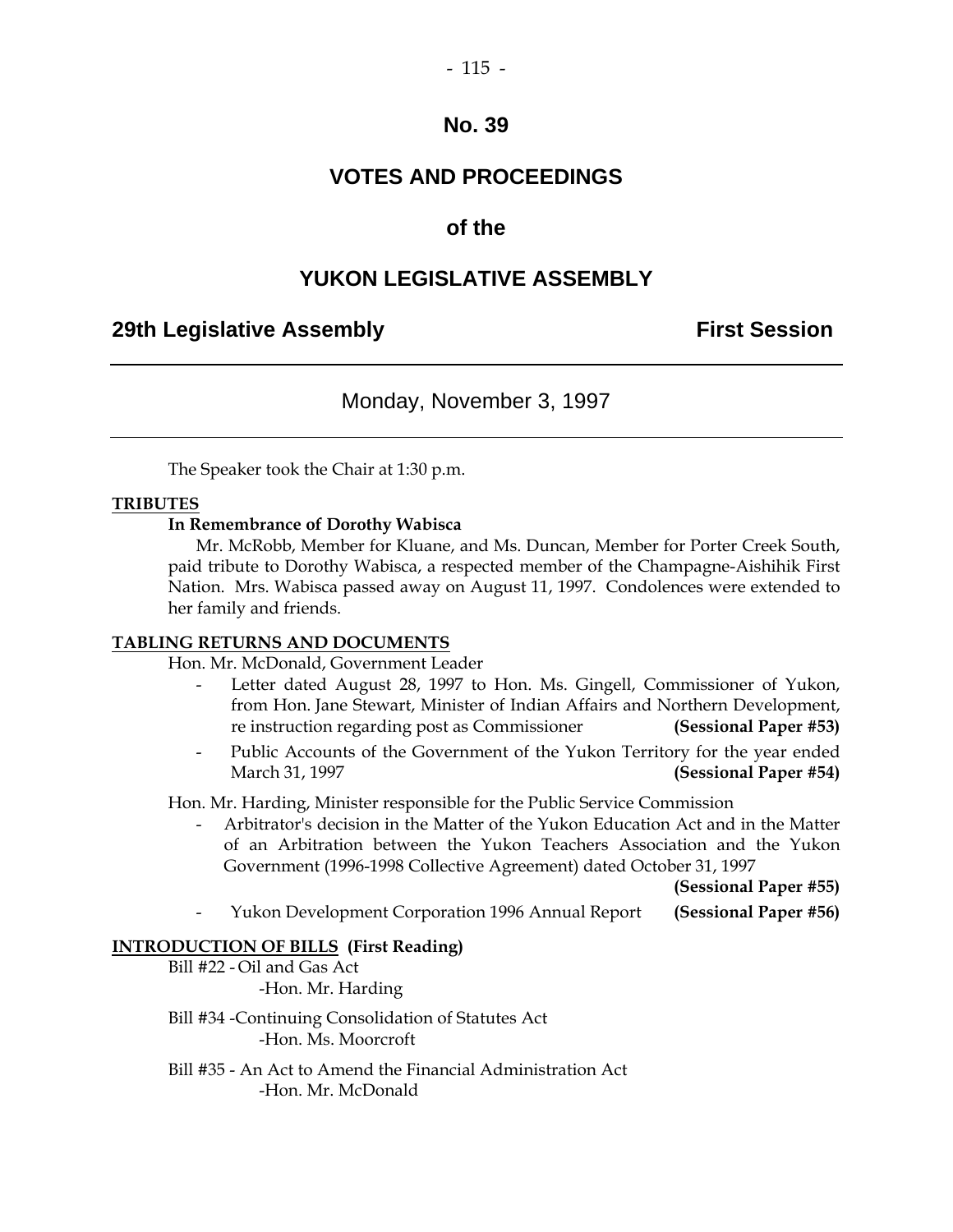#### **MINISTERIAL STATEMENTS**

Hon. Ms. Moorcroft, Minster of Justice

Taking action on crime

Hon. Mr. Sloan, Minister of Health and Social Services

Kwanlin Dun initiative: recreation and leadership training program for youth in McIntyre subdivision

Hon. Mr. Harding, Minister responsible for the Yukon Energy Corporation

- Yukon Energy Corporation fire: update

#### **GOVERNMENT BILLS**

The following Bills were read a second time and referred to Committee of the Whole:

- Bill #23 Crime Prevention and Victim Services Trust Act -Hon. Ms. Moorcroft
- Bill #33 The Intercountry Adoption (Hague Convention) Act -Hon. Mr. Sloan
- Bill #26 An Act to Amend the Animal Protection Act -Hon. Mr. Fairclough
- Bill #27 Animal Health Act -Hon. Mr. Fairclough
- Bill #30 An Act to Amend the Constitutional Questions Act -Hon. Ms. Moorcroft
- Bill #31 An Act to Amend the Cooperative Associations Act -Hon. Ms. Moorcroft
- Bill #29 An Act to Amend the Taxpayer Protection Act -Hon. Mr. McDonald
- Bill #25 An Act to Amend the Notaries Act -Hon. Ms. Moorcroft

The Assembly adjourned at 9:03 p.m. until 1:30 p.m., Tuesday, November 4, 1997.

\_\_\_\_\_\_\_\_\_\_\_\_\_\_\_\_\_\_\_\_\_\_\_\_\_\_\_\_\_\_\_\_\_\_\_\_\_\_\_\_\_\_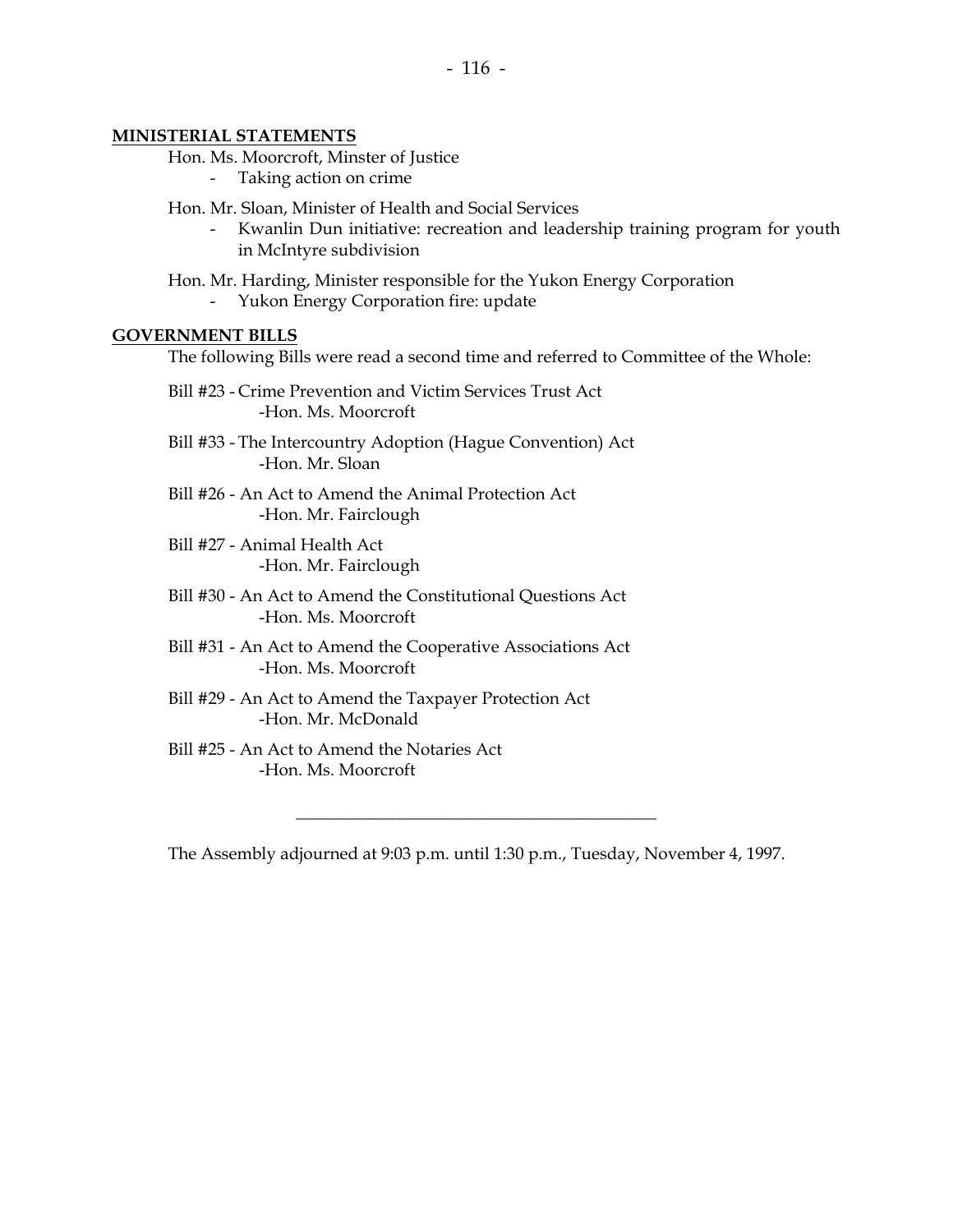### **VOTES AND PROCEEDINGS**

### **of the**

### **YUKON LEGISLATIVE ASSEMBLY**

### **29th Legislative Assembly Constructed Assembly** First Session

### Tuesday, November 4, 1997

The Speaker took the Chair at 1:30 p.m.

#### **TRIBUTES**

#### **United Way Campaign**

 The Hon. Mr. Sloan, Minister of Health and Social Services, Mr. Phillips, Member for Riverdale North, and Mrs. Edelman, Member for Riverdale South, paid tribute to all the volunteers working on the Yukon's 1997 United Way campaign.

#### **In Remembrance of Daisy Joe and Willie Joe**

 Mr. McRobb, Member for Kluane, and Mr. Phillips, Member for Riverdale North, paid tribute to two members of the Champagne-Aishihik First Nation, who recently passed away. Daisy Joe passed away on October 19, 1997 and her brother Willie passed away on October 27, 1997. Condolences were extended to the Joe family and friends.

#### **TABLING RETURNS AND DOCUMENTS**

Hon. Mr. Harding, Minister of Economic Development

- Yukon Economic Review 1996 (dated August 1997) **(Sessional Paper #57)** 

#### **MINISTERIAL STATEMENTS**

Hon. Mr. Harding, Minister of Economic Development

- Trade and Investment Diversification Strategy

Mr. Livingston, Cabinet commissioner on the Development Assessment Process

- Cabinet Commission on the Development Assessment Process: status report

#### **SPEAKER'S STATEMENT**

 "Before proceeding to Question Period, the Chair would like to make a statement regarding Oral Question Period. Yesterday, it was noticed not only by the Chair but also by Members on both sides of the House that questions and answers in many cases were too long. The Chair would remind Members of two of the guidelines for Oral Question Period:

 Guideline seven states in part that 'A brief preamble will be allowed in the case of the main question and a one-sentence preamble will be allowed in the case of each supplementary question.'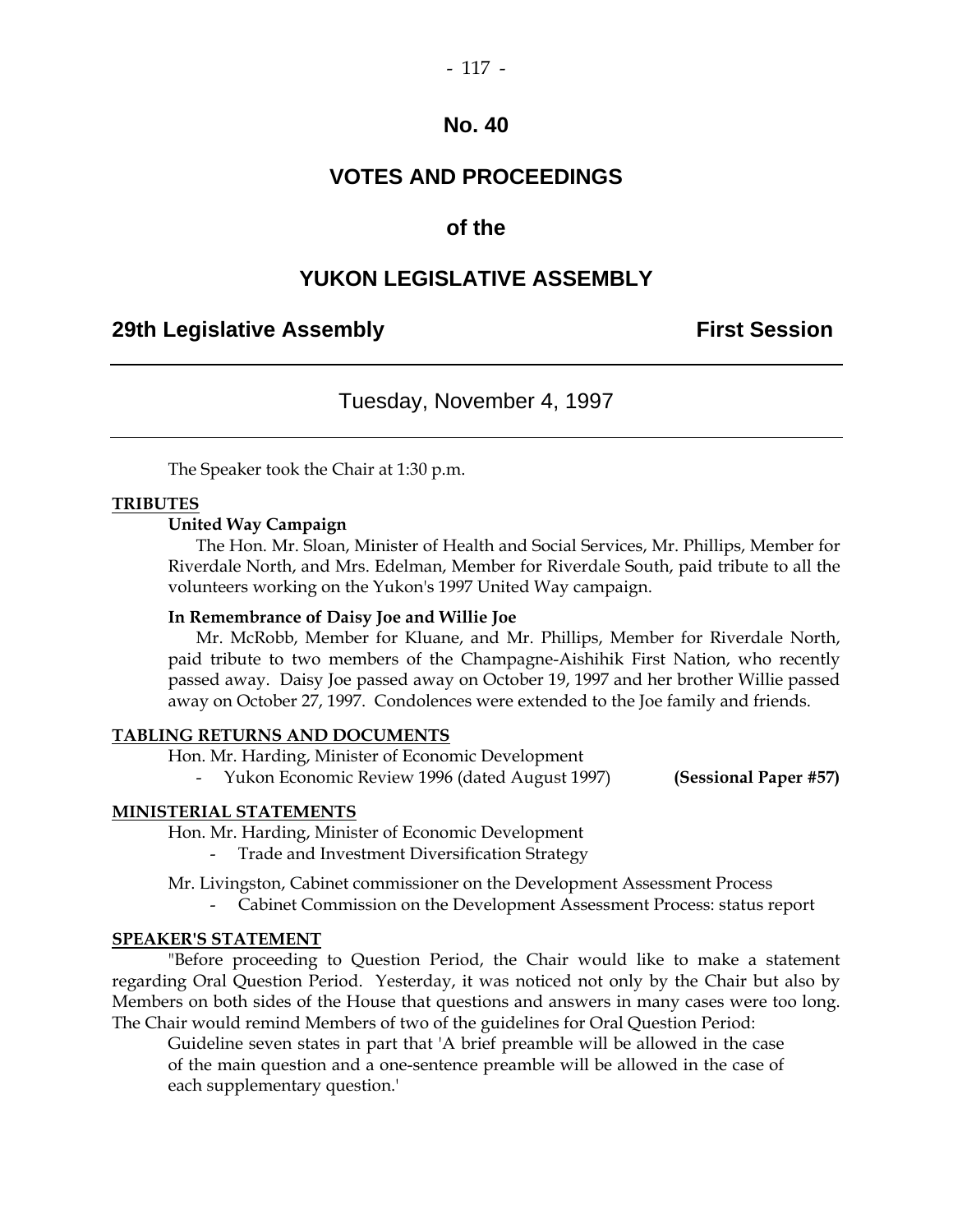Guideline nine states that 'A reply to a question should be as brief as possible, relevant to the question asked, and should not provoke debate.

It is clearly the will of the House that Members should pay stricter attention to the Guidelines for Oral Question Period which the House itself adopted. The Chair would ask all Members to help the Chair and the House by respecting and obeying those guidelines. The Chair, understanding the wishes of the Members, will be stepping in more often if the questions or answers are too long."

#### **GOVERNMENT BILLS**

The following Bill was read a second time and referred to Committee of the Whole:

 Bill #34 - Continuing Consolidation of Statutes Act -Hon. Ms. Moorcroft

### **COMMITTEE OF THE WHOLE**

According to Order, the Assembly resolved into Committee of the Whole.

The following Bill was reported with amendment:

 Bill #23 - Crime Prevention and Victim Services Trust Act -Hon. Ms. Moorcroft

Progress was reported on the following Bills:

 Bill #33 - The Intercountry Adoption (Hague Convention) Act -Hon. Mr. Sloan

 Bill #26 - An Act to Amend the Animal Protection Act -Hon. Mr. Fairclough

The report of the Chair was adopted.

The Assembly adjourned at 5:29 p.m. until 1:30 p.m., Wednesday, November 5, 1997.

\_\_\_\_\_\_\_\_\_\_\_\_\_\_\_\_\_\_\_\_\_\_\_\_\_\_\_\_\_\_\_\_\_\_\_\_\_\_\_\_\_\_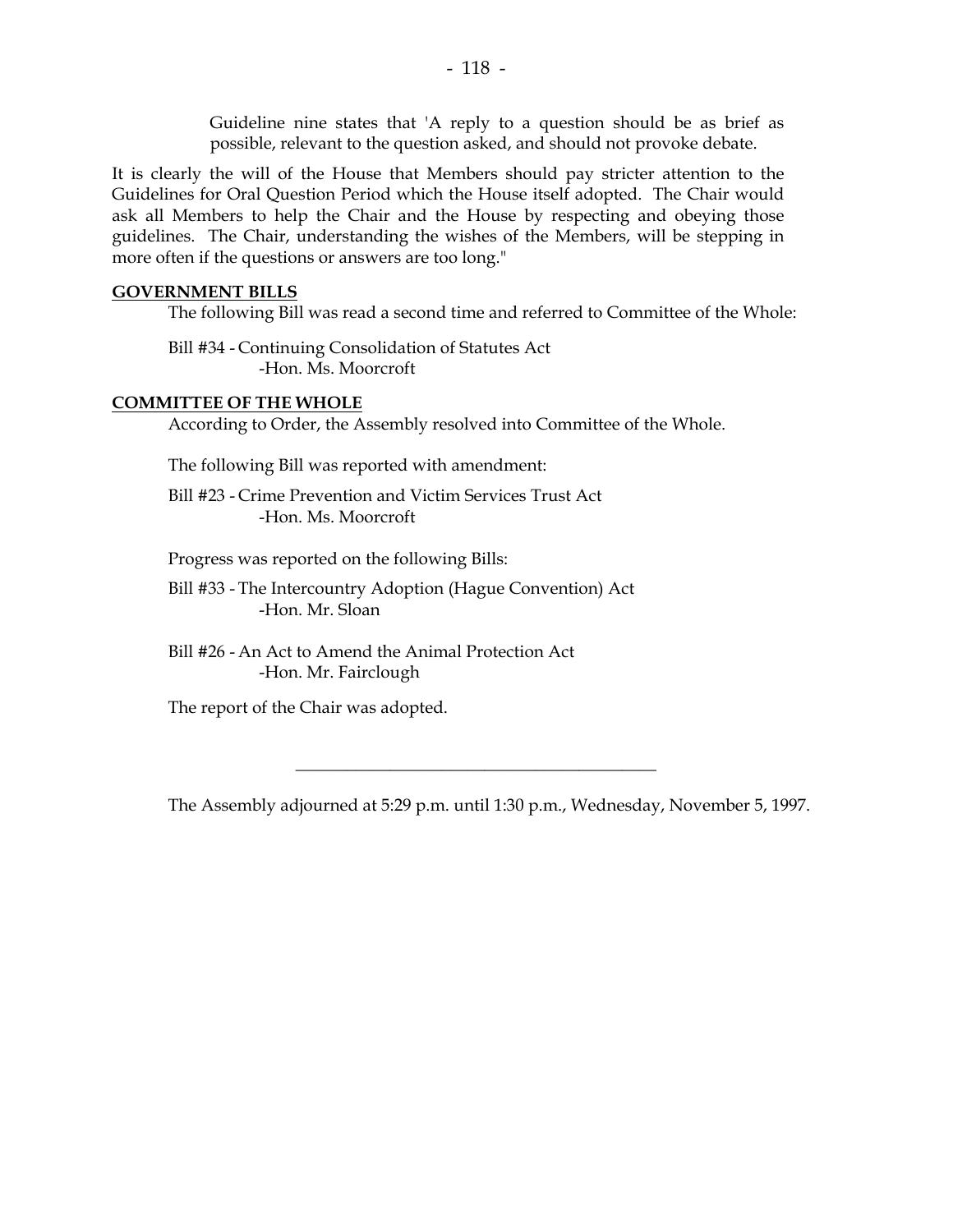### **VOTES AND PROCEEDINGS**

### **of the**

### **YUKON LEGISLATIVE ASSEMBLY**

### **29th Legislative Assembly Constructed Assembly Constructed Assembly** First Session

### Wednesday, November 5, 1997

The Speaker took the Chair at 1:30 p.m.

#### **TRIBUTES**

#### **In Remembrance of Frank Joe**

 Mr. McRobb, Member for Kluane, and Mr. Ostashek, Leader of the Official Opposition, paid tribute to Frank Joe, a big game outfitter, who passed away on July 16, 1997. Condolences were extended to the family and friends.

#### **In Remembrance of Patrick Carberry**

 The Hon. Mr. Sloan, Minister of Health and Social Services, Mr. Phillips, Member for Riverdale North, and Mrs. Edelman, Member for Riverdale South, paid tribute to Patrick Carberry, who passed away on September 10, 1997. Mr. Carberry had been very active with the Yukon Council on Aging. Condolences were extended to his wife Claire and family.

#### **TABLING RETURNS AND DOCUMENTS**

Hon. Ms. Moorcroft, Minister of Education

- Student Recognition Report (dated August 1997) **(Sessional Paper #58)** 

Hon. Mr. McDonald, Government Leader

 - Shakwak project: correspondence from Yukon Cabinet Ministers to the Alaskan Government and to U.S. Congressmen and Government to secure funding

**(Legislative Return #21)** 

Hon. Mr. Sloan, Minister of Government Services

- Property Management Agency 1996/97 Annual Report **(Sessional Paper #59)**
- Fleet Vehicle Agency 1996/97 Annual Report **(Sessional Paper #60)**
- Community Agency Contribution Agreement between the Government of Yukon and the Northern Network of Services Society effective April 1, 1997 to March 31, 1998 **(Sessional Paper #61)**

#### **MINISTERIAL STATEMENTS**

Hon. Ms. Moorcroft, Minister of Education

Student recognition program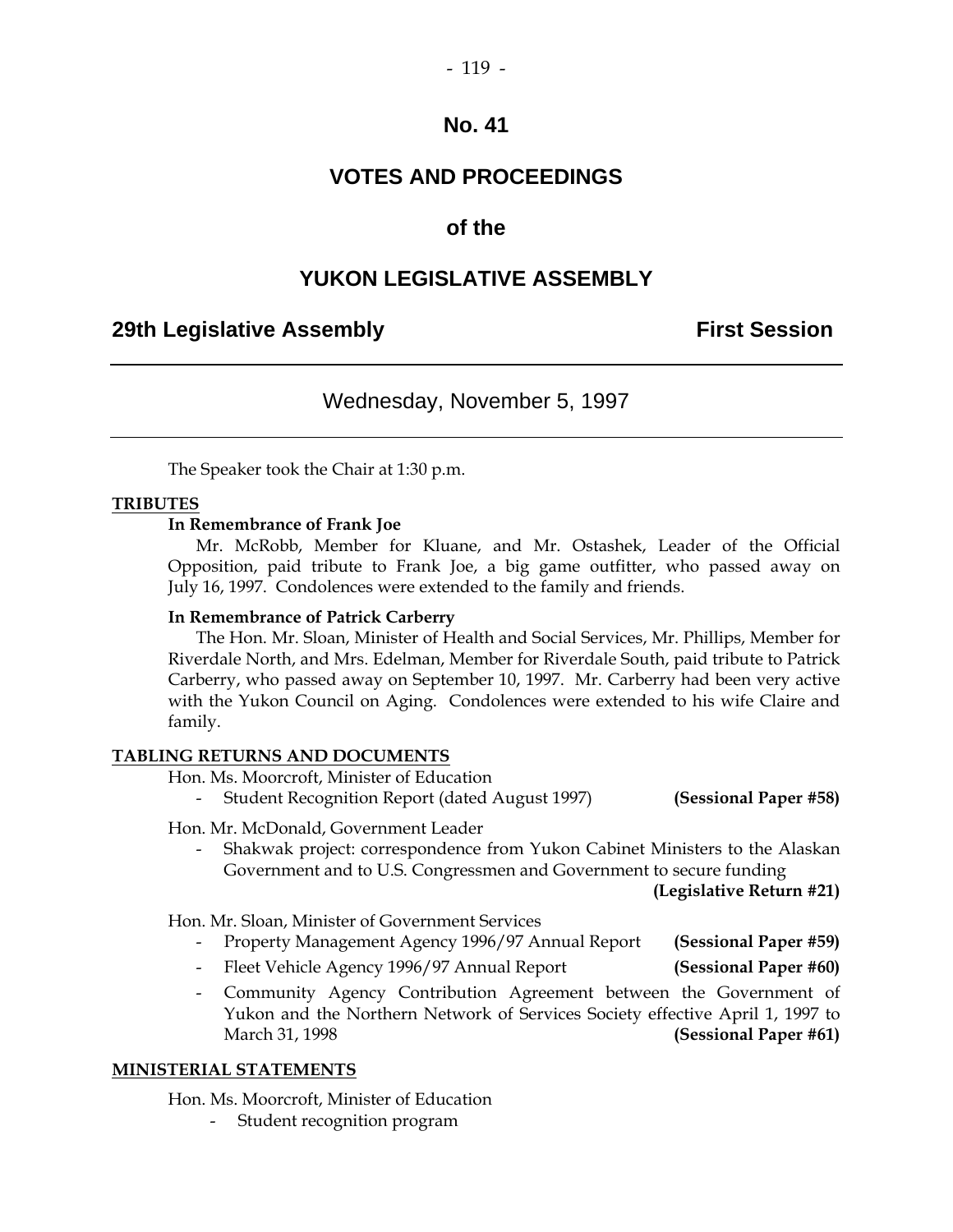Hon. Mr. Sloan, Minister of Government Services

- Building design standards

#### **FILED DOCUMENT**

 During Question Period, Mr. Ostashek, Leader of the Official Opposition, filed the following document:

Rocky Mountains wildlife range: maps showing proposed protected area from Wyoming, U.S.A. to Yukon, Canada (Globe and Mail, October 9, 1997)

**(Filed Document #25)** 

#### **GOVERNMENT PRIVATE MEMBERS' BUSINESS MOTIONS OTHER THAN GOVERNMENT MOTIONS**

Moved by Mr. Livingston:

THAT it is the opinion of this House that:

- (1) Yukoners deserve reliable, affordable and accessible telephone service;
- (2) the present telephone service does not adequately serve the varied needs of rural and urban Yukoners;
- (3) the Canadian Radio-television and Telecommunications Commission has a responsibility to Yukoners to ensure that regulated competition facilitates lower long distance rates, improved service and extension of services in underserved areas;
- (4) all telephone services directed towards basic home and business use in the Yukon should be regulated by the CRTC to ensure reliable, affordable and accessible service;
- (5) the Government of the Yukon should urge the CRTC to direct telecommunications companies operating in Canada to establish a fund to expand the Yukon's telecommunications infrastructure; and
- (6) the Government of the Yukon should actively pursue all avenues to promote reliable, affordable and accessible telephone service in the Territory. **(Motion #72)**

A debate arising on the motion, it was moved by Mr. Jenkins, in amendment thereto:

THAT Motion #72 be amended by adding the following paragraph:

 "(7) the Hansard of the debate on this motion be forwarded to CRTC to advise it of the views of the Yukon Legislative Assembly on this important issue."

A debate arising on the amendment and the question being put, it was agreed to.

 A debate arising on Motion #72 as amended, it was agreed to on the following recorded Division:

|           | YEA        |          |    |
|-----------|------------|----------|----|
| McDonald  | Fairclough | Ostashek |    |
| Harding   | McRobb     | Phillips | 15 |
| Moorcroft | Fentie     | Jenkins  |    |
| Keenan    | Hardy      | Cable    |    |
| Sloan     | Livingston | Edelman  |    |
|           | <b>NAY</b> |          |    |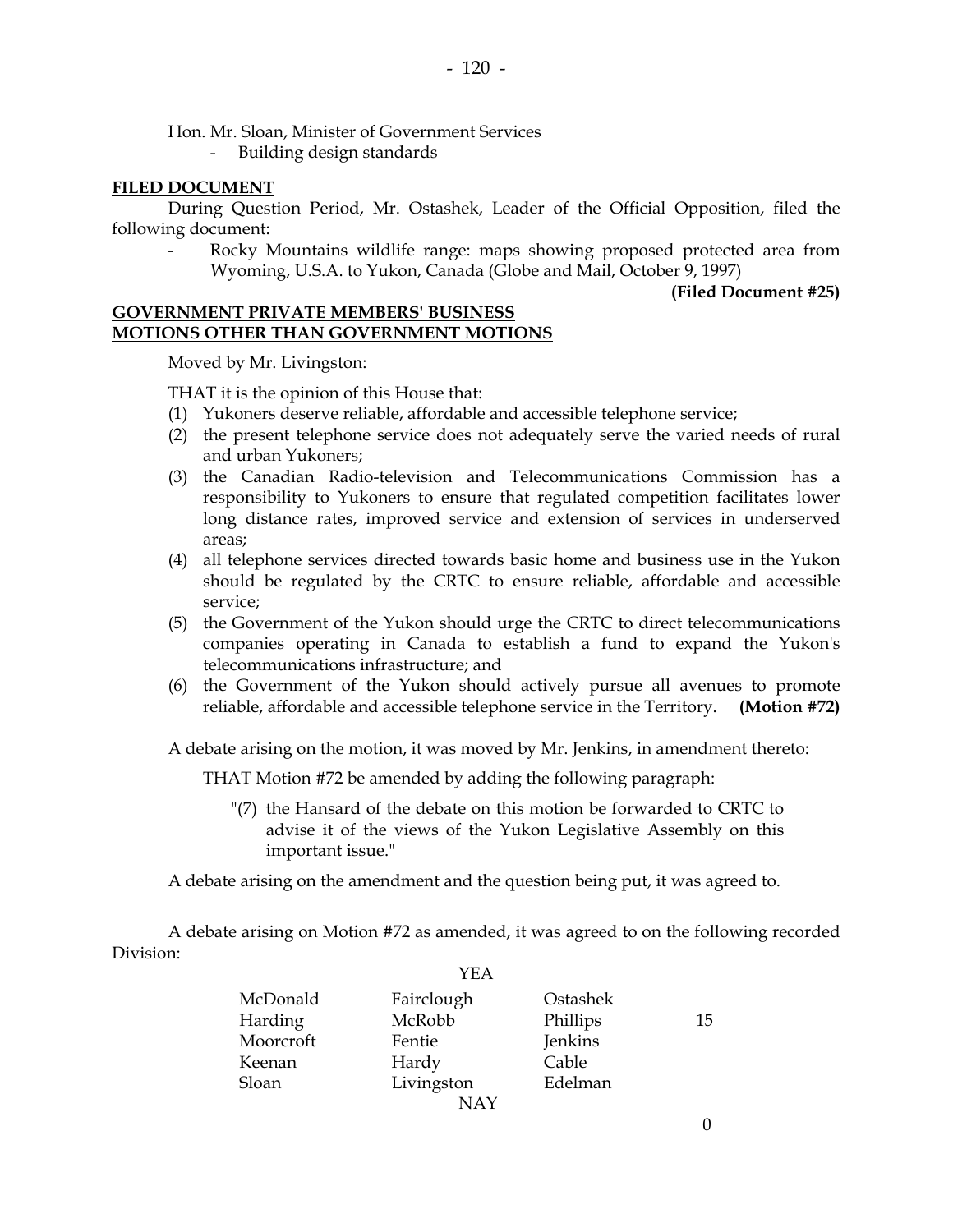Moved by Mr. Hardy:

THAT it is the opinion of this House that:

- (1) the Government of Canada has unfairly restricted access to income support for Canadians who have paid into Unemployment Insurance (renamed Employment Insurance) throughout their working lives; and
- (2) despite a projected \$20 billion cumulative surplus by the end of 1998, the Government of Canada has unfairly reduced EI benefits, eliminated training programs and appropriated workers' money to pay down the deficit;

 THAT this House expresses strong opposition to the federal Liberal Government's ongoing attempts to dismantle this vital component of our social safety net, causing great hardship to the victims of Canada's structural unemployment; and

 THAT this House calls for the billions in savings, which restrictions to unemployment insurance have produced, to be used to restore the program to meet the real financial and training needs of unemployed workers. **(Motion #73)** 

 A debate arising on the motion and the time reaching 5:30 p.m., while Mr. Hardy, Member for Whitehorse Centre, was still speaking to it, the Speaker, pursuant to Standing Order 2(2), recessed the House until 7:30 p.m. and debate on Motion #73 was accordingly adjourned.

#### **COMMITTEE OF THE WHOLE**

According to Order, the Assembly resolved into Committee of the Whole.

The following Bill was reported without amendment:

 Bill #26 - An Act to Amend the Animal Protection Act -Hon. Mr. Fairclough

The following Bill was reported with amendment:

 Bill #33 - The Intercountry Adoption (Hague Convention) Act -Hon. Mr. Sloan

Progress was reported on the following Bill:

 Bill #27- Animal Health Act - Hon. Mr. Fairclough

The report of the Chair was adopted.

The Assembly adjourned at 9:27 p.m. until 1:30 p.m., Thursday, November 6, 1997.

\_\_\_\_\_\_\_\_\_\_\_\_\_\_\_\_\_\_\_\_\_\_\_\_\_\_\_\_\_\_\_\_\_\_\_\_\_\_\_\_\_\_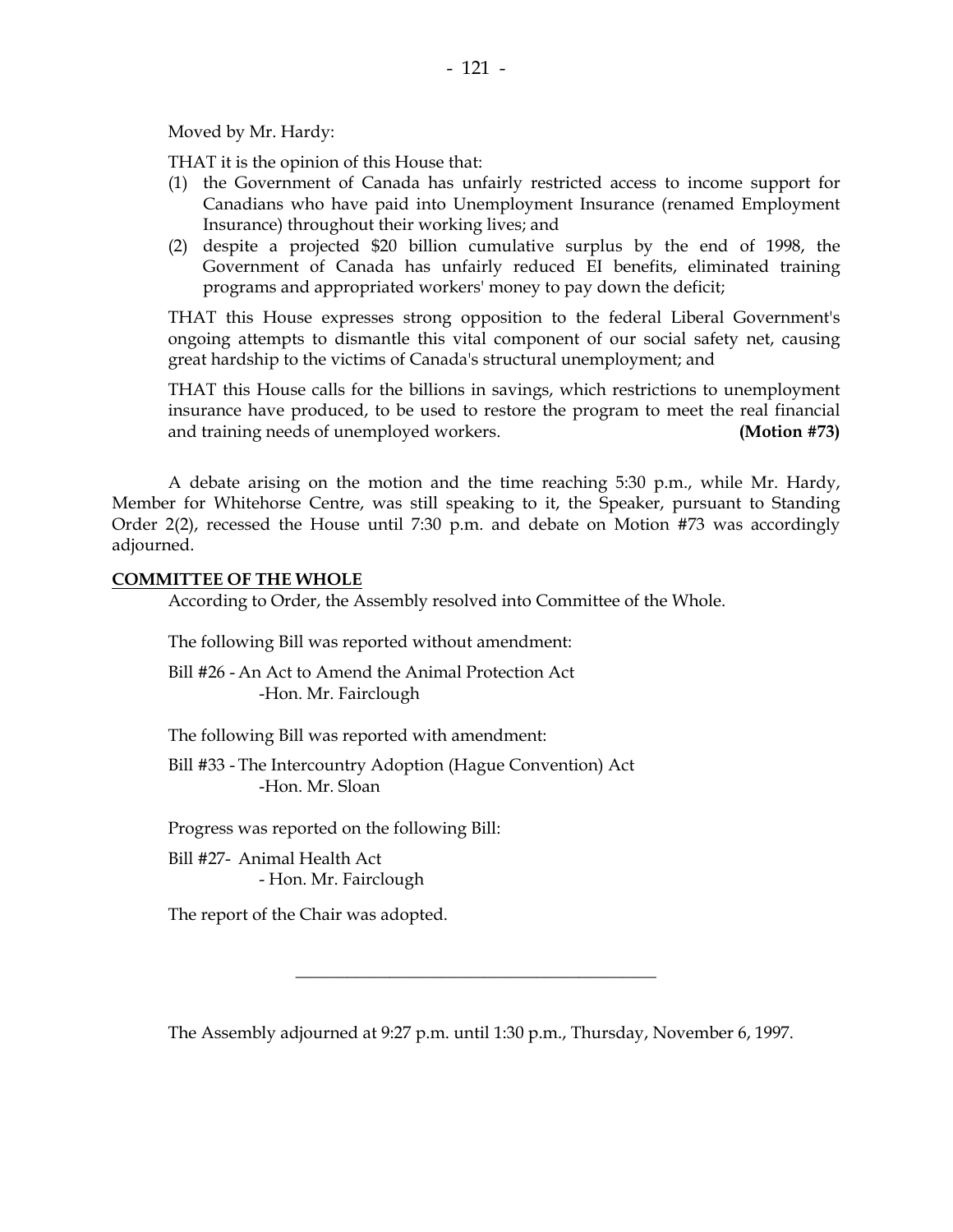### **VOTES AND PROCEEDINGS**

### **of the**

### **YUKON LEGISLATIVE ASSEMBLY**

### **29th Legislative Assembly Constructed Assembly Constructed Assembly** First Session

### Thursday, November 6, 1997

The Speaker took the Chair at 1:30 p.m.

#### **TRIBUTES**

#### **Best wishes to Jan Ogilvy on her retirement**

 The Hon. Mr. McDonald, Government Leader, Mr. Phillips, Member for Riverdale North, and Mr. Cable, Member for Riverside, recognized Jan Ogilvy's long service as the receptionist at the Government Inquiry Centre and wished her well in her retirement effective November 7, 1997.

#### **Thirtieth Anniversary of Trans North Turbo Air**

 The Hon. Mr. Keenan, Minister of Community and Transportation Services, Mr. Ostashek, Leader of the Official Opposition, and Ms. Duncan, Member for Porter Creek South, recognized thirty years of air service to the Yukon by Trans North Turbo Air.

#### **National Crime Prevention Week**

 The Hon. Ms. Moorcroft, Minister of Justice, recognized National Crime Prevention Week and paid tribute to community members across the Yukon involved with this event.

#### **TABLING RETURNS AND DOCUMENTS**

Hon. Mr. Fairclough, Minister of Renewable Resources

Protected Areas Strategy (Yukon): Discussion Paper (dated November 1997)

**(Sessional Paper #62)** 

Mr. Fentie, Forest Cabinet commissioner

Managing Yukon Forests: Draft statement of vision and principles (dated October 30, 1997) **(Sessional Paper #63)** 

#### **INTRODUCTION OF BILLS**

Under Introduction of Bills, the Hon. Ms. Moorcroft, Minister of Justice, stated:

 "I would like to table a Bill which combines what I believe to be a true copy of the English text of Bill #22, **Oil and Gas Act**, which was introduced and given First Reading on November 3, 1997, with a true translation of that text into French."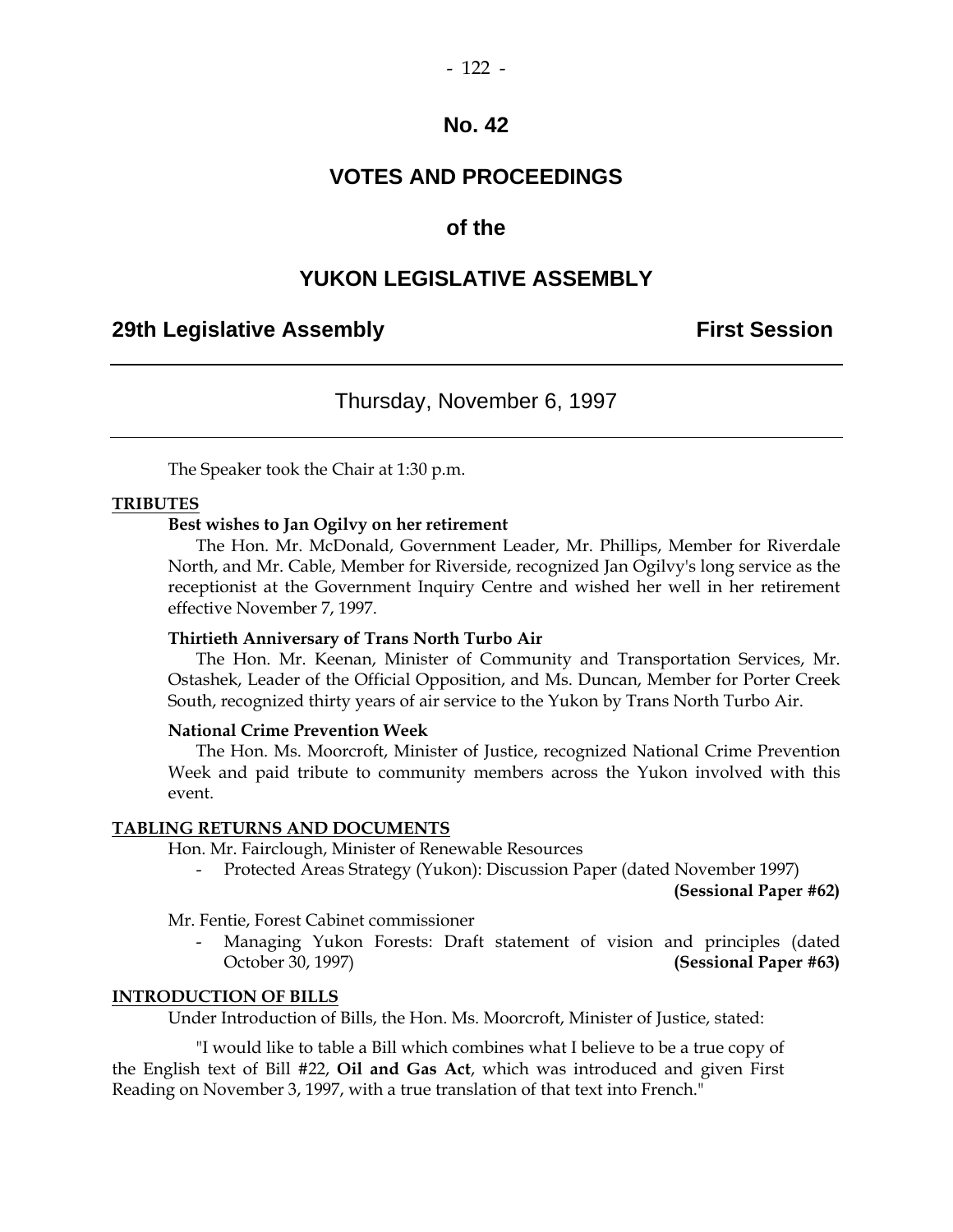The combined text was tabled as Sessional Paper 97-1-64 entitled **Oil and Gas Act** (Bill #22): French text.

### **INTRODUCTION OF BILLS (First Reading)**

 Bill #46 - An Act to Amend the Partnership Act -Hon. Ms. Moorcroft

 Bill #41 - An Act to Amend the Public Service Act and the Public Service Staff Relations Act -Hon. Mr. Harding

#### **MINISTERIAL STATEMENTS**

 Hon. Mr. Fairclough, Minister of Renewable Resources - Protected areas strategy: public participation

#### **GOERNMENT BILLS**

The following Bill was called for Second Reading:

 Bill #22 - Oil and Gas Act -Hon. Ms. Harding

 A debate arising on the motion for Second Reading and the question being put, it was agreed to on the following recorded Division:  $\sqrt{2}$ 

|           | YEA        |          |    |
|-----------|------------|----------|----|
| McDonald  | Fairclough | Ostashek |    |
| Harding   | McRobb     | Phillips |    |
| Moorcroft | Fentie     | Jenkins  | 16 |
| Keenan    | Hardy      | Duncan   |    |
| Sloan     | Livingston | Cable    |    |
|           |            | Edelman  |    |
|           | NAY        |          |    |
|           |            |          |    |
|           |            |          |    |

The Assembly adjourned at 5:29 p.m. until 1:30 p.m., Monday, November 10, 1997.

 $\overline{\phantom{a}}$  , and the set of the set of the set of the set of the set of the set of the set of the set of the set of the set of the set of the set of the set of the set of the set of the set of the set of the set of the s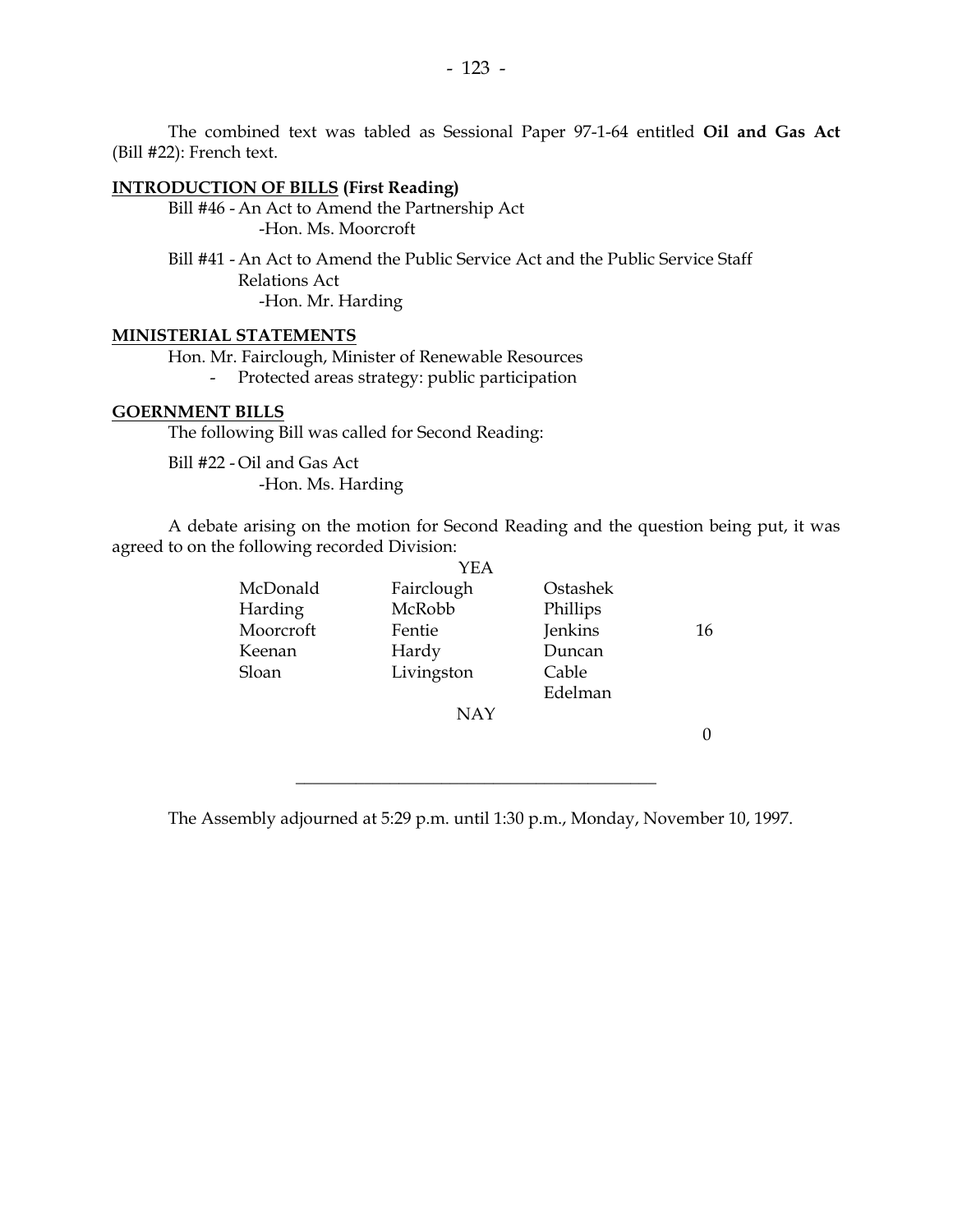### **VOTES AND PROCEEDINGS**

### **of the**

### **YUKON LEGISLATIVE ASSEMBLY**

### **29th Legislative Assembly Constructed Assembly** First Session

Monday, November 10, 1997

The Speaker took the Chair at 1:30 p.m.

#### **MOMENT OF SILENCE**

 The Speaker asked the Members to observe a moment of silence in recognition of Remembrance Day.

#### **TABLING RETURNS AND DOCUMENTS**

Hon. Mr. Bruce, Speaker

 - Auditor General: Report on the audit of the accounts and financial statements of the Government of the Yukon Territory for the year ended March 31, 1997

**(Sessional Paper #65)** 

Mr. Fentie, Forest Cabinet commissioner

- Yukon Forest Strategy: related documents **(Sessional Paper #66)** 

#### **INTRODUCTION OF BILLS (First Reading)**

 Bill #39 - An Act to Amend the Motor Vehicles Act -Hon. Mr. Keenan

- Bill #38 An Act to Amend the Consumer Protection Act -Hon. Ms. Moorcroft
- Bill #32 An Act to Amend the Workers' Compensation Act -Hon. Mr. Harding

#### **MINISTERIAL STATEMENTS**

 Hon. Mr. Fairclough, Minister of Renewable Resources - Global climate change: Government of Yukon perspective

 Hon. Mr. Sloan, Minister of Government Services - Energy management plans for Government buildings

 Mr. Fentie, Forest Cabinet commissioner - Yukon Forest Strategy: progress report

#### **COMMITTEE OF THE WHOLE**

According to Order, the Assembly resolved into Committee of the Whole.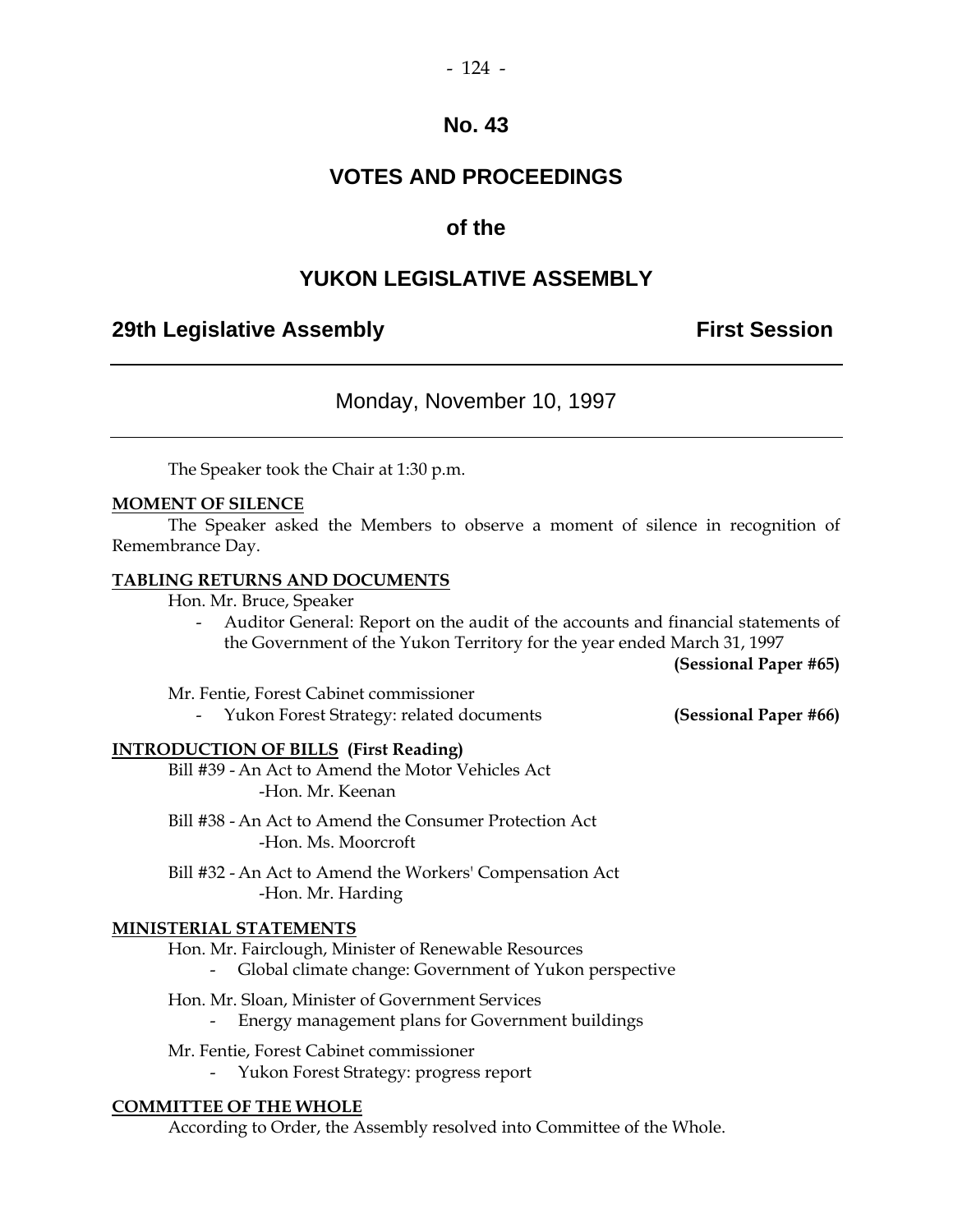The following Bills were reported without amendment:

 Bill #22 - Oil and Gas Act -Hon. Mr. Harding

 Bill #27 - Animal Health Act -Hon. Mr. Fairclough

The report of the Chair was adopted.

#### **GOVERNMENT BILLS**

The following Bills were read a second time and referred to Committee of the Whole:

 Bill #41 - An Act to Amend the Public Service Act and the Public Service Staff Relations Act -Hon. Mr. Harding

 Bill #35 - An Act to Amend the Financial Administration Act -Hon. Mr. McDonald

 Bill #46 - An Act to Amend the Partnership Act -Hon. Ms. Moorcroft

The Assembly adjourned at 9:14 p.m. until 1:30 p.m., Wednesday, November 12, 1997.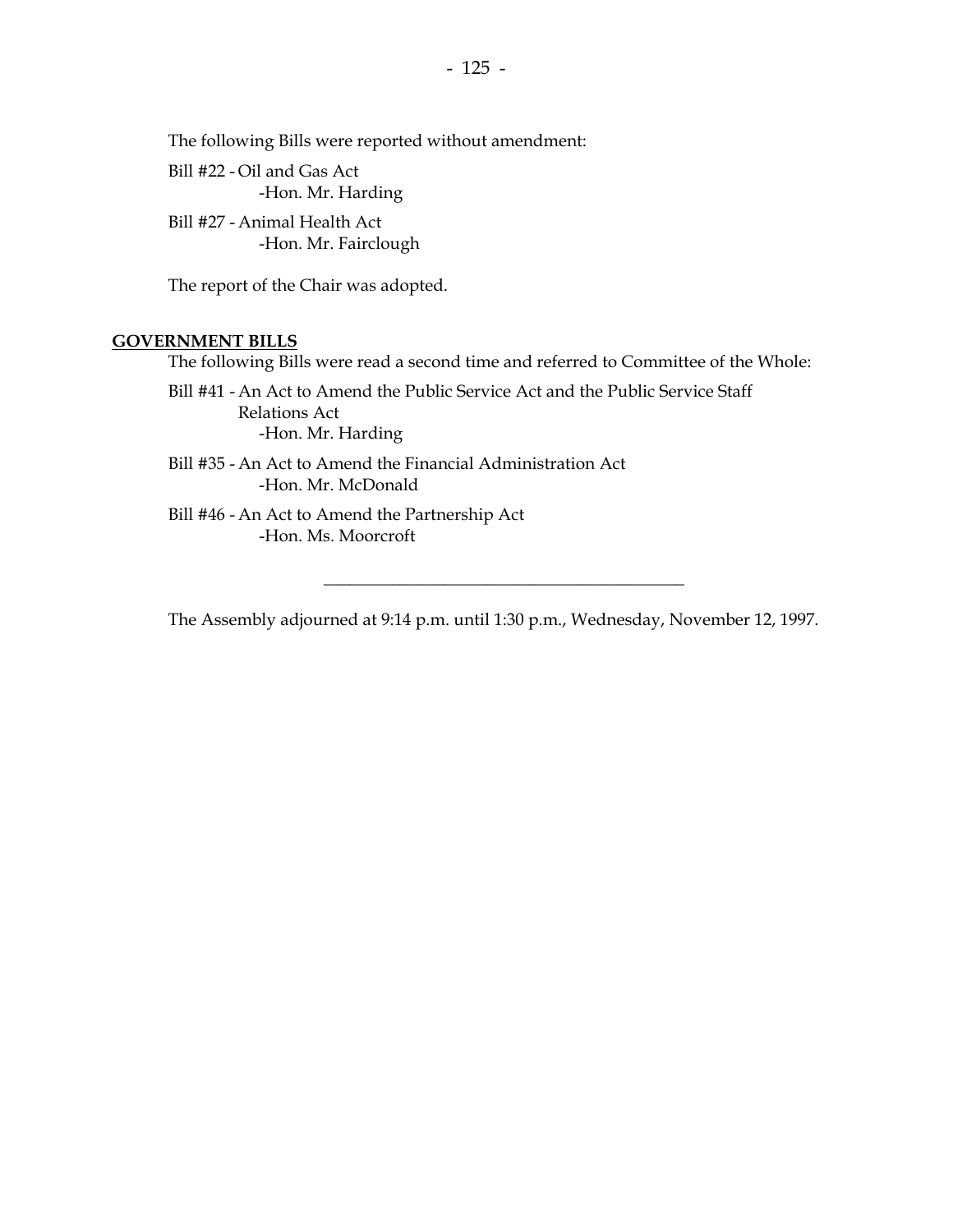### **VOTES AND PROCEEDINGS**

### **of the**

### **YUKON LEGISLATIVE ASSEMBLY**

### **29th Legislative Assembly Constructed Assembly** First Session

### Wednesday, November 12, 1997

The Speaker took the Chair at 1:30 p.m.

#### **TABLING RETURNS AND DOCUMENTS**

Hon. Mr. Sloan, Minister of Health and Social Services

 - Chlamydia disease: compact disc case containing a multi-coloured assortment of condoms **(Sessional Paper #67)** 

#### Hon. Ms. Moorcroft, Minister of Justice

- Yukon Utilities Board 1997 Annual Report (dated August 1, 1997)

**(Sessional Paper #68)**

Hon. Mr. Keenan, Minister of Community and Transportation Services

- Yukon Driver Control Board Report (dated June 13, 1997) **(Sessional Paper #69)** 

#### **INTRODUCTION OF BILLS (First Reading)**

 Bill #40 - An Act to Amend the Workers' Compensation Act -Hon. Ms. Moorcroft

- Bill #7 Third Appropriation Act, 1996-97 -Hon. Mr. McDonald
- Bill #8 Second Appropriation Act, 1997-98 -Hon. Mr. McDonald

### **MONEY MESSAGE**

 Bill #7, Third Appropriation Act, 1996-97, and Bill #8, Second Appropriation Act, 1997- 98, were accompanied by a money message.

#### **MINISTERIAL STATEMENTS**

Hon. Mr. Sloan, Minister of Health and Social Services

- Chlamydia awareness campaign

Mr. Hardy, Cabinet commissioner on Yukon Hire

- Cabinet Commission on Yukon Hire: progress report

#### **FILED DOCUMENT**

 During Question Period, Mr. Ostashek, Leader of the Official Opposition, filed the following document: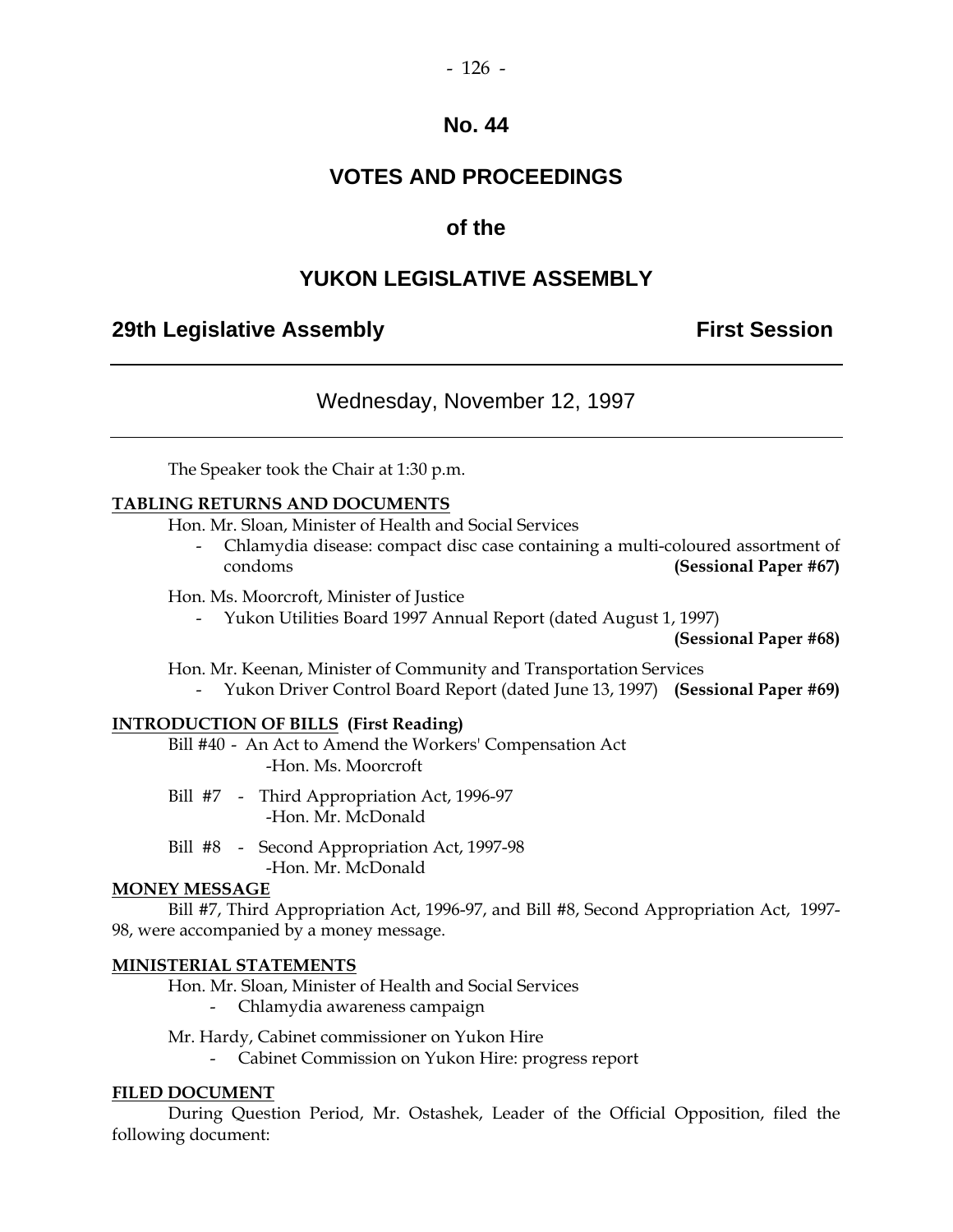- Yukon Employees Union Newsletter: Special Edition, Volume 97, Issue #6

**(Filed Document #26)**

### **OPPOSITION PRIVATE MEMBERS' BUSINESS MOTIONS OTHER THAN GOVERNMENT MEMBERS**

Moved by Mr. Ostashek:

 THAT it is the opinion of this House that the federal Liberal Government proposal to restructure old age benefits has flaws and raises serious issues of fairness in that the proposed seniors benefit will penalize middle to higher-income Canadians who are saving for retirement while at the same time reduce their future retirement benefits; and

 THAT this House urges the federal Liberal Government to hold public hearings in the Yukon prior to any changes being introduced to Canada's Old Age Security, the Guaranteed Income Supplement, the age credit and the pension income credit.

**(Motion #68)** 

 A debate arising on the motion, it was moved by Mrs. Edelman in amendment thereto: THAT Motion #68 be amended by deleting the words: "middle to higher-income"

A debate arising on the amendment and the question being put, it was agreed to.

 A debate arising on the motion as amended, it was moved by Mr. Hardy in amendment thereto:

THAT Motion #68 be amended by:

- (a) removing all words following the phrase "future retirement benefits" and replacing them with the following:
	- (1) as well as represents an attack on universality of Canada's social programs by replacing a public pension system with a minimal welfare system for the very poorest of seniors, and
	- (2) imposes severe clawbacks on low and middle-income Canadians, robbing them of an ability to live their retirement in self-reliance and dignity;

and

(b) adding a new paragraph as follows:

 THAT this House urges the federal Liberal Government to uphold the sacred trust of our country's obligations to its senior citizens by holding public hearings and cancelling proposed changes and cuts and restoring a comprehensive, universal public pension.

 A debate arising on the amendment, it was moved by Mr. Phillips in amendment thereto:

 THAT the amendment moved by the Member for Whitehorse Centre to Motion #68 be amended by:

- (1) adding the expression "in Yukon" after the expression "public hearings" where it appears in the last paragraph; and
- (2) adding the following new paragraph:

 "THAT this House urges the Government of Yukon to hold public hearings on the implications of the proposed seniors benefit in the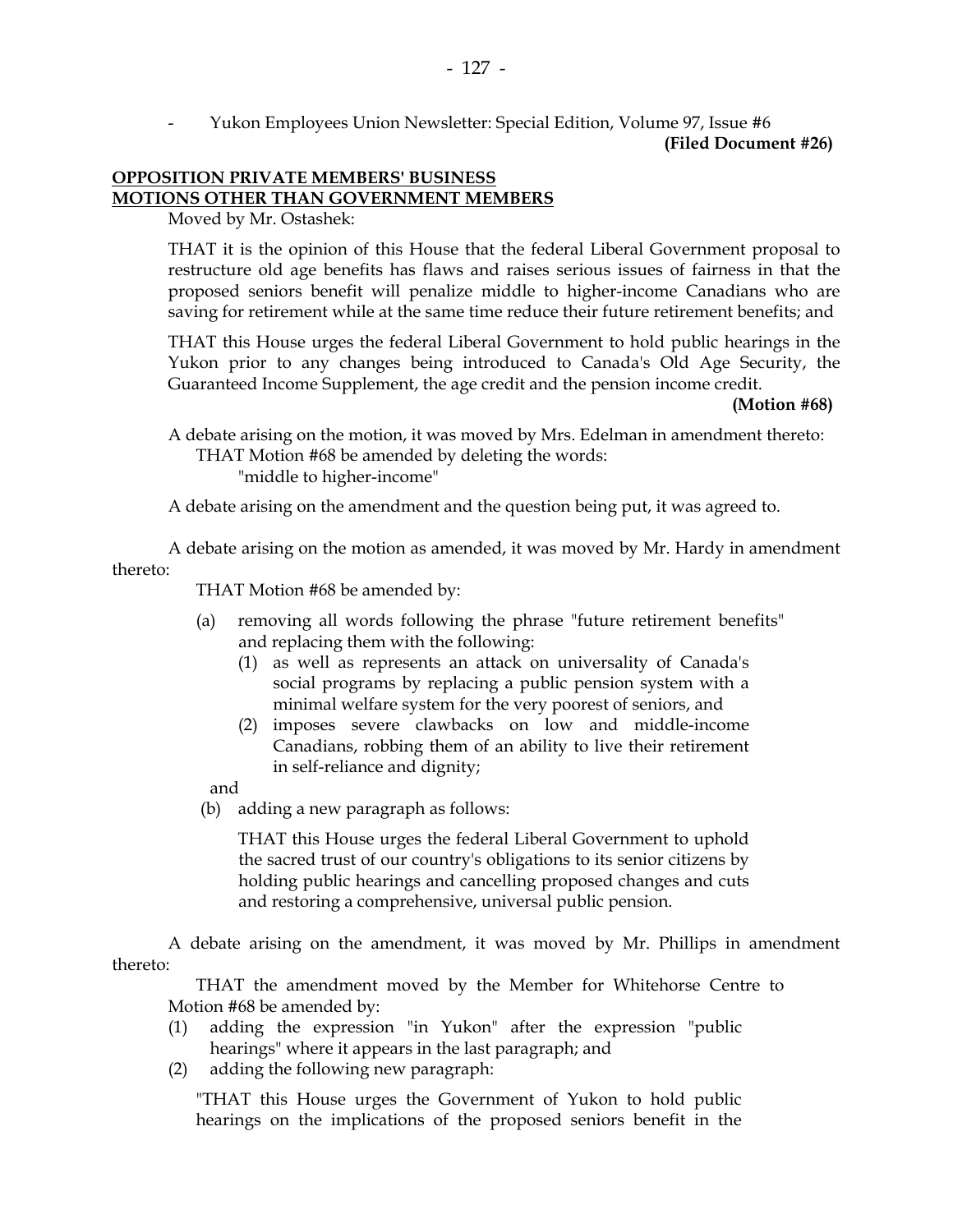event that the federal Liberal Government fails to conduct public hearings in the territory."

A debate arising on the sub-amendment and the question being put, it was agreed to.

The question being put on the amendment as amended, it was agreed to.

 A debate arising on Motion #68 as amended, it was agreed to on the following recorded Division:

|           | YEA        |         |    |
|-----------|------------|---------|----|
| McDonald  | Fentie     | Jenkins |    |
| Moorcroft | Hardy      | Duncan  |    |
| Keenan    | Livingston | Cable   | 14 |
| Sloan     | Ostashek   | Edelman |    |
| McRobb    | Phillips   |         |    |
|           |            |         |    |

NAY

 $\Omega$ 

The time being 5:30 p.m., the Speaker left the Chair until 7:30 p.m.

#### **GOVERNMENT BILLS**

 When Bill #32, entitled An Act to Amend the Workers' Compensation Act, was called for Second Reading, it was moved by the Hon. Ms. Moorcroft, the acting Minister responsible for the Workers' Compensation Health and Safety Board:

 "THAT Bill #32, entitled An Act to Amend the Workers' Compensation Act, be discharged and that the Bill be withdrawn."

 The question being put, it was agreed to and the Speaker ordered that Bill #32 be withdrawn from the Order Paper.

 The following Bill was read a second time and referred to Committee of the Whole: Bill #39 - An Act to Amend the Motor Vehicles Act -Hon. Mr. Keenan

The Assembly adjourned at 9:28 p.m. until 1:30 p.m., Thursday, November 13, 1997.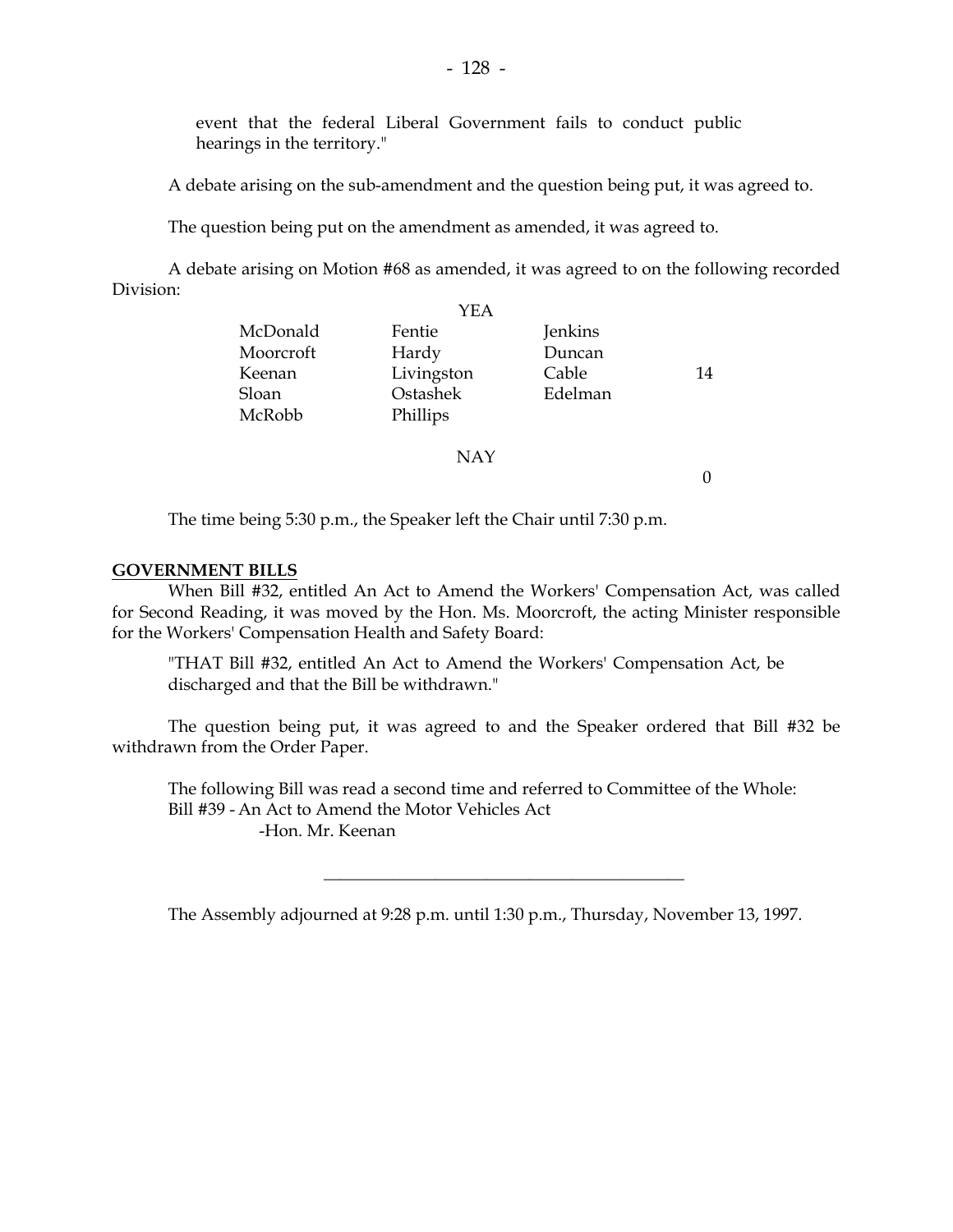### **VOTES AND PROCEEDINGS**

### **of the**

### **YUKON LEGISLATIVE ASSEMBLY**

### **29th Legislative Assembly Constructed Assembly Constructed Assembly** First Session

### Thursday, November 13, 1997

The Speaker took the Chair at 1:30 p.m.

#### **TRIBUTES**

#### **In Remembrance of Ken White**

 Mr. Fentie, Member for Watson Lake, paid tribute to Ken White who passed away on October 17, 1997. Condolences were extended to his family.

#### **Twentieth Anniversary of the Clerk of the Yukon Legislative Assembly**

The Hon. Mr. McDonald, Government Leader, Mr. Ostashek, Leader of the Official Opposition, and Mr. Cable, Member for Riverside, paid tribute to Patrick L. Michael, Clerk of the Legislative Assembly and Chief Electoral Officer, on the twentieth anniversary of his service to the Assembly.

#### **TABLING RETURNS AND DOCUMENTS**

Hon. Mr. McDonald, Government Leader

- Little Salmon/Carmacks First Nation Self-Government Agreement and Final Agreement **(Sessional Paper #70)**
- Selkirk First Nation Self-Government Agreement and Final Agreement **(Sessional Paper #71)**
- Order-in-Council 1997/161, An Act Approving Yukon Land Claims Final Agreements, and First Nations (Yukon) Self-Government Act, dated October 1, 1997 approving Self-Government Agreements for the Little Salmon/Carmacks First Nation and the Selkirk First Nation made July 21, 1997and amendments to the Umbrella Final Agreement (dated May 29, 1993) set out in the schedule

#### **(Sessional Paper #72)**

Alaska-Yukon Intergovernmental Relations Accord between the Government of Yukon and the State of Alaska (dated October 28, 1997) and signed by Piers McDonald, Government Leader and Tony Knowles, Governor, State of Alaska

#### **(Sessional Paper #73)**

 - BC-Yukon Intergovernmental Relations Accord (dated September 30, 1997) and signed by Glen Clark, Premier of British Columbia and Piers McDonald, Government Leader **(Sessional Paper #74)**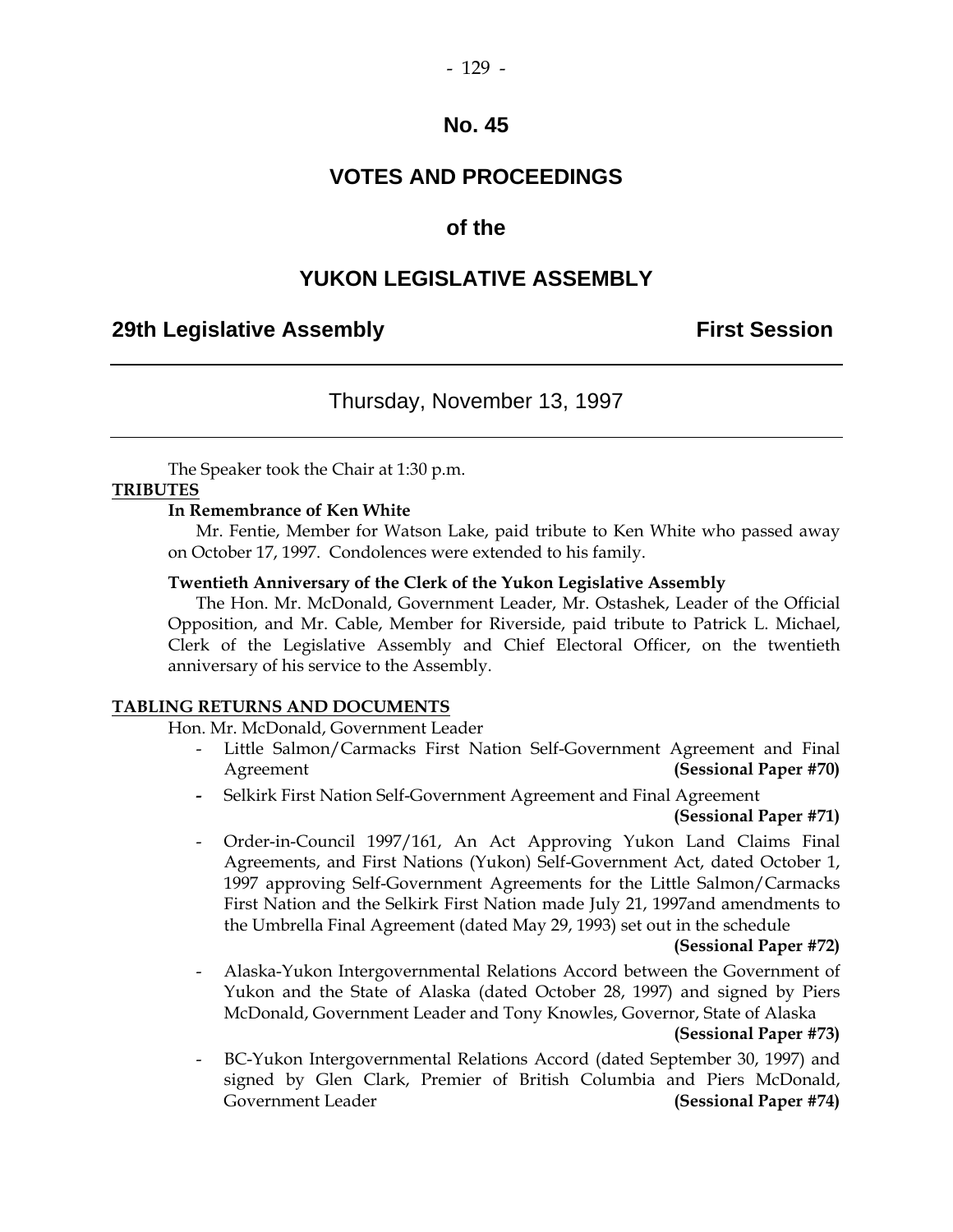Hon. Ms. Moorcroft, Minister of Justice

 - Assessment Highlights: Yukon Territorial Examinations (Math and Sciences Grades 8 to 11), 1996-1997 **(Sessional Paper #75)**

#### **INTRODUCTION OF BILLS (First Reading)**

- Bill #24 Family Violence Prevention Act -Hon. Ms. Moorcroft
- Bill #37 Access to Information and Protection of Privacy (Consequential Amendments) Act, 1997

-Hon. Ms. Moorcroft

 Bill #43 - An Act to Amend the Public Health Act -Hon. Mr. Sloan

#### **MINISTERIAL STATEMENTS**

Hon. Mr. McDonald

- Intergovernmental accords

#### **GOVERNMENT BILLS**

The following Bill was read a second time and referred to Committee of the Whole:

 Bill #38 - An Act to Amend the Consumer Protection Act -Hon. Mr. Moorcroft

#### **COMMITTEE OF THE WHOLE**

According to Order, the Assembly resolved into Committee of the Whole.

| The following Bills were reported without amendment:<br>Bill #29 - An Act to Amend the Taxpayer Protection Act<br>- Hon. Mr. McDonald |
|---------------------------------------------------------------------------------------------------------------------------------------|
| Bill #30 - An Act to Amend the Constitutional Questions Act<br>- Hon. Ms. Moorcroft                                                   |
| Bill #31 - An Act to Amend the Cooperative Associations Act<br>- Hon. Ms. Moorcroft                                                   |
| Bill #25 - An Act to Amend the Notaries Act<br>- Hon. Ms. Moorcroft                                                                   |
| Bill #34 - Continuing Consolidation of Statutes Act<br>- Hon. Ms. Moorcroft                                                           |
| Bill #46 - An Act to Amend the Partnership Act<br>- Hon. Ms. Moorcroft                                                                |
| Bill #38 - An Act to Amend the Consumer Protection Act<br>- Hon. Ms. Moorcroft                                                        |
| The following Bills were reported with amendment:                                                                                     |
| Bill #35 - An Act to Amend the Financial Administration Act<br>- Hon. Mr. McDonald                                                    |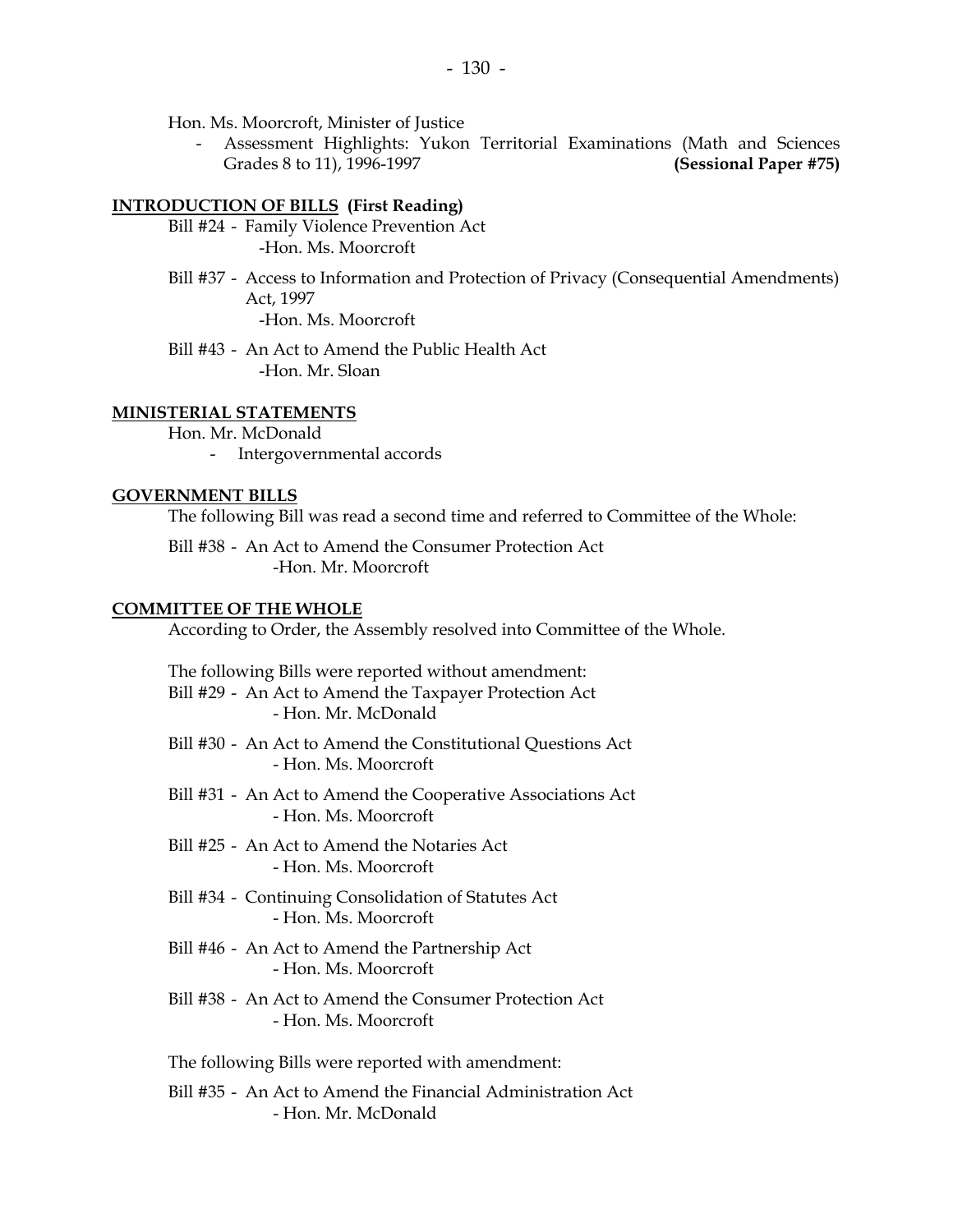Bill #39 - An Act to Amend the Motor Vehicles Act - Hon. Mr. Keenan

The report of the Chair was adopted.

The Assembly adjourned at 5:16 p.m. until 1:30 p.m., Monday, November 17, 1997.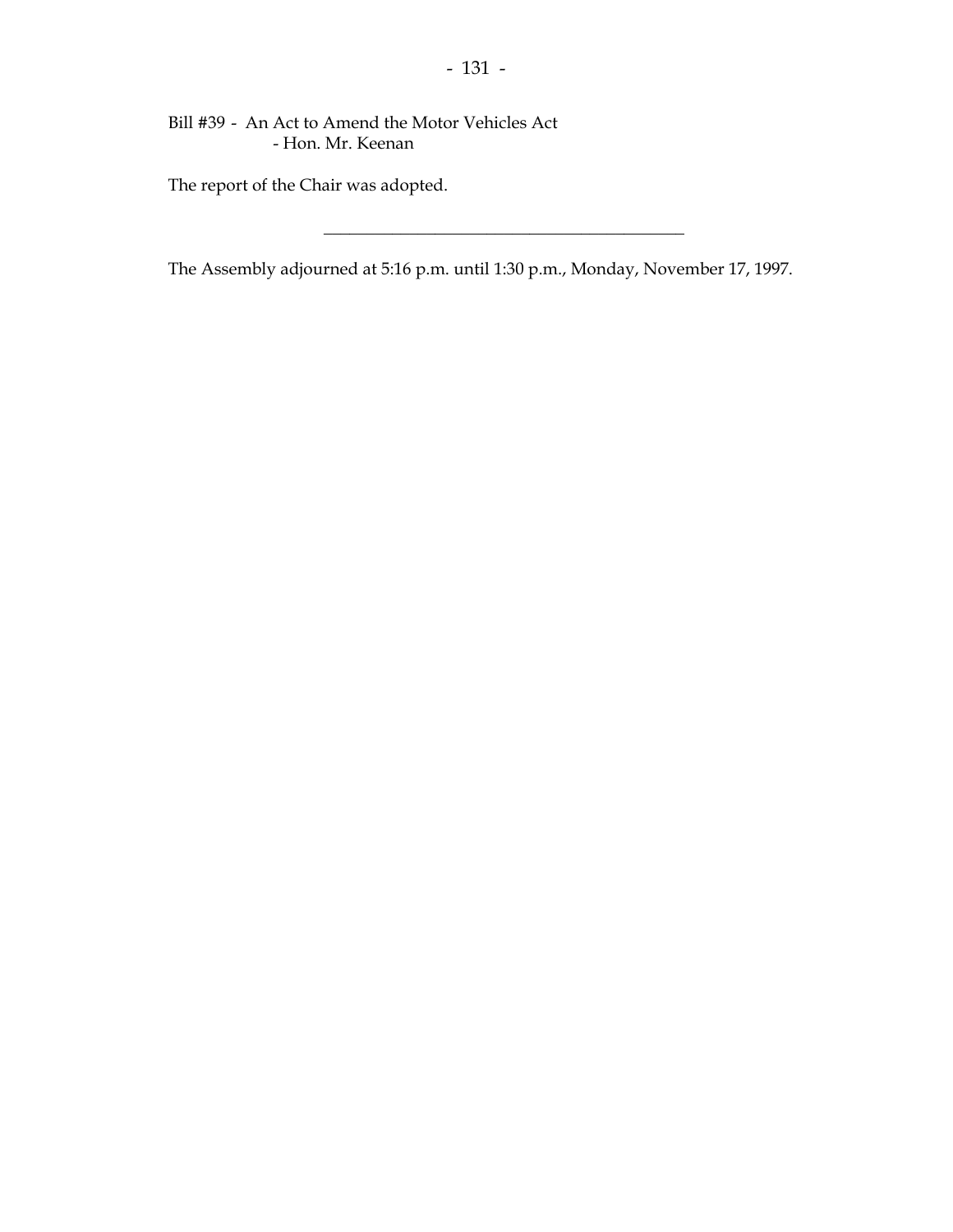### **VOTES AND PROCEEDINGS**

### **of the**

### **YUKON LEGISLATIVE ASSEMBLY**

### **29th Legislative Assembly Constructed Assembly** First Session

Monday, November 17, 1997

The Speaker took the Chair at 1:30 p.m.

#### **MINISTERIAL STATEMENTS**

Hon. Mr. Harding, Minister responsible for the Public Service Commission

- Land Claims implementation: representative public service plan

Hon. Mr. Fairclough, Minister of Renewable Resources

- Abattoir to be established

#### **GOVERNMENT BILLS**

The following Bill was called for Second Reading:

 Bill #24 - Family Violence Prevention Act -Hon. Ms. Moorcroft

 A debate arising on the motion for Second Reading and the question being put, it was agreed to on the following recorded Division:

|            | YEA        |         |    |
|------------|------------|---------|----|
| Harding    | McRobb     | Jenkins |    |
| Moorcroft  | Hardy      | Duncan  |    |
| Keenan     | Livingston | Cable   | 14 |
| Sloan      | Ostashek   | Edelman |    |
| Fairclough | Phillips   |         |    |
|            | <b>NAY</b> |         |    |
|            |            |         |    |

 Bill #24, entitled Family Violence Prevention Act, was, accordingly, referred to Committee of the Whole.

The following Bills were read a second time and referred to Committee of the Whole:

 Bill #37 - Access to Information and Protection of Privacy (Consequential Amendments) Act, 1997 -Hon. Ms. Moorcroft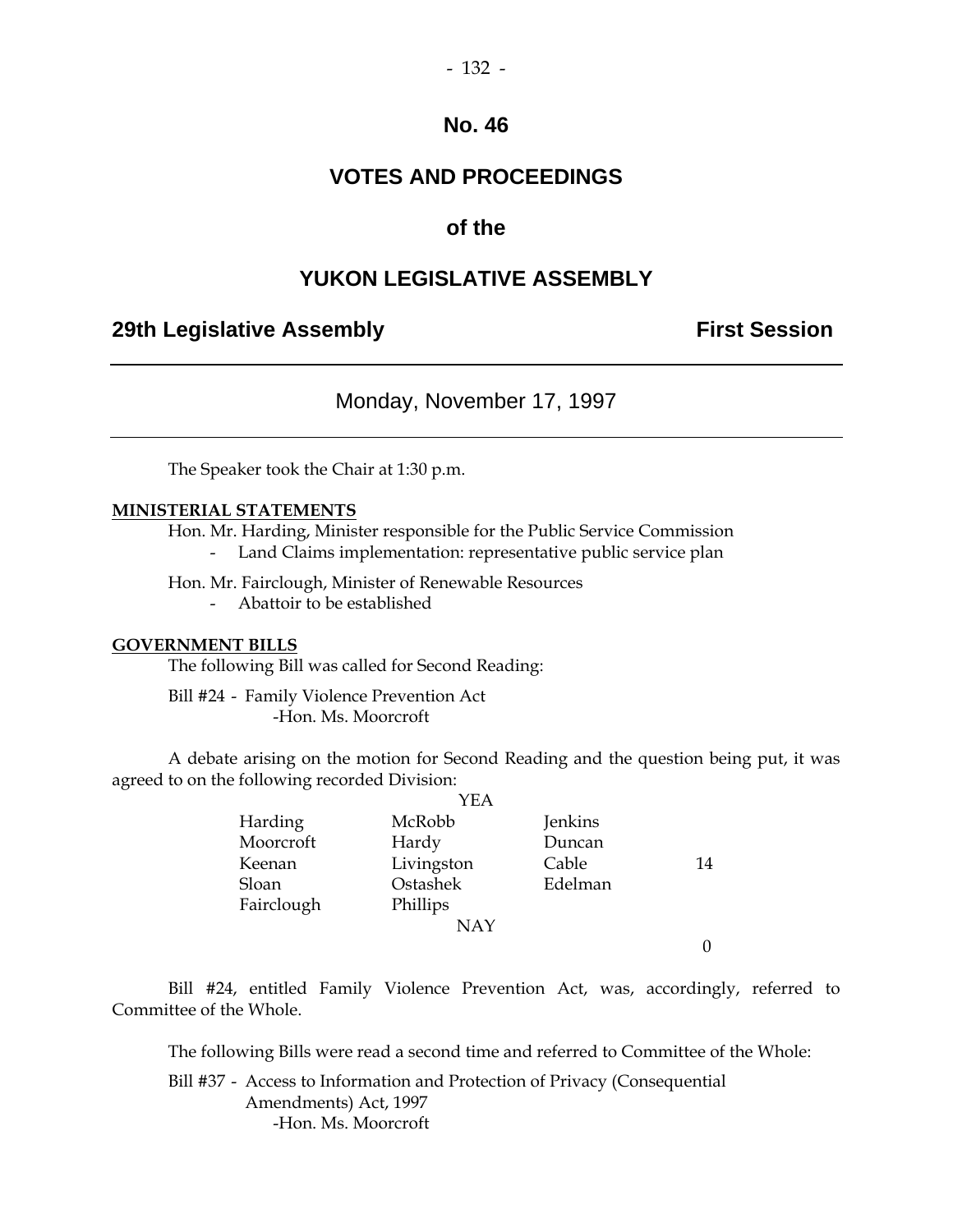- Bill #43 An Act to Amend the Public Health Act -Hon. Mr. Sloan
- Bill #40 An Act to Amend the Workers' Compensation Act -Hon. Mr. Harding

The Assembly adjourned at 9:00 p.m. until 1:30 p.m., Tuesday, November 18, 1997.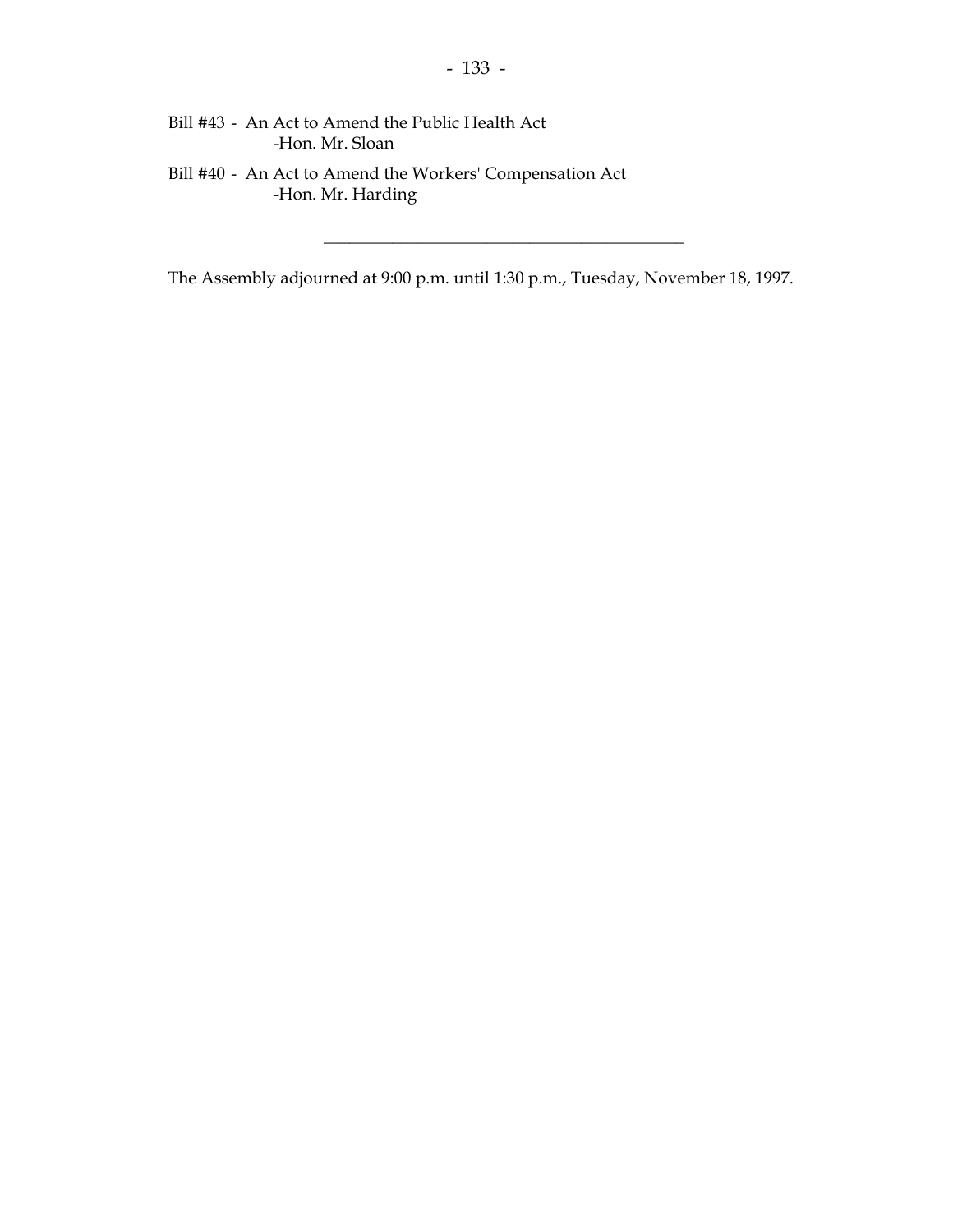### **VOTES AND PROCEEDINGS**

### **of the**

### **YUKON LEGISLATIVE ASSEMBLY**

### **29th Legislative Assembly Constructed Assembly** First Session

Tuesday, November 18, 1997

The Speaker took the Chair at 1:30 p.m.

#### **TABLING RETURNS AND DOCUMENTS**

Hon. Ms. Moorcroft, Minister responsible for the Women's Directorate

- Yukon Advisory Council on Women's Issues Annual Report 1996-97

**(Sessional Paper #76)** 

Family Violence: Directory of Services and Resources, 1997

**(Sessional Paper #77)** 

#### **PETITION**

Ms. Duncan, Member for Porter Creek South, presented the following petition:

- designating area in Porter Creek as a park **(Petition #4)** 

#### **MINISTERIAL STATEMENTS**

Hon. Mr. Harding, Minister responsible for the Public Service Commission

- Disabled employees: reintegration
- Hon. Mr. Sloan, Minister of Health and Social Services

Addictions Awareness Week (National)

#### **SPEAKER'S RULING**

 "The Chair would like to inform the House that Motion #74, standing in the name of the Member for Whitehorse Centre, will be removed from the Order Paper as it is very similar in intent and subject matter to Motion #68 which was standing in the name of the Leader of the Official Opposition. Motion #68 was debated, amended and decided upon by this House on November 12, 1997."

#### **COMMITTEE OF THE WHOLE**

According to Order, the Assembly resolved into Committee of the Whole:

The following Bill was reported without amendment:

 Bill #41 - An Act to Amend the Public Service Act and the Public Service Staff Relations Act -Hon. Mr. Harding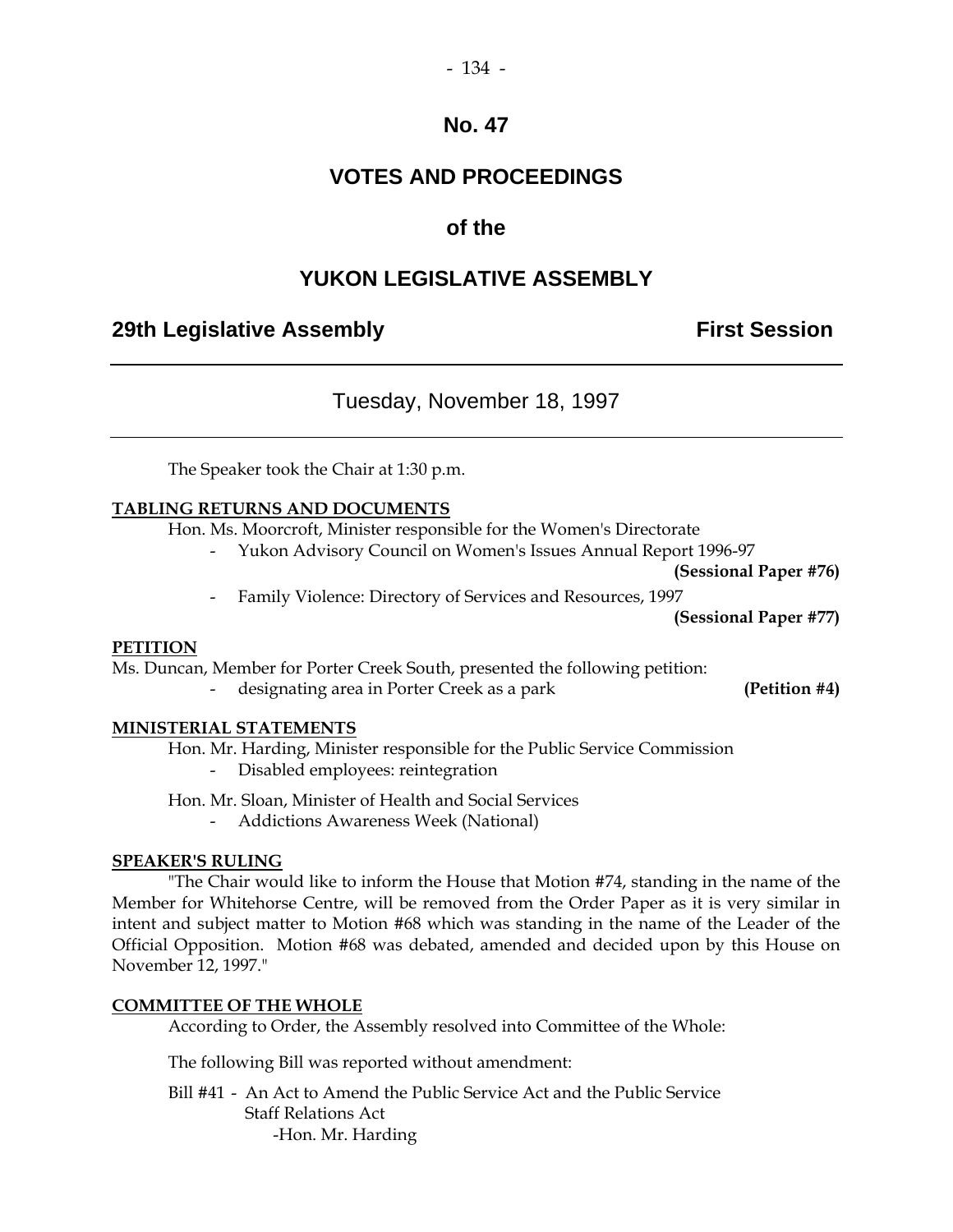Progress was reported on the following Bills:

- Bill #24 Family Violence Prevention Act -Hon. Ms. Moorcroft
- Bill #43 An Act to Amend the Public Health Act -Hon. Mr. Sloan

The following Bill was reported with amendment:

 Bill #37 - Access to Information and Protection of Privacy (Consequential Amendments) Act, 1997 -Hon. Ms. Moorcroft

The report of the Chair was adopted.

The Assembly adjourned at 5:29 p.m. until 1:30 p.m., Wednesday, November 19, 1997.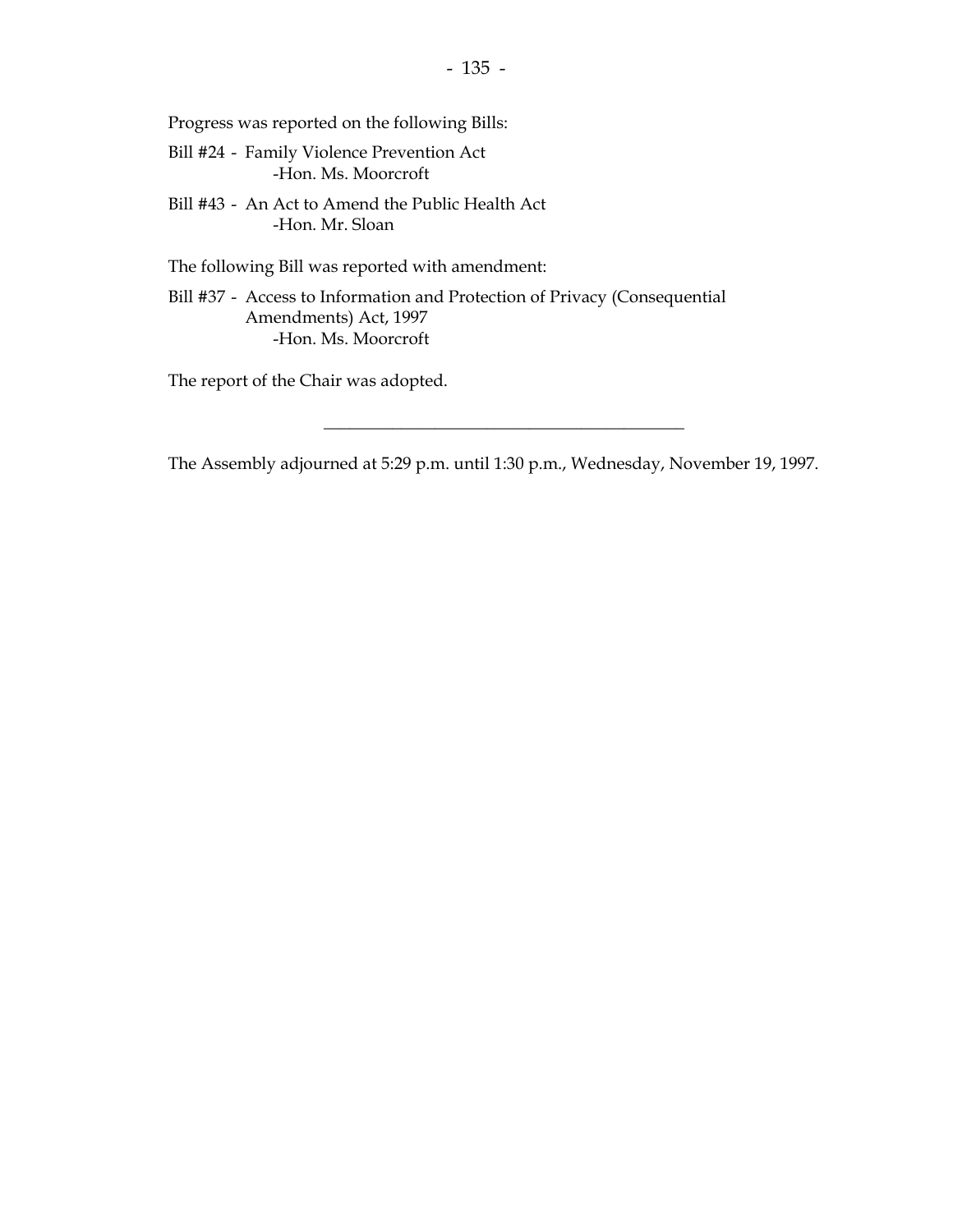#### - 136 -

### **No. 48**

### **VOTES AND PROCEEDINGS**

### **of the**

### **YUKON LEGISLATIVE ASSEMBLY**

### **29th Legislative Assembly Constructed Assembly** First Session

Wednesday, November 19, 1997

The Speaker took the Chair at 1:30 p.m.

#### **TABLING RETURNS AND DOCUMENTS**

Hon. Mr. Harding, Minister of Economic Development

- Oil and gas resources forecast for three of eight sedimentary basins

**(Legislative Return #22)** 

- Oil and gas dispositions (federal) in Yukon **(Legislative Return #23)** 

Hon. Mr. Keenan, Minister of Tourism

Yukon Heritage Resources Board 1996/97 Annual Report

**(Sessional Paper #78)** 

#### **PETITIONS**

The Clerk reported on Petition #4 as follows:

"Mr. Speaker and honourable Members of the Assembly:

 I have had the honour to review a petition, being Petition #4 of the First Session of the 29th Legislative Assembly, as presented by the Member for Porter Creek South on November 18, 1997.

 This petition meets the requirements as to form of the Standing Orders of the Yukon Legislative Assembly."

> Patrick L. Michael Clerk of the Yukon Legislative Assembly

The Speaker ruled that, accordingly, Petition #4 was deemed to be read and received.

#### **MINISTERIAL STATEMENTS**

Hon. Mr. Harding, Minister responsible for the Public Service Commission

Land Claims training for government employees

#### **GOVERNMENT PRIVATE MEMBERS' BUSINESS MOTIONS OTHER THAN GOVERNMENT MOTIONS**

Moved by Mr. Hardy:

THAT it is the opinion of this House that: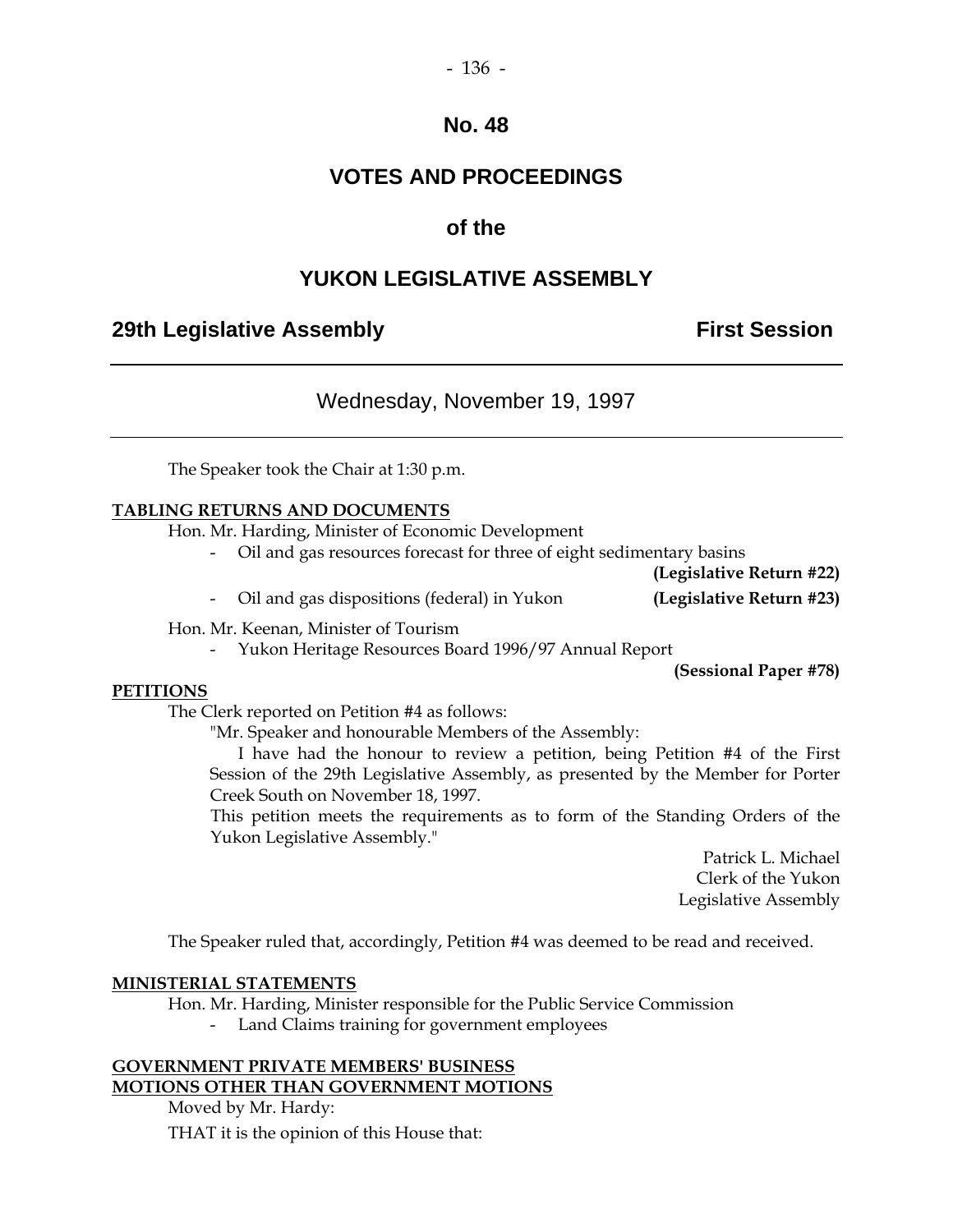- (1) the Multilateral Agreement on Investment (MAI), sponsored by the U.S.A., supported by Canada, and currently the subject of secret negotiations by the 29 industrial nations in OECD (the Organization for Economic Cooperation and Development), represents a major attack on the autonomy and self-determination of governments at all levels; and
- (2) the democratic process which Canadians so value is seriously threatened by the MAI whose aim is to remove control of the economic process from the people's elected representatives and to consolidate it in the hands of transnational corporations; and

 THAT this House calls on the federal Government to cease all negotiations on the MAI and to facilitate full participation of all Canadians in major decisions affecting our economic future. **(Motion #82)** 

A debate arising on the motion, it was moved by Mr. Jenkins in amendment thereto:

 THAT Motion #82 be amended by adding the work "left-wing" before the word "governments"; and

THAT subclause (2) and the last clause be deleted and replaced with the following:

 "(2) the democratic process which Canadians so value is seriously threatened by these left-wing governments whose aim is to remove control of the economic process from the people's elected representatives and to consolidate it in the hands of transnational unions;

 THAT this House calls on the federal Government to proceed with negotiations on the MAI to facilitate full participation of all Canadians in major decisions affecting our economic future."

 A debate arising on the amendment and the question being put, it was negatived on the following recorded Division:

|           | YEA        |         |    |
|-----------|------------|---------|----|
| McDonald  | Fairclough | Duncan  |    |
| Harding   | McRobb     | Cable   |    |
| Moorcroft | Fentie     | Edelman | 13 |
| Keenan    | Hardy      |         |    |
| Sloan     | Livingston |         |    |
|           | <b>NAY</b> |         |    |
| Ostashek  | Phillips   | Jenkins | З  |

 The debate continuing on the main motion, it was agreed to on the following recorded Division:

|                      | YEA               |                  |    |
|----------------------|-------------------|------------------|----|
| McDonald             | Sloan             | Hardy            |    |
| Harding              | Fairclough        | Livingston       | 10 |
| Moorcroft            | McRobb            |                  |    |
| Keenan               | Fentie            |                  |    |
|                      | <b>NAY</b>        |                  |    |
| Ostashek<br>Phillips | Jenkins<br>Duncan | Cable<br>Edelman | 6  |
|                      |                   |                  |    |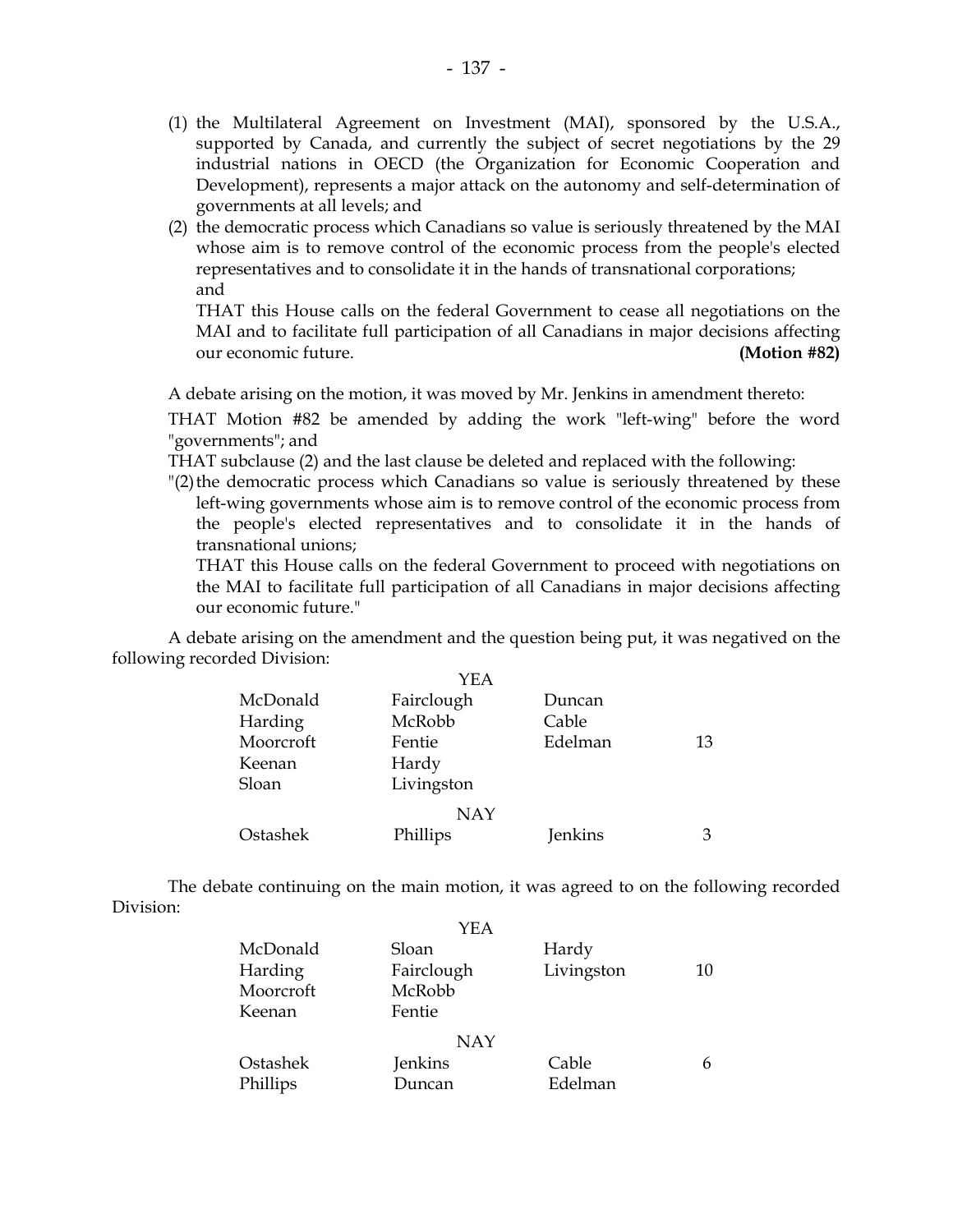#### **GOVERNMENT BILLS**

The following Bills were read a second time and referred to Committee of the Whole:

 Bill #7 - Third Appropriation Act, 1996-97 -Hon. Mr. McDonald

 Bill #8 - Second Appropriation Act, 1997-98 -Hon. Mr. McDonald

#### **COMMITTEE OF THE WHOLE**

According to Order, the Assembly resolved into Committee of the Whole:

The following Bill was reported without amendment:

 Bill #7 - Third Appropriation Act, 1996-97 -Hon. Mr. McDonald

Progress was reported on the following Bill:

 Bill #8 - Second Appropriation Act, 1997-98 -Hon. Mr. McDonald

The report of the Chair was adopted.

The Assembly adjourned at 9:30 p.m. until 1:30 p.m., Thursday, November 20, 1997.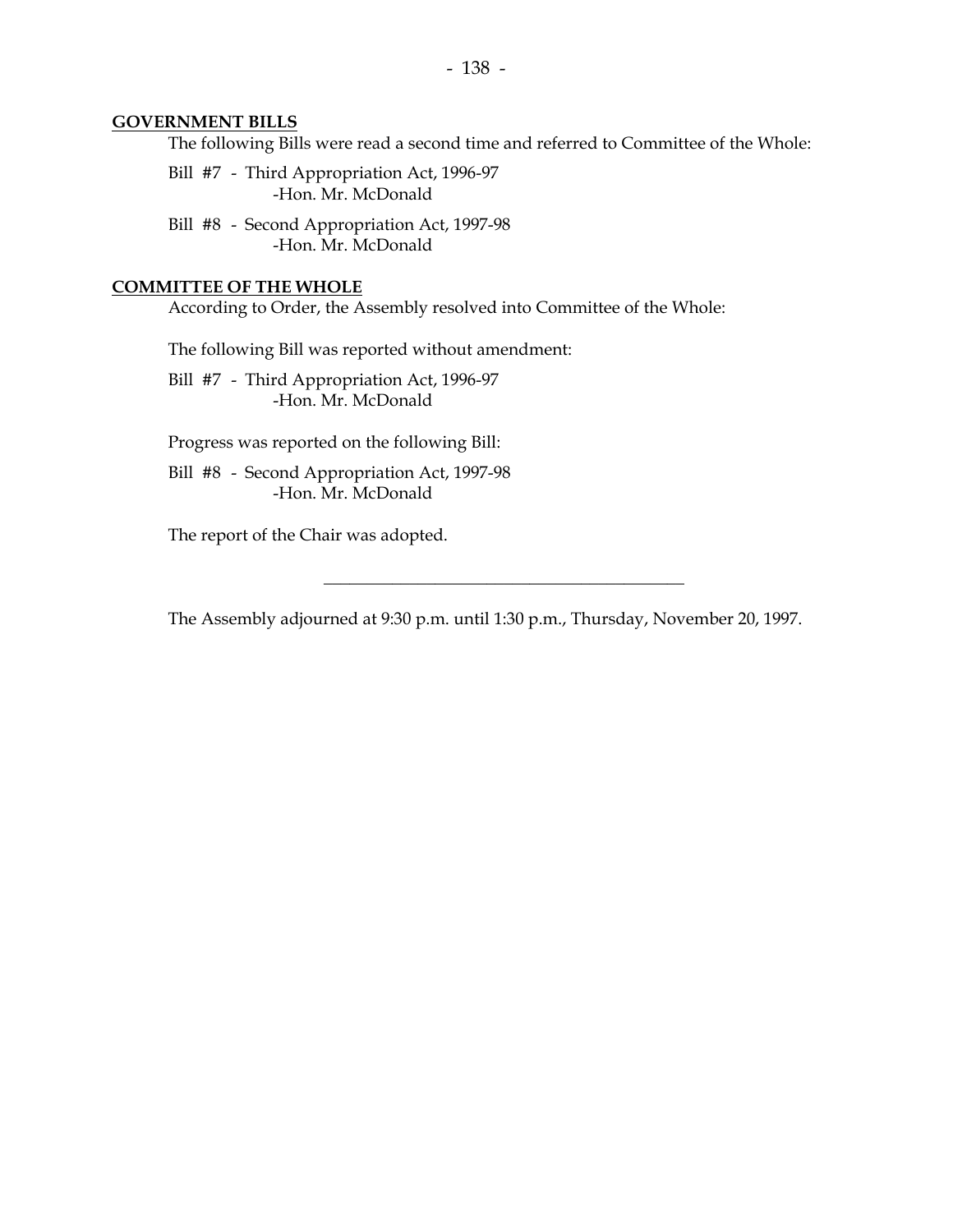### **VOTES AND PROCEEDINGS**

### **of the**

### **YUKON LEGISLATIVE ASSEMBLY**

### **29th Legislative Assembly Constructed Assembly** First Session

### Thursday, November 20, 1997

The Speaker took the Chair at 1:30 p.m.

#### **TRIBUTES**

#### **Child Day (National): Raggedy Ribbon campaign (Yukon)**

 The Hon. Mr. Sloan, Minister of Health and Social Services, Mr. Jenkins, Member for Klondike, and Mrs. Edelman, Member for Riverdale South, recognized National Child Day: Raggedy Ribbon campaign (Yukon).

#### **TABLING RETURNS AND DOCUMENTS**

Hon. Mr. Sloan, Minister of Health and Social Services

- Health Care Insurance Programs: statement of 1996/97 revenue and expenditures (dated November, 1997) **(Sessional Paper #79)**
- Yukon Child Care Board 1996/97 Annual Report **(Sessional Paper #80)**

#### **MINISTERIAL STATEMENTS**

Hon. Ms. Moorcroft, Minister of Education

- Youth Works

Hon. Mr. Harding, Minister of Economic Development

- "Access to capital" forum

#### **Filed Document**

 During presentation of the Ministerial Statement, the Hon. Mr. Harding filed the following document:

 - Information respecting Ostashek Outfitting Ltd. and funding provided under EDA (1986-89) **(Filed Document #27)** 

#### **SPEAKER'S STATEMENT**

"Before proceeding to Question Period today, the Chair would like to address the rules and practices regarding anticipation during Question Period. Yesterday, the Government House Leader raised the matter as a Point of Order.

Standing Order 19(1)(e) states: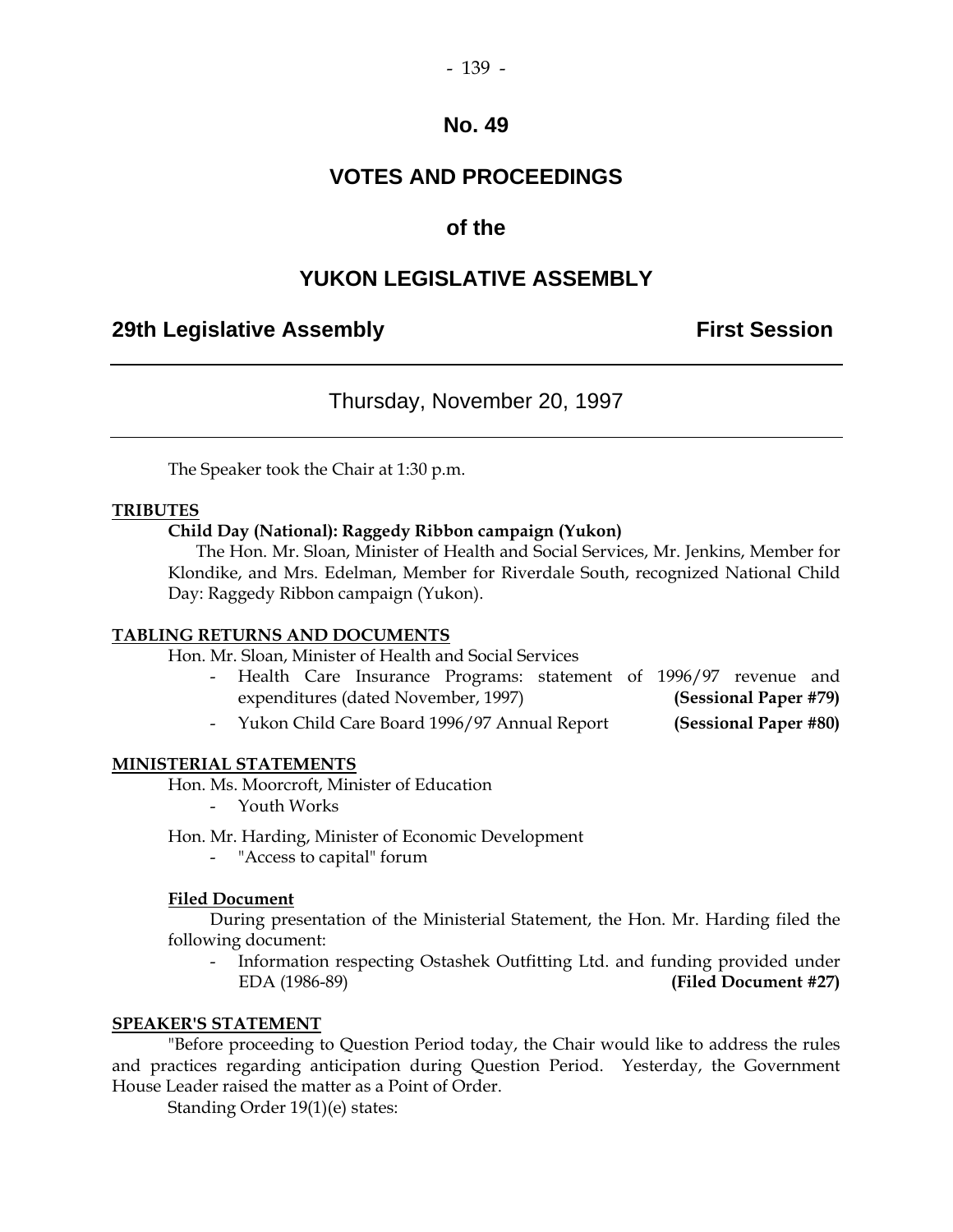'A member will be ruled out of order by the Speaker if that member anticipates any matter on the order or notice paper.'

Guideline 12 of the Guidelines to Oral Question Period states:

 'A question is out of order if a debate is scheduled for that day on the same subject matter.'

Annotation 513(1) of Beauchesne's Sixth Edition states:

 'In determining whether a discussion is out of order on the grounds of anticipation, the Speaker must have regard to the probability of the matter anticipated being brought before the House within a reasonable period.'

In our House, "reasonable period" means the same day.

Yesterday, the Chair had been informed prior to the Sitting that the Supplementary Estimates were to be called for Second Reading. It is difficult for the Chair to know if questions on specific matters will be the subject of debate at the Second Reading stage on a budget Bill. In such cases, when doubt exists, the Chair will tend to allow a question to be asked.

It must be noted that the Chair had been advised that three Bills other than the Supplementary Bills would be called for debate prior to calling the Supplementaries when the House resolved into Committee of the Whole last evening. The Chair, therefore, could not have foreseen that the potential for anticipation existed. As it happened, however, the Supplementaries were called first and the subject matter of the questions put in Question Period by the Leader of the Official Opposition could have been raised at that time but was not.

As is usual when preparing a statement, precedents from the House of Commons of Canada were reviewed. It was found that the House of Commons decided in April, 1997, that restricting questions in Question Period on the basis of anticipation is outmoded and it directed that the Speaker should no longer enforce the guideline.

The anticipation rule still exists here, however, and the Chair must continue to make rulings based on it at this time. The Chair would remind the House that Ministers are not required to answer questions. If the Chair fails to notice that a question has been asked on a subject that will be up for debate later that day, a Minister can decline to answer based on anticipation. The Chair hopes that this will clarify the matter."

#### **COMMITTEE OF THE WHOLE**

According to Order, the Assembly resolved into Committee of the Whole:

 Progress was reported on the following Bill: Bill #8 - Second Appropriation Act, 1997-98 -Hon. Mr. McDonald

The report of the Chair was adopted.

The Assembly adjourned at 5:25 p.m. until 1:30 p.m., Monday, November 24, 1997.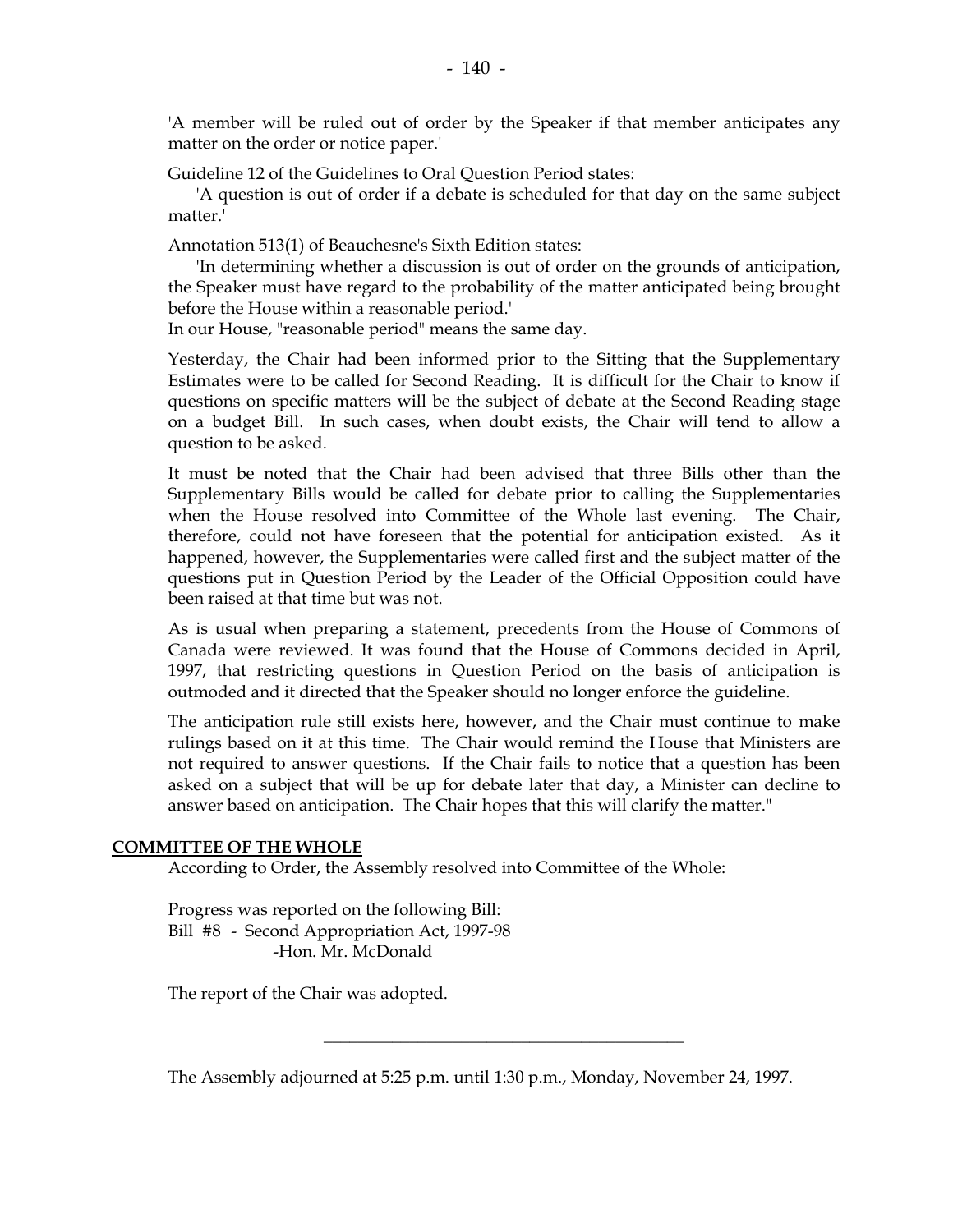### - 141 -

### **No. 50**

### **VOTES AND PROCEEDINGS**

### **of the**

### **YUKON LEGISLATIVE ASSEMBLY**

### **29th Legislative Assembly Constructed Assembly** First Session

Monday, November 24, 1997

The Speaker took the Chair at 1:30 p.m.

#### **TABLING RETURNS AND DOCUMENTS**

Hon. Mr. Sloan, Minister of Health and Social Services

- Health and Social Services Council 1996/97 Annual Report

 **(Sessional Paper #81)** 

- NovaLIS contract: information pertaining to contract award

**(Legislative Return #24)** 

#### **MINISTERIAL STATEMENTS**

Hon. Ms. Moorcroft, Minister of Education

- Yukon Mining and Exploration Board training agreement

Hon. Mr. Fairclough, Minister responsible for the Yukon Housing Corporation

- Mobile home consumer education

#### **COMMITTEE OF THE WHOLE**

According to Order, the Assembly resolved into Committee of the Whole:

Progress was reported on the following Bill:

 Bill #8 - Second Appropriation Act, 1997-98 -Hon. Mr. McDonald

The report of the Chair was adopted.

The Assembly adjourned at 9:25 p.m. until 1:30 p.m., Tuesday, November 25, 1997.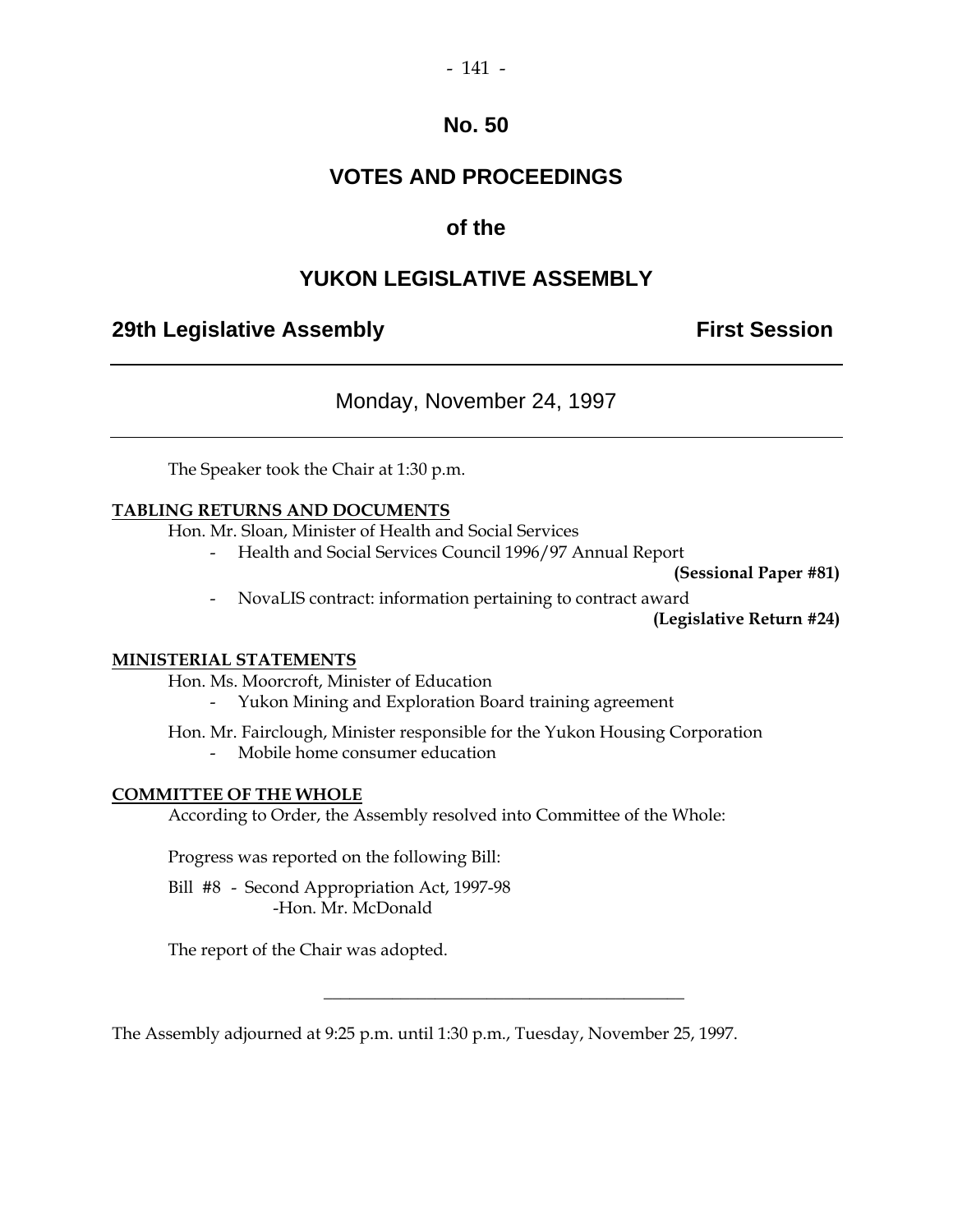## **VOTES AND PROCEEDINGS**

### **of the**

### **YUKON LEGISLATIVE ASSEMBLY**

### **29th Legislative Assembly Constructed Assembly** First Session

Tuesday, November 25, 1997

 The Speaker took the Chair at 1:30 p.m. **TABLING RETURNS AND DOCUMENTS**

Hon. Mr. Bruce, Speaker

 - Report of the Chief Electoral Officer of the Yukon on elections of Members of the Legislative Assembly and other related matters (November 25, 1997)

 **(Sessional Paper #82)** 

#### Hon. Mr. Harding, Minister of Economic Development

 - Letter dated November 21, 1997, from the President of the Canadian Association of Petroleum Producers, David J. Manning, to the Minister of Economic Development re support for the proposed **Oil and Gas Act** 

 **(Legislative Return #25)** 

 **-** Land Claims training: information re contract with LegendSeekers Anthropological Research **(Legislative Return #26)**

#### **MINISTERIAL STATEMENTS**

Hon. Mr. Sloan, Minister of Government Services

- Code of Regulatory Conduct

#### **COMMITTEE OF THE WHOLE**

According to Order, the Assembly resolved into Committee of the Whole:

Progress was reported on the following Bill:

 Bill #8 - Second Appropriation Act, 1997-98 -Hon. Mr. McDonald

The report of the Chair was adopted.

The Assembly adjourned at 5:26 p.m. until 1:30 p.m., Wednesday, November 26, 1997.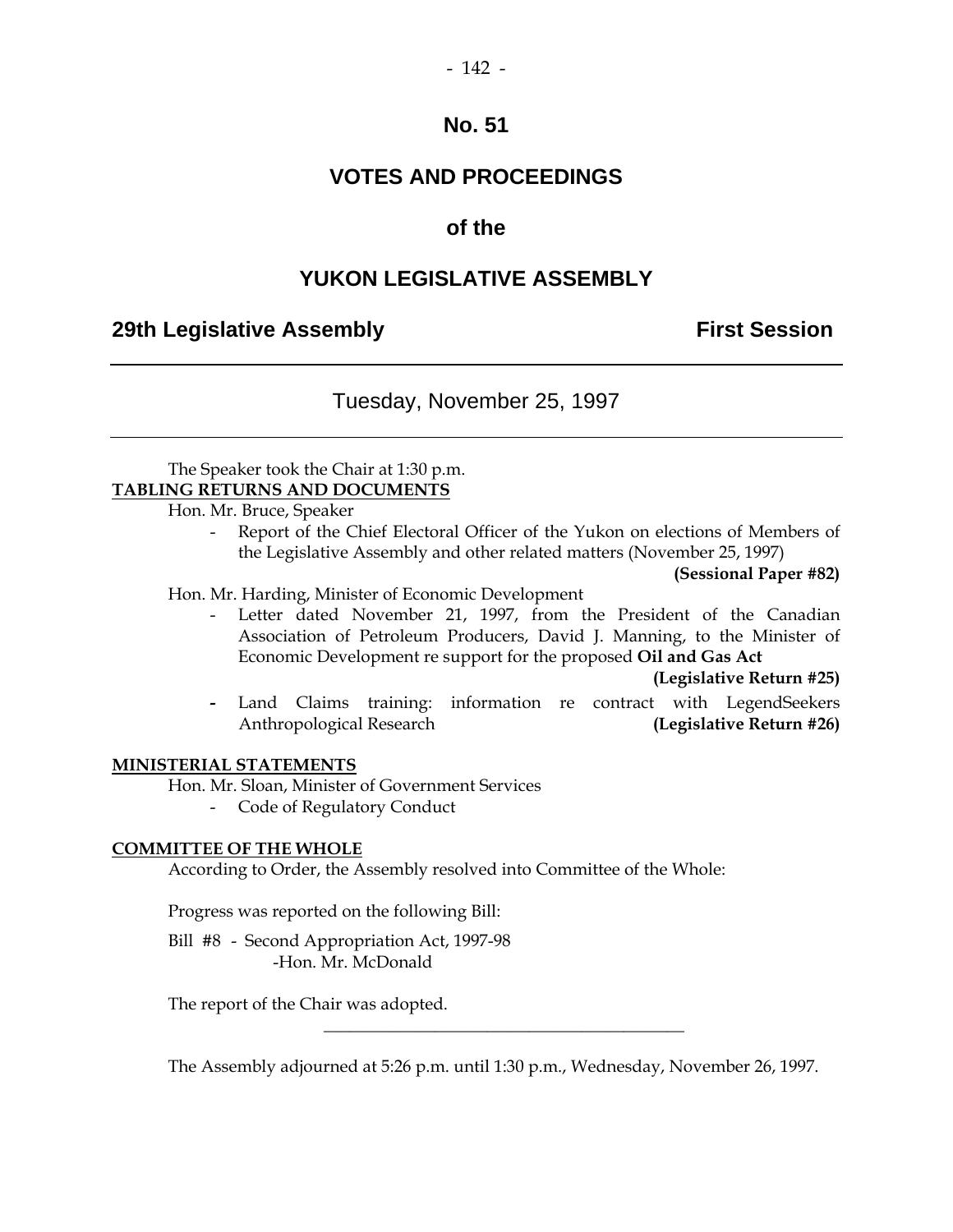### **VOTES AND PROCEEDINGS**

### **of the**

### **YUKON LEGISLATIVE ASSEMBLY**

### **29th Legislative Assembly Constructed Assembly** First Session

Wednesday, November 26, 1997

The Speaker took the Chair at 1:30 p.m.

#### **INTRODUCTION OF BILLS**

Under Introduction of Bills, the Hon. Ms. Moorcroft, Minister of Justice, stated:

 "I have for tabling a Bill which combines what I believe to be a true copy of the English text of Bill #22, entitled **Oil and Gas Act**, which was introduced and given First Reading on November 3, 1997, with a revised true translation of that text into French. This version replaces the combined text which was tabled on November 6, 1997 as Sessional Paper 97-1-64".

 The combined text was tabled as Sessional Paper 97-1-83 entitled **Oil and Gas Act** (Bill #22): **REVISED** French text.

#### **MINISTERIAL STATEMENTS**

- Hon. Mr. Fairclough, Minister responsible for the Yukon Housing Corporation Seniors housing audit and accessibility study
- Hon. Mr. Keenan, Minister of Community and Transportation Services
	- Pedestrian safety program

#### **FILED DOCUMENTS**

 During Question Period, Mr. Cable, Member for Riverside, filed the following document:

> - Non-security deficiencies at the Whitehorse Correctional Centre identified in the Barr-Ryder Report **(Filed Document #28)**

### **OPPOSITION PRIVATE MEMBERS' BUSINESS**

#### **MOTIONS OTHER THAN GOVERNMENT MOTIONS**

Moved by Mrs. Edelman:

THAT it is the opinion of this House that:

- (1) alcohol abuse is a major problem for Yukon society;
- (2) alcohol abuse is destructive to personal relationships, and contributes to domestic violence;
- (3) alcohol abuse is a significant factor in health care costs to Yukoners;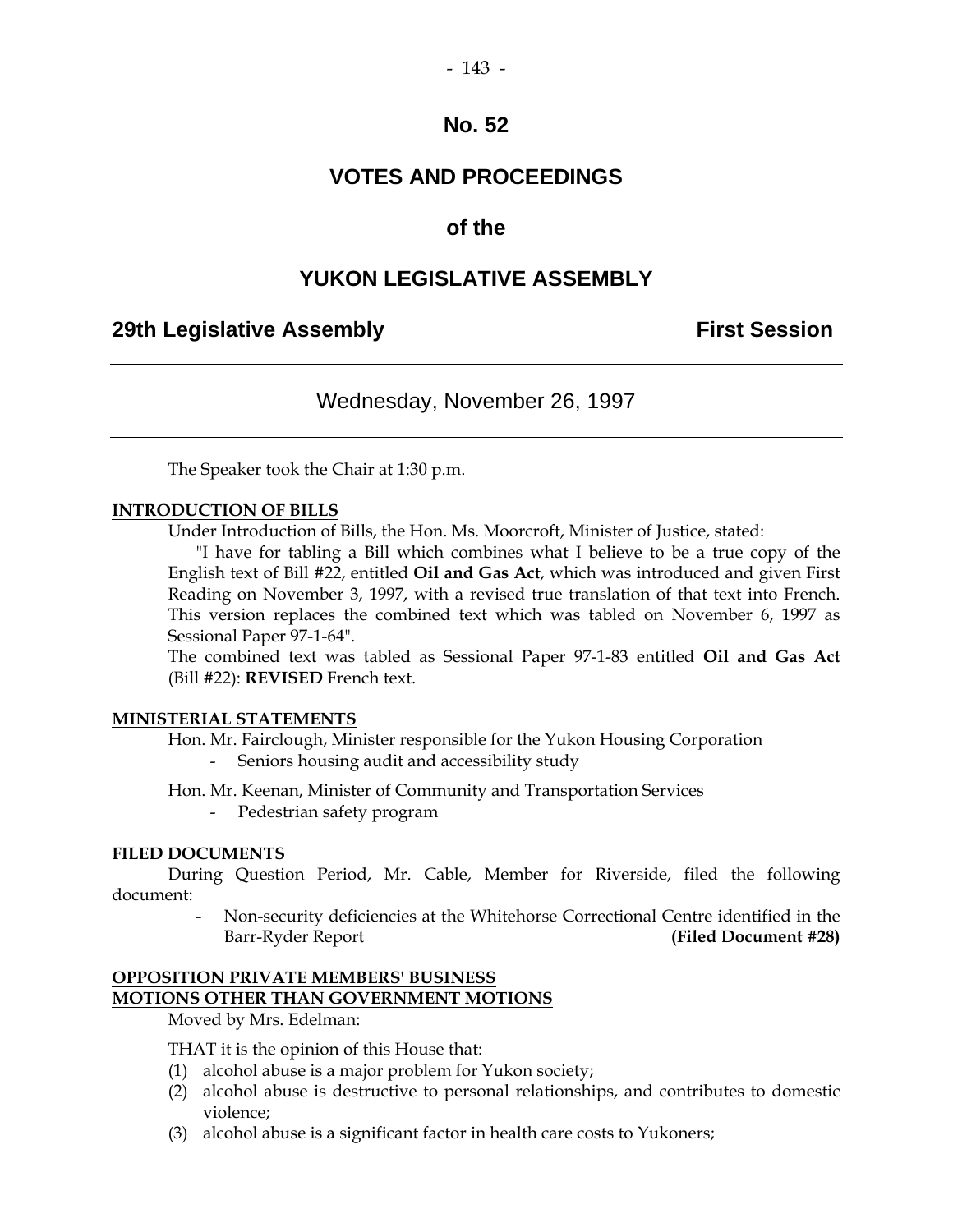- (4) impaired driving is a serious problem for Yukoners and alcohol abuse is a significant factor in the commission of other crimes; and
- (5) misuse of alcohol during pregnancy is causing increasing concern among Yukoners, because of the disabilities that those persons suffering from Fetal Alcohol Syndrome/Fetal Alcohol Effects encounter, and because of the effects on our education system; and

 THAT, recognizing the seriousness of alcohol abuse in the Yukon, the Yukon Government should create a Task Force composed of all affected government departments to recommend a specific and immediate action plan to be implemented by the Government of Yukon to mitigate the detrimental effects of alcohol in the Yukon.

 **(Motion #83)** 

Debate started on the motion.

#### **QUORUM COUNT**

 At 2:23 p.m., during debate on Motion #83, Mr. Ostashek, Leader of the Official Opposition, rose on a Point of Order to state that a quorum was not present. Pursuant to Standing Order 3(2), the Speaker rang the bells and then did a count. A quorum was present for the count.

 The debate continuing on the motion, it was moved by the Hon. Mr. Sloan in amendment thereto:

 THAT Motion #83 be amended by deleting the words following the phrase "THAT, recognizing the seriousness of alcohol abuse in the Yukon, the Yukon Government" and replacing them with the following:

 "should continue its coordinated, focused approach, including the work of the Fostering Healthy Communities Committee, and report back to this House in the spring of 1998 about progress and actions in the area of alcohol and drug services prevention and treatment."

 A debate arising on the amendment, it was moved by Ms. Duncan in amendment thereto:

 THAT the amendment to Motion #83 be amended by adding, at the end of the amendment, the following:

 "THAT the actions leading to the preparation of this report should include consultation with affected government departments, other governments, and nongovernment organizations dealing with alcohol addiction and abuse."

A debate arising on the sub-amendment and the question being put, it was agreed to.

The question being put on the amendment as amended, it was agreed to.

A debate arising on Motion #83 as amended and the question being put, it was agreed

to.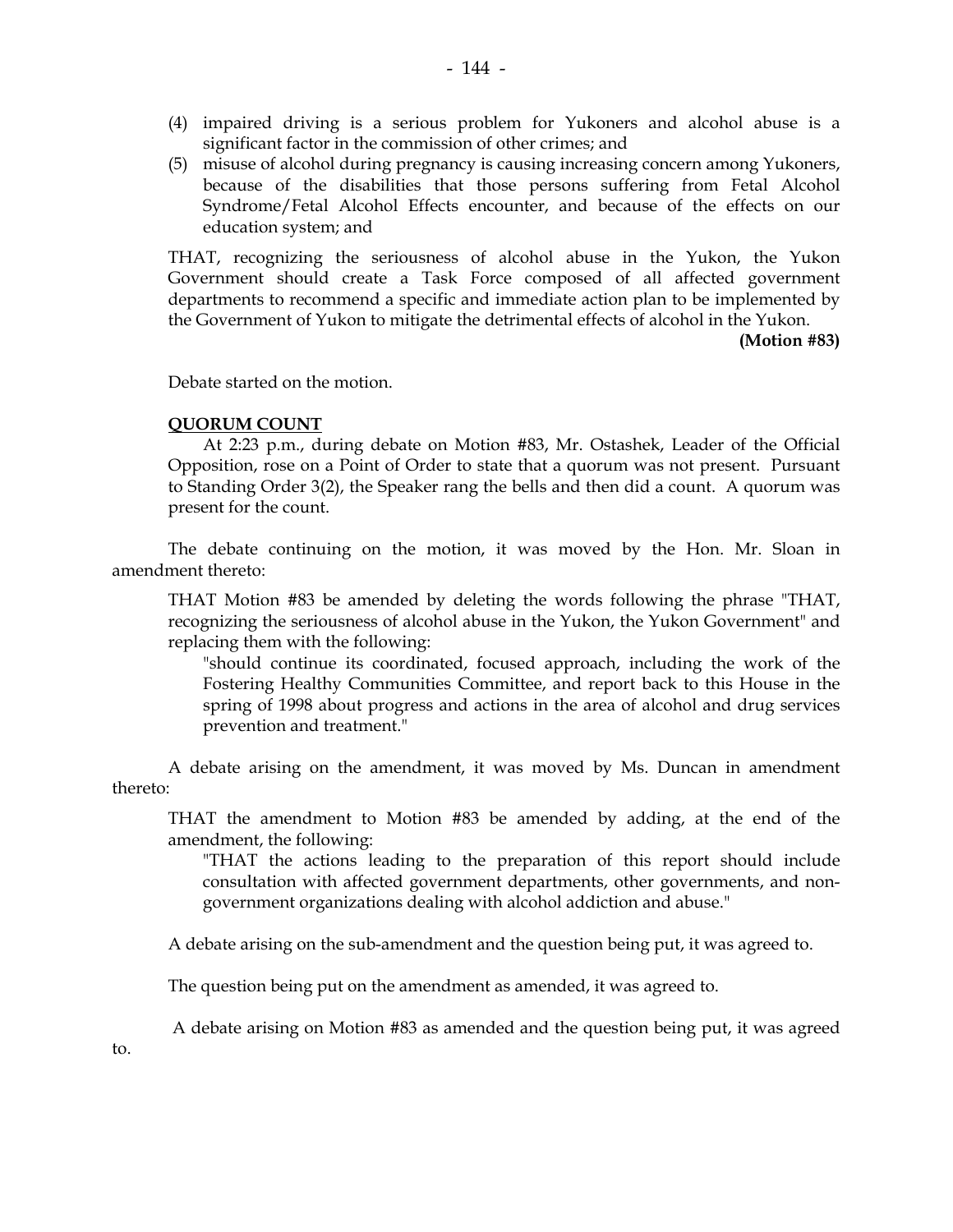#### **UNANIMOUS CONSENT TO RESOLVE INTO COMMITTEE OF THE WHOLE**

 As the time for conclusion of the Order for Opposition Private Members' Business had not yet been reached, unanimous consent was requested by the Government House Leader and granted to move the following motion:

 "THAT the Speaker do now leave the Chair and that the House resolve into Committee of the Whole."

The question being put, it was agreed to.

#### **COMMITTEE OF THE WHOLE**

According to Order, the Assembly resolved into Committee of the Whole:

The following Bill was reported with amendment:

 Bill #24 - Family Violence Prevention Act -Hon. Ms. Moorcroft

Progress was reported on the following Bill:

 Bill #43 - An Act to Amend the Public Health Act -Hon. Ms. Moorcroft

The report of the Chair was adopted.

The Assembly adjourned at 9:30 p.m. until 1:30 p.m., Thursday, November 27, 1997.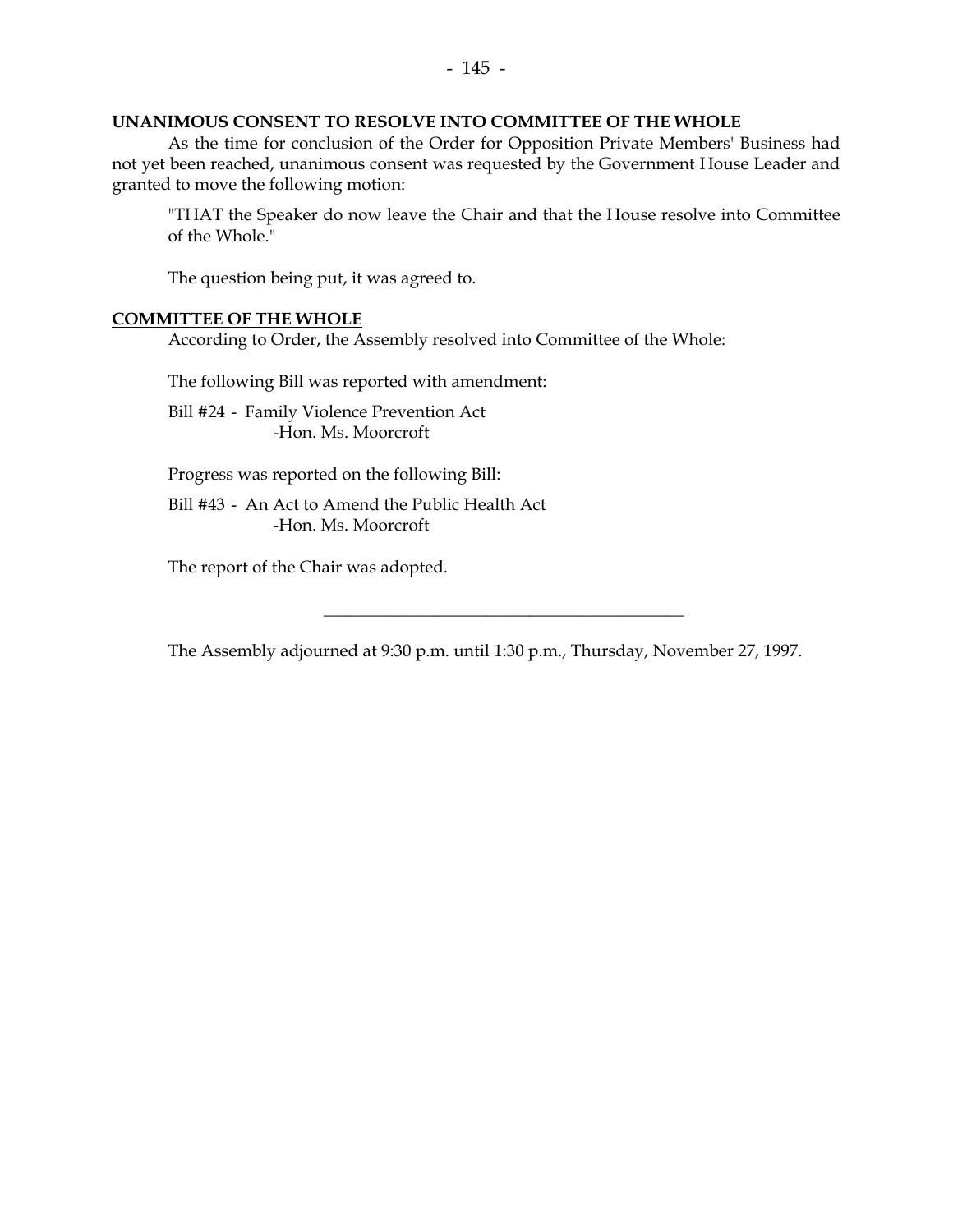### **VOTES AND PROCEEDINGS**

### **of the**

### **YUKON LEGISLATIVE ASSEMBLY**

### **29th Legislative Assembly Constructed Assembly** First Session

### Thursday, November 27, 1997

The Speaker took the Chair at 1:30 p.m.

#### **TRIBUTES**

#### **White Ribbon campaign**

 The Hon. Mr. McDonald, Government Leader, Mr. Phillips, Member for Riverdale North, and Mr. Cable, Member for Riverside, recognized the White Ribbon campaign which is an effort to raise awareness of and eliminate violence against women.

#### **TABLING RETURNS AND DOCUMENTS**

Hon. Mr. Harding, Minister of Economic Development

- **Oil and Gas Act** (Bill #22): limitation period for prosecution of an offense

**(Legislative Return #27)** 

Hon. Mr. McDonald, Government Leader

Little Salmon-Carmacks Final Agreement: consent of Kwanlin Dun re land selections in overlap area **(Legislative Return #28)** 

Hon. Ms. Moorcroft, Minister of Education

- Department of Education 1996/97 Annual Report **(Sessional Paper #84)** 

Hon. Mr. Keenan, Minister of Community and Transportation Services

- Chief Driver Examiner: related matters **(Legislative Return #29)** 

Hon. Mr. Fairclough, Minister responsible for the Yukon Liquor Corporation

- Yukon Liquor Corporation 1996/97 Annual Report **(Sessional Paper #85)** 

#### **PETITIONS (Response to Petition #4)**

 The Hon. Mr. Keenan, Minister of Community and Transportation Services, gave an oral response to Petition #4 (received by the House on November 19, 1997) with regard to designating an area in Porter Creek as a park.

#### **INTRODUCTION OF BILLS (First Reading)**

 Bill #45 - An Act to Amend the Public Utilities Act -Hon. Ms. Moorcroft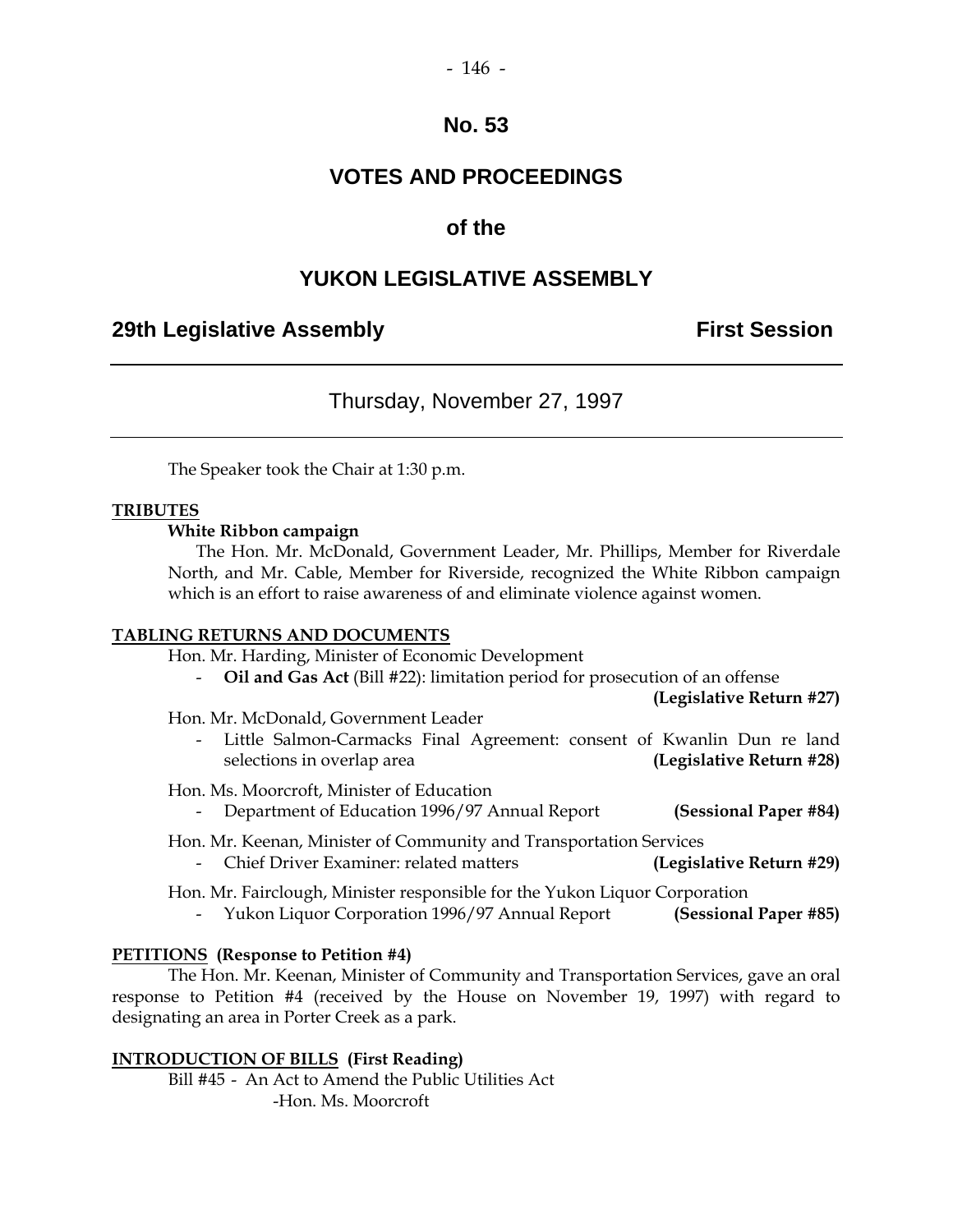#### **GOVERNMENT BILLS**

The following Bills were read a third time and passed:

- Bill #23 Crime Prevention and Victim Services Trust Act -Hon. Ms. Moorcroft
- Bill #30 An Act to Amend the Constitutional Questions Act -Hon. Ms. Moorcroft
- Bill #31 An Act to Amend the Cooperative Associations Act -Hon. Ms. Moorcroft
- Bill #25 An Act to Amend the Notaries Act -Hon. Ms. Moorcroft
- Bill #34 Continuing Consolidation of Statutes Act -Hon. Ms. Moorcroft
- Bill #46 An Act to Amend the Partnership Act -Hon. Ms. Moorcroft
- Bill #38 An Act to Amend the Consumer Protection Act -Hon. Ms. Moorcroft
- Bill #37 Access to Information and Protection of Privacy (Consequential Amendments) Act, 1997 -Hon. Ms. Moorcroft

The following Bill was called for Third Reading:

 Bill #24 - Family Violence Prevention Act -Hon. Ms. Moorcroft

 The question being put on the motion for Third Reading, it was agreed to on the following recorded Division:

|           | YEA        |          |    |
|-----------|------------|----------|----|
| McDonald  | Fairclough | Phillips |    |
| Harding   | McRobb     | Jenkins  | 15 |
| Moorcroft | Hardy      | Duncan   |    |
| Keenan    | Livingston | Cable    |    |
| Sloan     | Ostashek   | Edelman  |    |
|           | <b>NAY</b> |          |    |
|           |            |          |    |

Bill #24, accordingly, passed the House.

#### **COMMITTEE OF THE WHOLE**

According to Order, the Assembly resolved into Committee of the Whole:

Progress was reported on the following Bill:

 Bill #8 - Second Appropriation Act, 1997-98 -Hon. Mr. McDonald

The report of the Chair was adopted.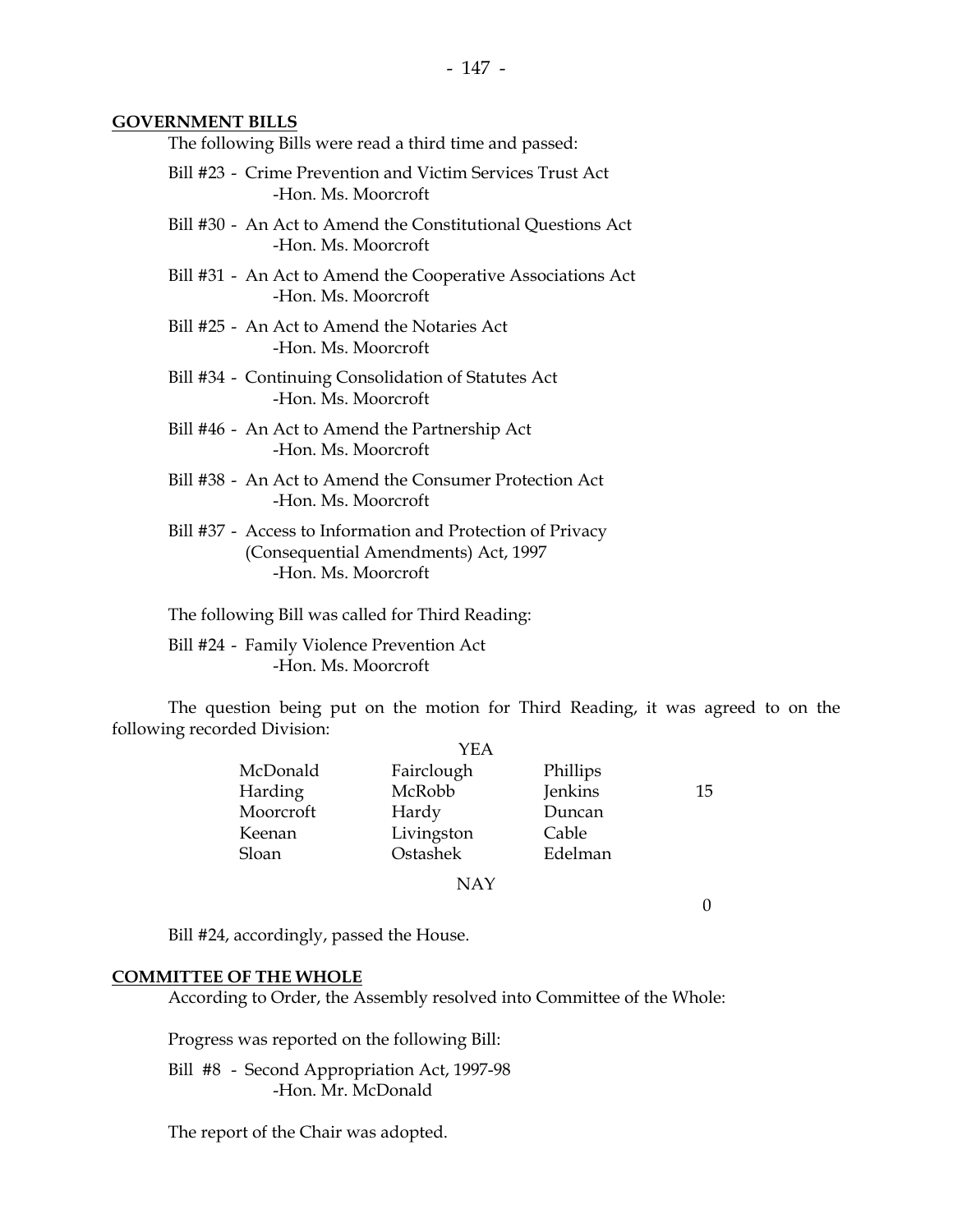\_\_\_\_\_\_\_\_\_\_\_\_\_\_\_\_\_\_\_\_\_\_\_\_\_\_\_\_\_\_\_\_\_\_\_\_\_\_\_\_\_\_

The Assembly adjourned at 5:29 p.m. until 1:30 p.m., Monday, December 1, 1997.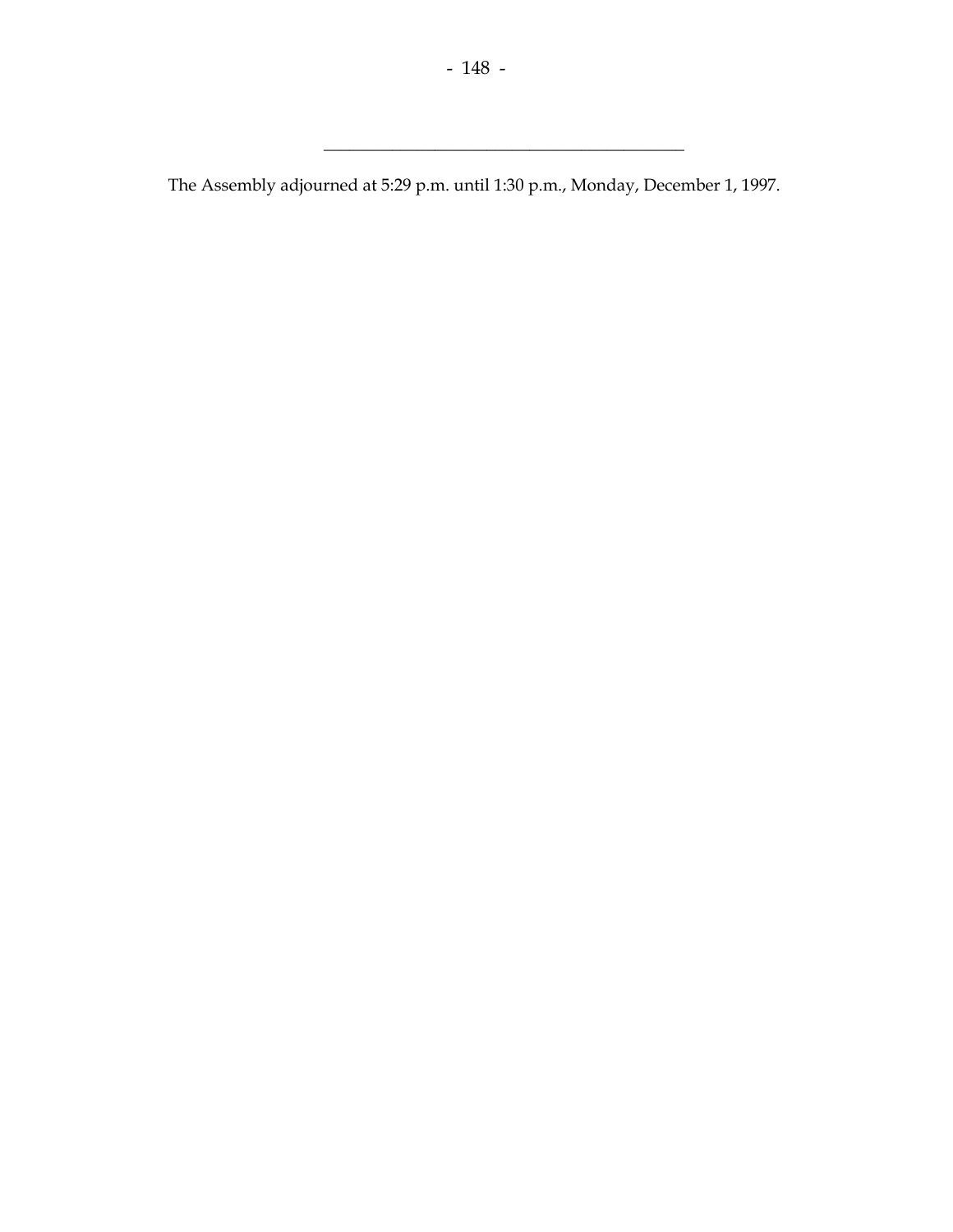# **VOTES AND PROCEEDINGS**

## **of the**

## **YUKON LEGISLATIVE ASSEMBLY**

### **29th Legislative Assembly Constructed Assembly Constructed Assembly** First Session

Monday, December 1, 1997

The Speaker took the Chair at 1:30 p.m.

#### **TRIBUTES**

 **World AIDS Day** 

 The Hon. Mr. Sloan, Minister of Health and Social Services, Mr. Jenkins, Member for Klondike, and Mrs. Edelman, Member for Riverdale South, recognized the 10th annual World AIDS Day.

#### **TABLING RETURNS AND DOCUMENTS**

Hon. Mr. Fairclough, Minister of Renewable Resources

- Bear/human conflicts: number of bears killed in 1997 by conservation officers

**(Legislative Return #30)** 

- Abattoir: slaughter schedule; fee schedule; income estimates; funded equipment

**(Legislative Return #31)** 

- Mobile home owner information sessions package **(Sessional Paper #86)** 

#### **MINISTERIAL STATEMENTS**

Hon. Ms. Moorcroft, Minister of Education

Youth Employment Strategy (National)

#### **FILED DOCUMENTS**

During Question Period the following documents were filed:

Hon. Mr. Harding, Minister of Economic Development

- Economic Development programs: contributions to business organizations for 1994/95 to 1997/98 (dated December 1, 1997) **(Filed Document #29)**
- Financial Assistance Agreement between the Government of Yukon and the Yukon Chamber of Mines (dated June 4, 1997) **(Filed Document #30)**
- Financial Assistance Agreement between the Government of Yukon and the Yukon Chamber of Commerce (dated May 5, 1997) and a proposal for a Service Agreement from April 1, 1997 to March 31, 2000 **(Filed Document #31)**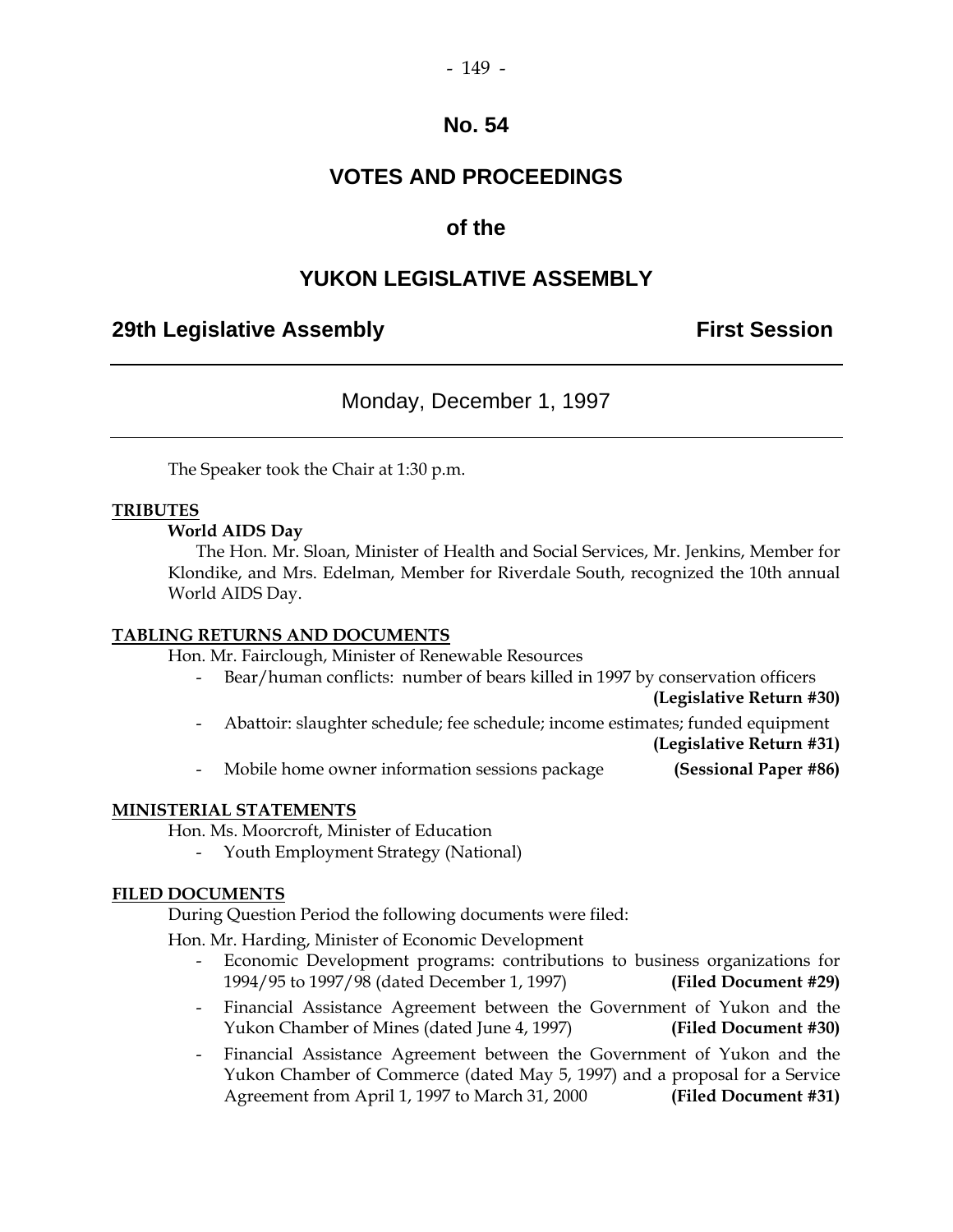Mr. Phillips, Member for Riverdale North

 - Class one driver examination routes in Dawson City and Faro: letters of concern from the City Manager, Dawson City and from a resident of Faro

**(Filed Document #32)** 

#### **GOVERNMENT BILLS**

The following Bill was read a second time and referred to Committee of the Whole:

 Bill #45 - An Act to Amend the Public Utilities Act -Hon. Ms. Moorcroft

#### **COMMITTEE OF THE WHOLE**

According to Order, the Assembly resolved into Committee of the Whole:

The following Bill was reported without amendment:

 Bill #45 - An Act to Amend the Public Utilities Act -Hon. Ms. Moorcroft

Progress was reported on the following Bill:

 Bill #8 - Second Appropriation Act, 1997-98 -Hon. Mr. McDonald

#### **Filed Document**

 During debate on Vote 09, Community and Transportation Services, Bill #8, the Hon. Mr. Keenan filed the following document:

- Haines Junction aviation refuel facility **(Filed Document #33)**

The report of the Chair was adopted.

#### **GOVERNMENT BILLS**

 Unanimous consent was requested by the Hon. Mr. Harding, Government House Leader, and granted to proceed with Third Reading of Bill #45 pursuant to Standing Order 55(2), allowing a Bill to be advanced two or more stages in one day. The following Bill was read a third time and passed:

 Bill #45 - An Act to Amend the Public Utilities Act -Hon. Ms. Moorcroft

The Assembly adjourned at 9:16 p.m. until 1:30 p.m., Tuesday, December 2, 1997.

 $\frac{1}{\sqrt{2}}$  ,  $\frac{1}{\sqrt{2}}$  ,  $\frac{1}{\sqrt{2}}$  ,  $\frac{1}{\sqrt{2}}$  ,  $\frac{1}{\sqrt{2}}$  ,  $\frac{1}{\sqrt{2}}$  ,  $\frac{1}{\sqrt{2}}$  ,  $\frac{1}{\sqrt{2}}$  ,  $\frac{1}{\sqrt{2}}$  ,  $\frac{1}{\sqrt{2}}$  ,  $\frac{1}{\sqrt{2}}$  ,  $\frac{1}{\sqrt{2}}$  ,  $\frac{1}{\sqrt{2}}$  ,  $\frac{1}{\sqrt{2}}$  ,  $\frac{1}{\sqrt{2}}$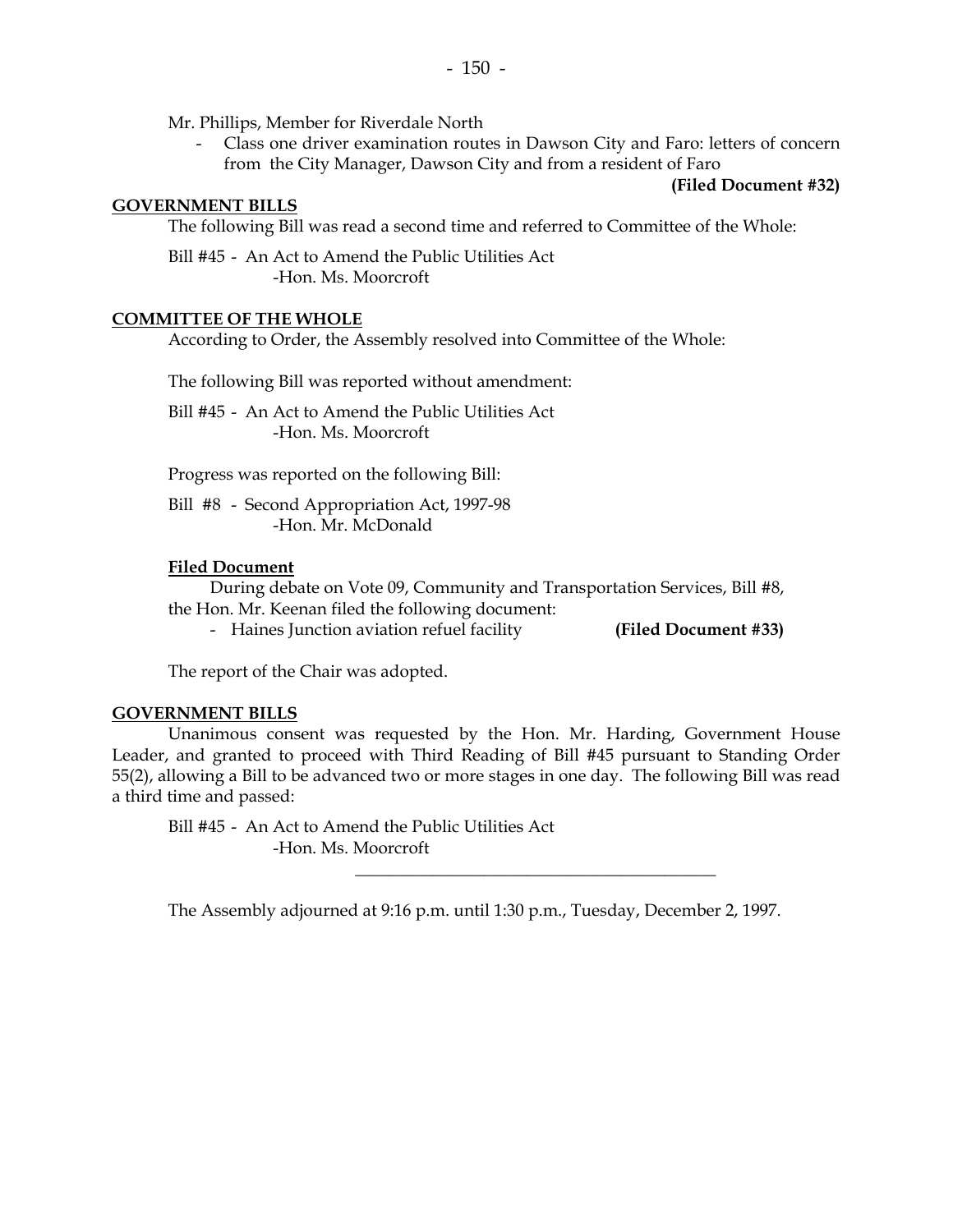# **VOTES AND PROCEEDINGS**

## **of the**

## **YUKON LEGISLATIVE ASSEMBLY**

### **29th Legislative Assembly Constructed Assembly Constructed Assembly** First Session

Tuesday, December 2, 1997

The Speaker took the Chair at 1:30 p.m.

#### **TABLING RETURNS AND DOCUMENTS**

Hon. Mr. Fairclough, Minister responsible for the Yukon Housing Corporation

- Yukon Housing Corporation 1996/97 Annual Report **(Sessional Paper #87)** 

Hon. Mr. Keenan, Minister of Community and Transportation Services

Residential lots: number available in Faro, Mayo, Teslin and Haines Junction; explanation of discounted lots and building restrictions in Porter Creek "C" subdivision **(Legislative Return #32)** 

#### **INTRODUCTION OF BILLS (First Reading)**

 Bill #47 - Public Service Group Insurance Benefit Plan Act -Hon. Mr. Harding

#### **SPEAKER'S RULING (Bill #101 ordered dropped)**

 "Before proceeding to Orders of the Day, the Chair would like to inform the House that Bill #101, entitled **Domestic Violence Prevention Act, 1997**, standing in the name of the Member for Riverdale South, will be dropped from the Order Paper as it is similar in intent and subject matter to Bill #24, entitled **Family Violence Prevention Act**, which passed this House on November 27, 1997."

#### **GOVERNMENT BILLS**

The following Bills were read a third time and passed:

 Bill #26 - An Act to Amend the Animal Protection Act -Hon. Mr. Fairclough

 Bill #27 - Animal Health Act -Hon. Mr. Fairclough

#### **COMMITTEE OF THE WHOLE**

According to Order, the Assembly resolved into Committee of the Whole: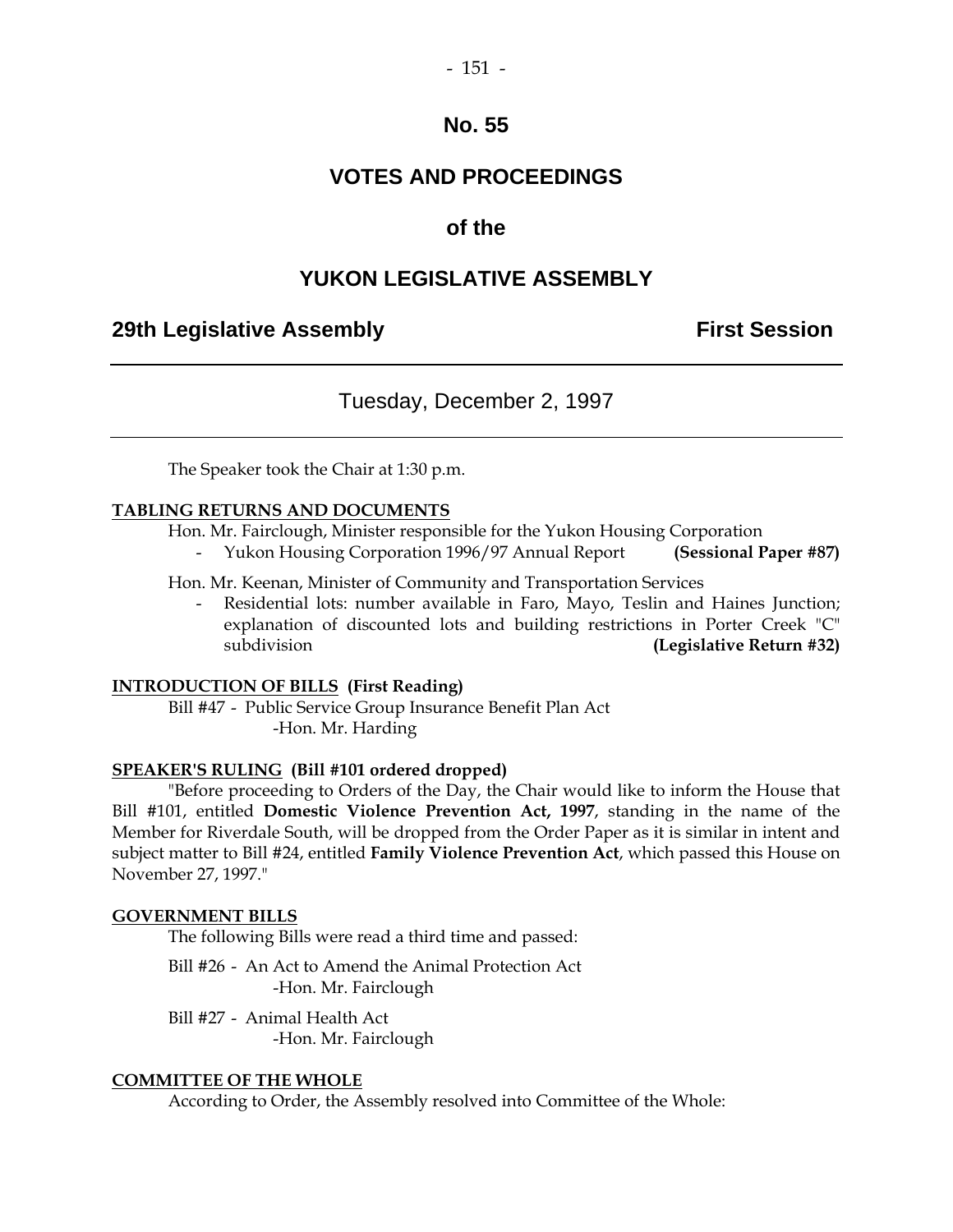Progress was reported on the following Bill:

 Bill #8 - Second Appropriation Act, 1997-98 -Hon. Mr. McDonald

The report of the Chair was adopted.

The Assembly adjourned at 5:28 p.m. until 1:30 p.m., Wednesday, December 3, 1997.

 $\frac{1}{\sqrt{2}}$  ,  $\frac{1}{\sqrt{2}}$  ,  $\frac{1}{\sqrt{2}}$  ,  $\frac{1}{\sqrt{2}}$  ,  $\frac{1}{\sqrt{2}}$  ,  $\frac{1}{\sqrt{2}}$  ,  $\frac{1}{\sqrt{2}}$  ,  $\frac{1}{\sqrt{2}}$  ,  $\frac{1}{\sqrt{2}}$  ,  $\frac{1}{\sqrt{2}}$  ,  $\frac{1}{\sqrt{2}}$  ,  $\frac{1}{\sqrt{2}}$  ,  $\frac{1}{\sqrt{2}}$  ,  $\frac{1}{\sqrt{2}}$  ,  $\frac{1}{\sqrt{2}}$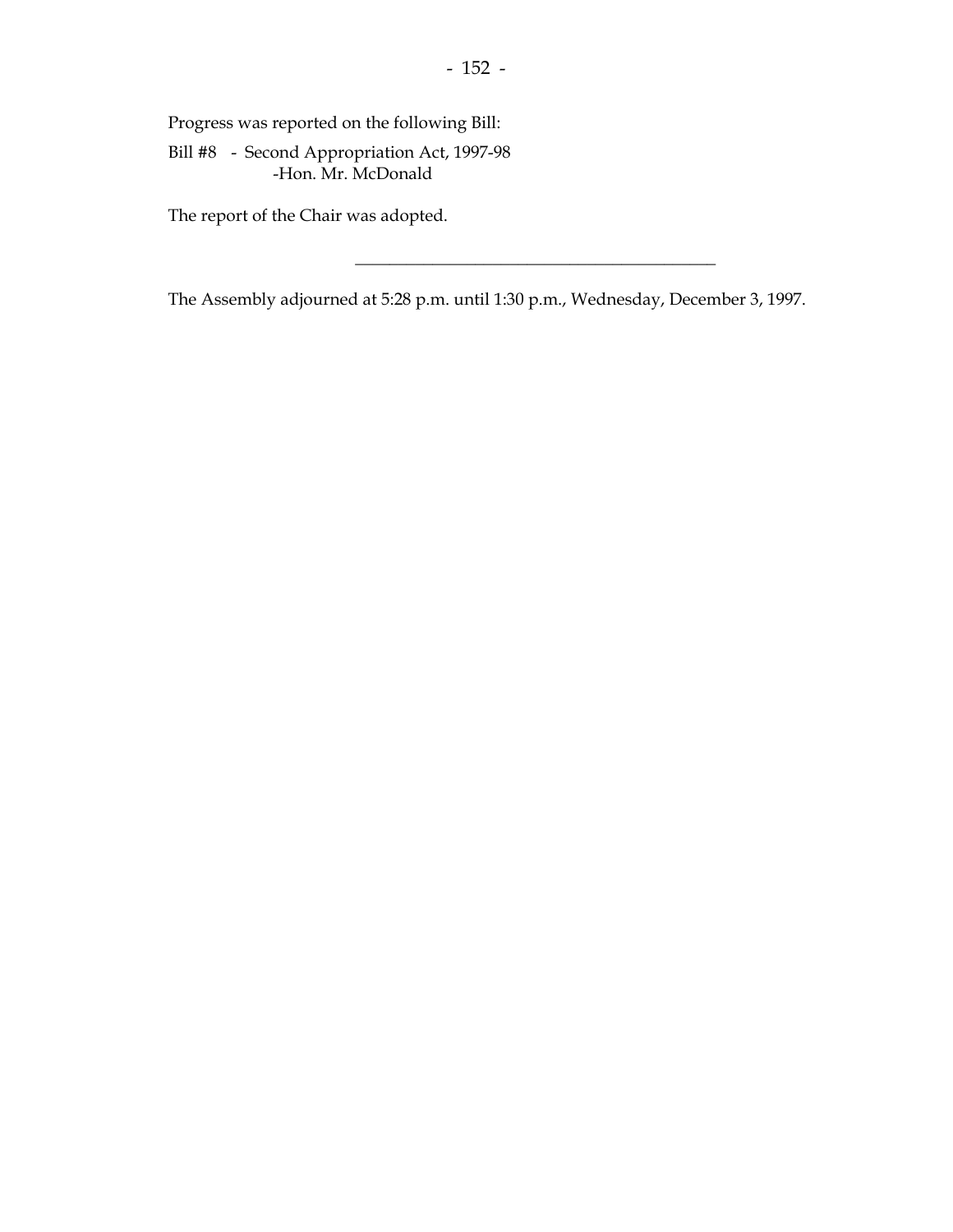# **VOTES AND PROCEEDINGS**

## **of the**

## **YUKON LEGISLATIVE ASSEMBLY**

### **29th Legislative Assembly Constructed Assembly Constructed Assembly** First Session

# Wednesday, December 3, 1997

The Speaker took the Chair at 1:30 p.m.

#### **MINISTERIAL STATEMENTS**

Hon. Mr. Sloan, Minister of Health and Social Services

- Persons with disabilities: initiatives to coordinate services

### **GOVERNMENT PRIVATE MEMBERS' BUSINESS MOTIONS OTHER THAN GOVERNMENT MOTIONS**

Moved by Mr. Hardy:

THAT it is the opinion of this House that:

- (1) the Government of Canada has unfairly restricted access to income support for Canadians who have paid into Unemployment Insurance (renamed Employment Insurance) throughout their working lives; and
- (2) despite a projected \$20 billion cumulative surplus by the end of 1998, the Government of Canada has unfairly reduced EI benefits, eliminated training programs and appropriated workers' money to pay down the deficit;

 THAT this House expresses strong opposition to the federal Liberal Government's ongoing attempts to dismantle this vital component of our social safety net, causing great hardship to the victims of Canada's structural unemployment; and

 THAT this House calls for the billions in savings, which restrictions to unemployment insurance have produced, to be used to restore the program to meet the real financial and training needs of unemployed workers. **(Motion #73)**

 A debate continuing (from November 5, 1997) on Motion #73, it was agreed to on the following recorded Division:  $Y^{\Gamma}$ 

|                | YEA        |            |  |
|----------------|------------|------------|--|
| McDonald       | Sloan      | Hardy      |  |
| <b>Harding</b> | Fairclough | Livingston |  |
| Keenan         | McRobb     |            |  |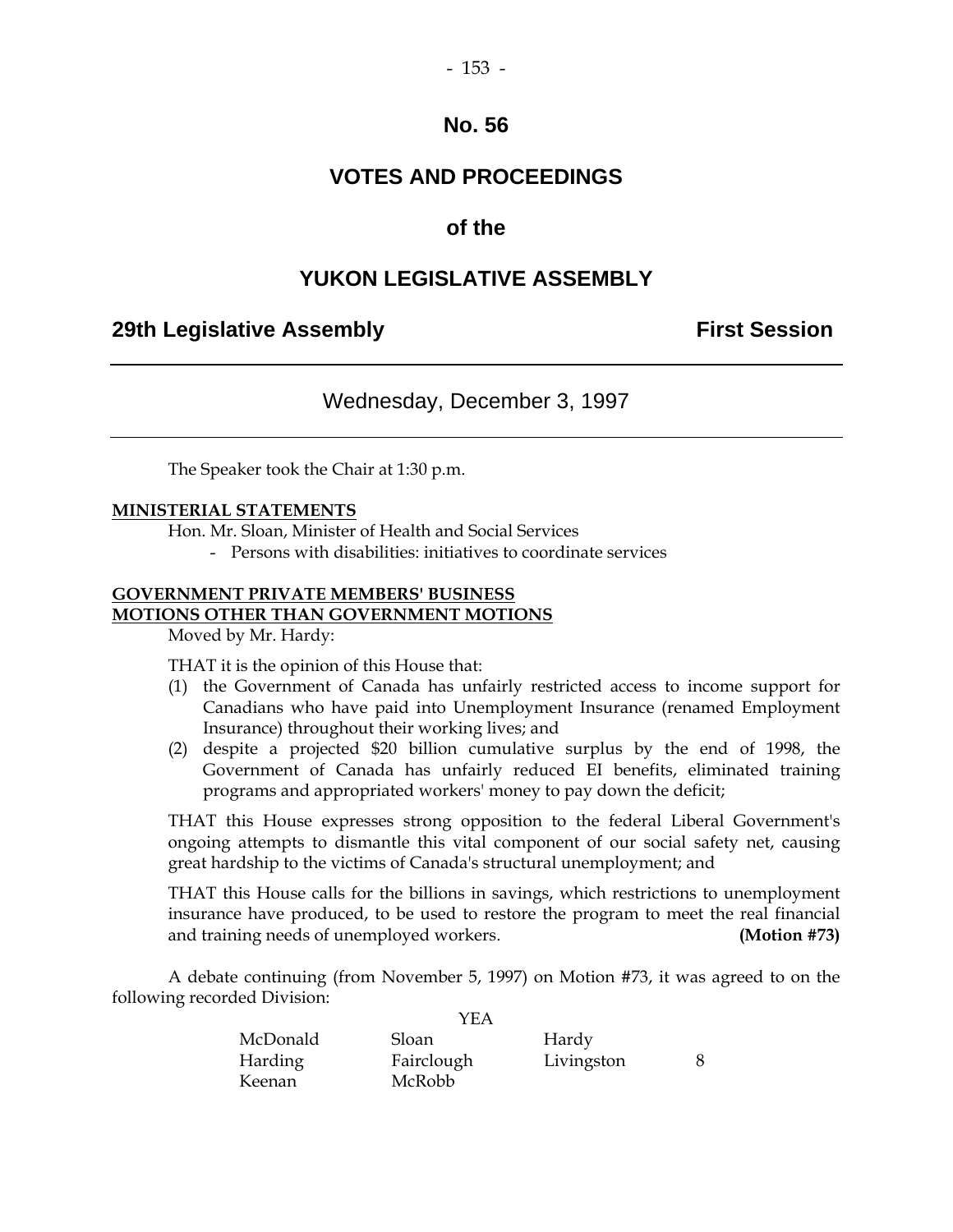|          | NAY     |         |  |
|----------|---------|---------|--|
| Ostashek | Jenkins | Cable   |  |
| Phillips | Duncan  | Edelman |  |

 $X^T A X$ 

Moved by Mr. McRobb:

THAT it is the opinion of this House that:

- (1) reconstruction of the North Alaska Highway through the Yukon to Alaska is a project that provides considerable benefit to both countries, particularly the tourism and transportation industries,
- (2) Alaskan Senate Joint Resolution #12 of the Alaska State Legislature in support of continued funding for completion of the highway reconstruction project is recognized and welcomed,
- (3) efforts by the Government of Yukon to work in partnership with the neighbouring Government of Alaska to secure the required funds for project completion should continue unabated, and

 (4) the Government of Yukon should communicate the position of this Assembly to the Governments of Canada and the United States. **(Motion #53)** 

 A debate arising on the motion and the time reaching 5:30 p.m., while Mr. McRobb was still speaking to it, the Speaker, pursuant to Standing Order 2(2), recessed the House until 7:30 p.m. and debate on Motion #53 was accordingly adjourned.

#### **COMMITTEE OF THE WHOLE**

According to Order, the Assembly resolved into Committee of the Whole:

Progress was reported on the following Bill:

 Bill #8 - Second Appropriation Act, 1997-98 -Hon. Mr. McDonald

The report of the Chair was adopted.

The Assembly adjourned at 9:32 p.m. until 1:30 p.m., Thursday, December 4, 1997.

 $\frac{1}{\sqrt{2}}$  ,  $\frac{1}{\sqrt{2}}$  ,  $\frac{1}{\sqrt{2}}$  ,  $\frac{1}{\sqrt{2}}$  ,  $\frac{1}{\sqrt{2}}$  ,  $\frac{1}{\sqrt{2}}$  ,  $\frac{1}{\sqrt{2}}$  ,  $\frac{1}{\sqrt{2}}$  ,  $\frac{1}{\sqrt{2}}$  ,  $\frac{1}{\sqrt{2}}$  ,  $\frac{1}{\sqrt{2}}$  ,  $\frac{1}{\sqrt{2}}$  ,  $\frac{1}{\sqrt{2}}$  ,  $\frac{1}{\sqrt{2}}$  ,  $\frac{1}{\sqrt{2}}$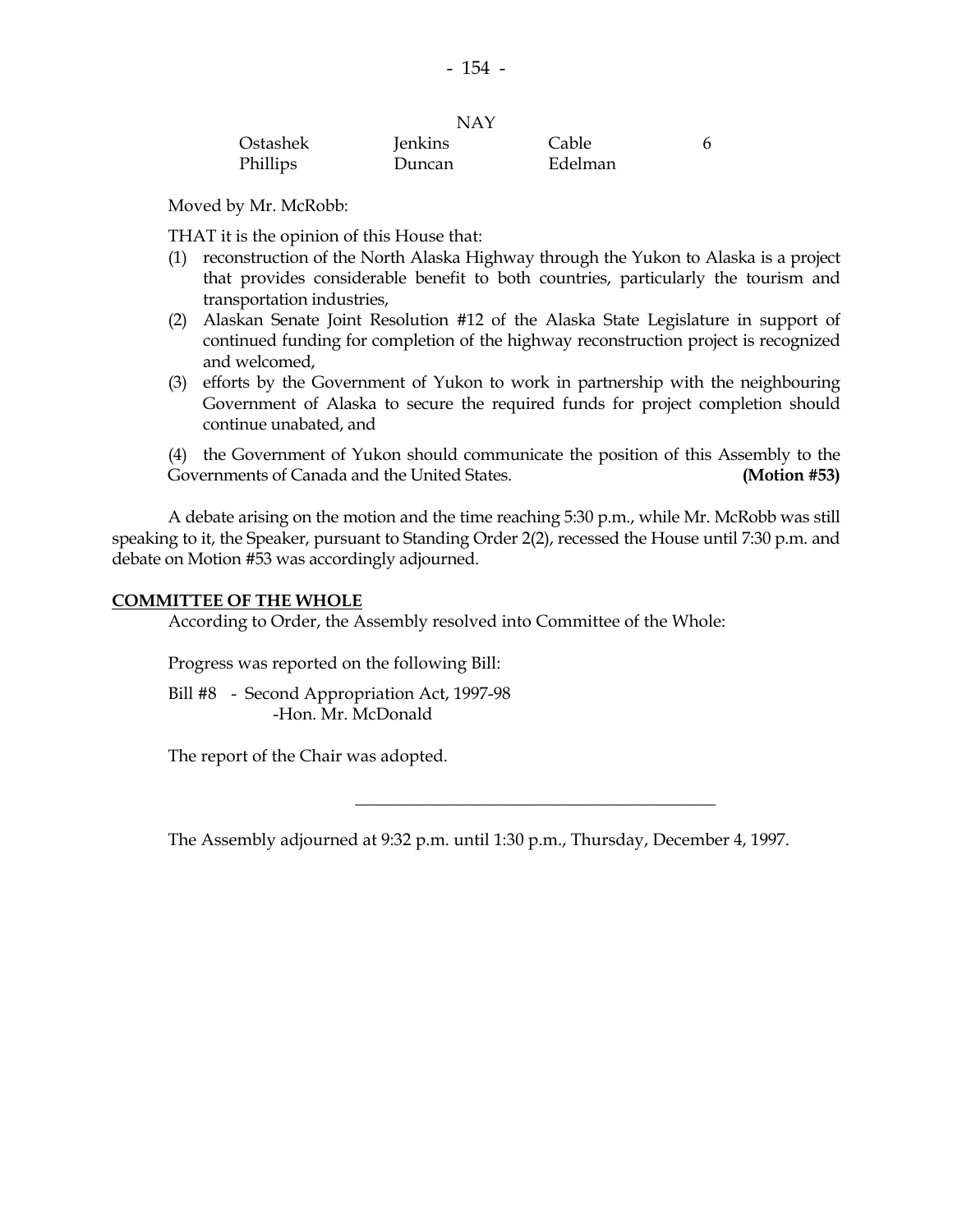# **VOTES AND PROCEEDINGS**

## **of the**

## **YUKON LEGISLATIVE ASSEMBLY**

### **29th Legislative Assembly Constructed Assembly Constructed Assembly** First Session

Thursday, December 4, 1997

The Speaker took the Chair at 1:30 p.m.

#### **TRIBUTES**

#### **National Day of Remembrance and Action on Violence against Women**

 The Hon. Mr. Sloan, Acting Minister responsible for the Women's Directorate, Mr. Phillips, Member for Riverdale North, and Mrs. Edelman, Member for Riverdale South, recognized the National Day of Remembrance and Violence against Women.

#### **TABLING RETURNS AND DOCUMENTS**

Hon. Mr. Bruce, Speaker

 - Auditor General: Annual Report on Other Matters for the year ended March 31, 1996 **(Sessional Paper #88)** 

Hon. Mr. Keenan, Minister of Community and Transportation Services

- Yukon Lottery Commission 1996/97 Annual Report **(Sessional Paper #89)**
- Telephone service to unserved and underserved areas: letter dated December 1, 1997 from Hon. Dave Keenan, Minister of Community and Transportation Services, to Jean Poirer, President, NorthwesTel Inc. **(Sessional Paper #90)**

#### **GOVERNMENT BILLS**

The following Bill was read a second time and referred to Committee of the Whole:

 Bill #47 - Public Service Group Insurance Benefit Plan Act -Hon. Mr. Harding

The following Bills were called for Third Reading and passed:

- Bill #33 The Intercountry Adoption (Hague Convention) Act -Hon. Mr. Sloan
- Bill #29 An Act to Amend the Taxpayer Protection Act -Hon. Mr. McDonald
- Bill #35 An Act to Amend the Financial Administration Act -Hon. Mr. McDonald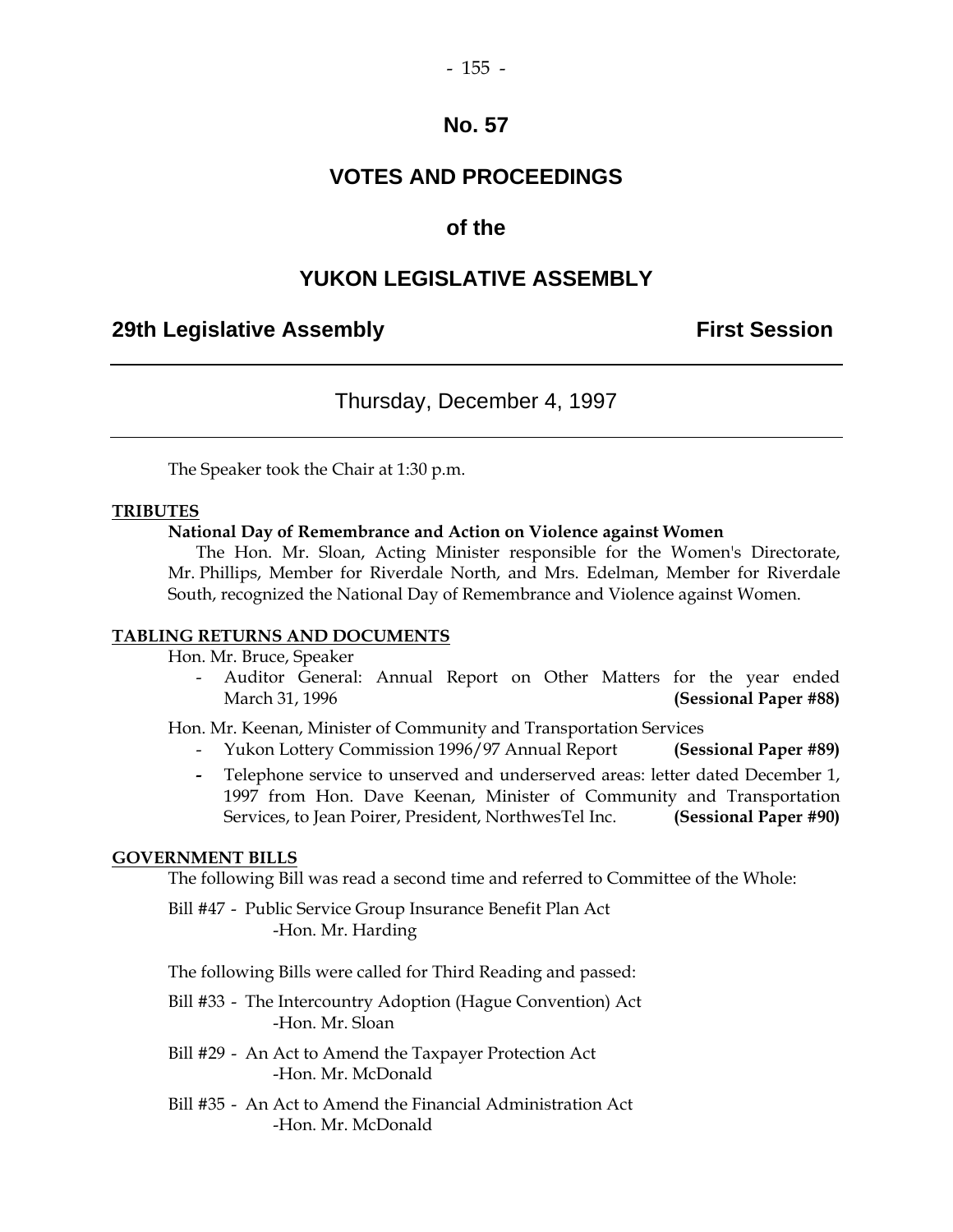The following Bill was called for Third Reading:

### Bill #41 - An Act to Amend the Public Service Act and the Public Service Staff Relations Act -Hon. Mr. Harding

 The question being put on the motion for Third Reading, Division was called. While the Division bells were ringing, there was a power outage and the Speaker recessed the House at 2:23 p.m. until such time as the power could be restored. The House reconvened at 2:50 p.m. . The Division being taken, the motion for Third Reading of Bill #41 was agreed to as follows:

|          | YEA        |         |    |
|----------|------------|---------|----|
| McDonald | Hardy      | Duncan  |    |
| Harding  | Livingston | Cable   |    |
| Keenan   | Ostashek   | Edelman | 13 |
| Sloan    | Phillips   |         |    |
| McRobb   | Jenkins    |         |    |
|          | <b>NAY</b> |         |    |
|          |            |         |    |

Bill #41, accordingly, passed the House.

The following Bill was called for Third Reading:

 Bill #39 - An Act to Amend the Motor Vehicles Act -Hon. Mr. Keenan

 The question being put on the motion for Third Reading, it was agreed to on the following recorded Division:

|          | YEA        |         |    |
|----------|------------|---------|----|
| McDonald | Hardy      | Duncan  |    |
| Harding  | Livingston | Cable   |    |
| Keenan   | Ostashek   | Edelman | 13 |
| Sloan    | Phillips   |         |    |
| McRobb   | Jenkins    |         |    |
|          | <b>NAY</b> |         |    |

0

Bill #39, accordingly, passed the House.

The following Bill was called for Third Reading:

 Bill #22 - Oil and Gas Act -Hon. Mr. Harding

Moved by the Hon. Mr. Harding:

 THAT Bill #22, entitled **Oil and Gas Act**, be not now read a third time but be referred back to Committee of the Whole for the purpose of reconsidering the following: Subsection 13(1), Subsection 14(1), Subparagraph 29(a)(iii), Subparagraph 29(a)(iv), Subparagraph 41(3)(a)(ii), Subparagraph 41(3)(d)(i), Subsection 75(1), Subsection 75(4) and Subsection 101(9).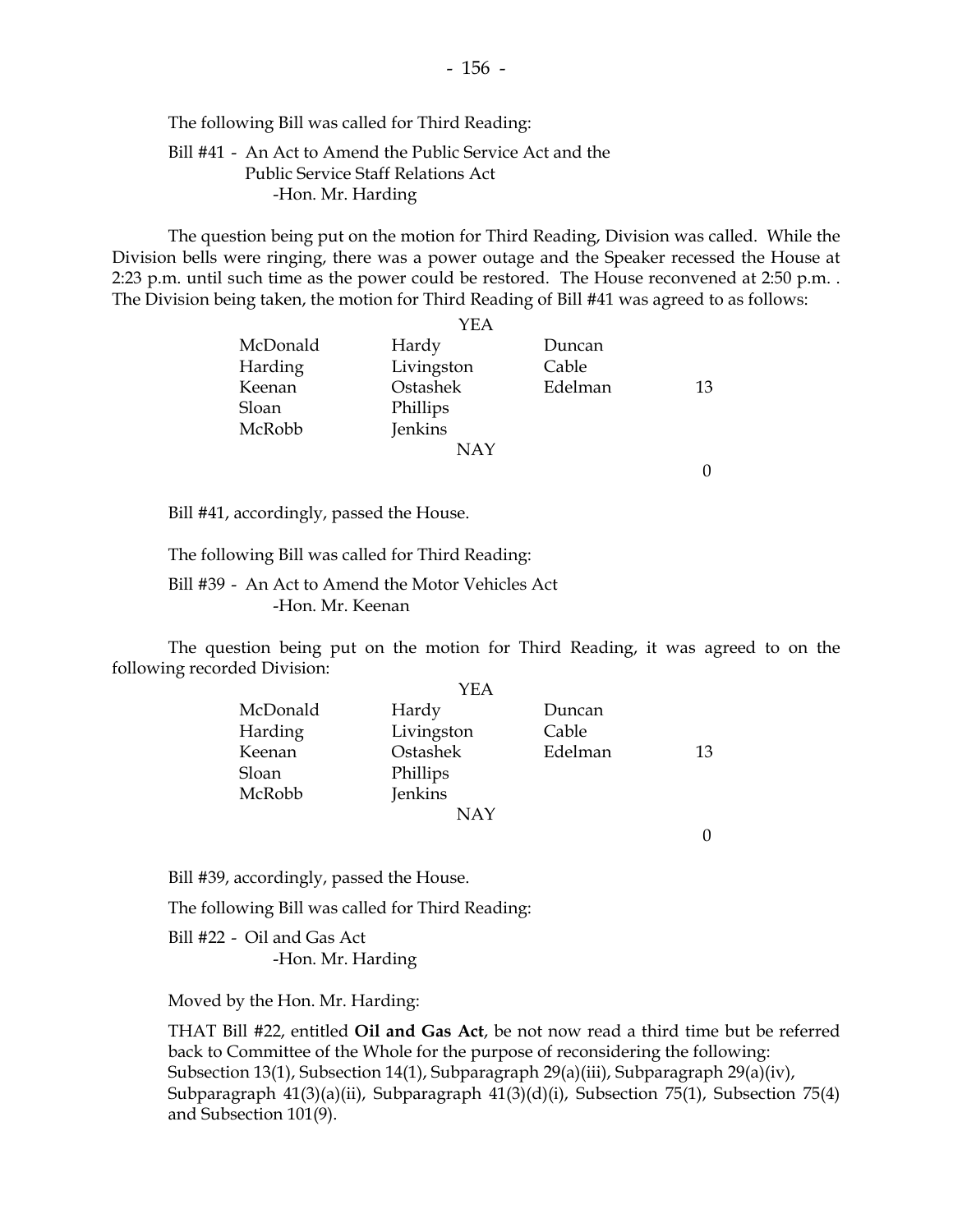The question being put on the motion, it was agreed to and Bill #22 was referred back to Committee of the Whole.

#### **COMMITTEE OF THE WHOLE**

According to Order, the Assembly resolved into Committee of the Whole:

The following Bill was reported with amendment:

 Bill #22 - Oil and Gas Act -Hon. Mr. Harding

The following Bill was reported without amendment:

 Bill #40 - An Act to Amend the Workers' Compensation Act -Hon. Mr. Harding

Progress was reported on the following Bill:

 Bill #43 - An Act to Amend the Public Health Act -Hon. Mr. Sloan

The report of the Chair was adopted.

The Assembly adjourned at 5:28 p.m. until 1:30 p.m., Monday, December 8, 1997.

 $\frac{1}{\sqrt{2}}$  ,  $\frac{1}{\sqrt{2}}$  ,  $\frac{1}{\sqrt{2}}$  ,  $\frac{1}{\sqrt{2}}$  ,  $\frac{1}{\sqrt{2}}$  ,  $\frac{1}{\sqrt{2}}$  ,  $\frac{1}{\sqrt{2}}$  ,  $\frac{1}{\sqrt{2}}$  ,  $\frac{1}{\sqrt{2}}$  ,  $\frac{1}{\sqrt{2}}$  ,  $\frac{1}{\sqrt{2}}$  ,  $\frac{1}{\sqrt{2}}$  ,  $\frac{1}{\sqrt{2}}$  ,  $\frac{1}{\sqrt{2}}$  ,  $\frac{1}{\sqrt{2}}$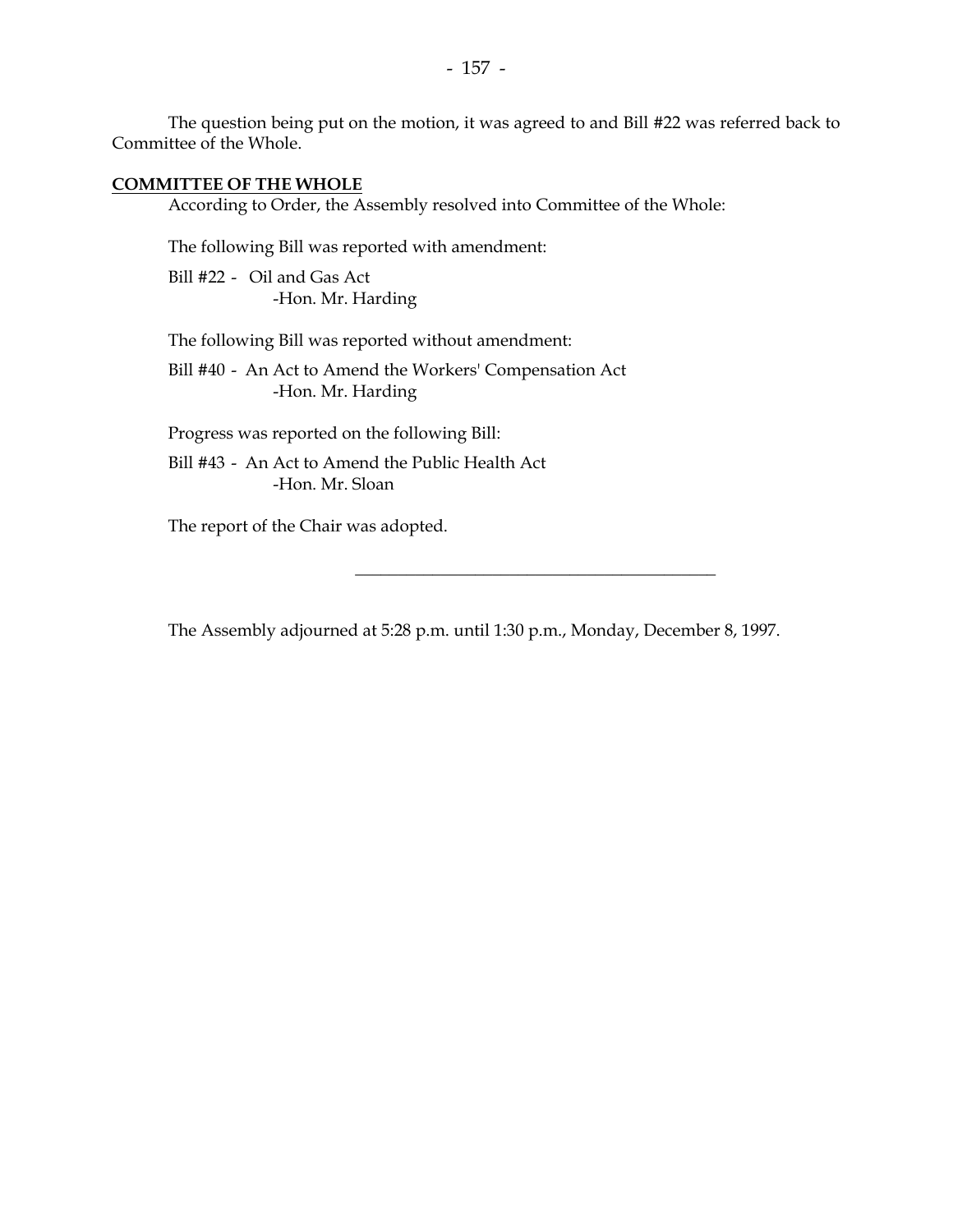# **VOTES AND PROCEEDINGS**

# **of the**

# **YUKON LEGISLATIVE ASSEMBLY**

## **29th Legislative Assembly Constructed Assembly** First Session

Monday, December 8, 1997

The Speaker took the Chair at 1:30 p.m.

#### **COMMITTEE OF THE WHOLE**

According to Order, the Assembly resolved into Committee of the Whole:

The following Bill was reported with amendment:

 Bill #43 - An Act to Amend the Public Health Act -Hon. Mr. Sloan

The following Bill was reported without amendment:

 Bill #47 - Public Service Group Insurance Benefit Plan Act -Hon. Mr. Harding

Progress was reported on the following Bill:

 Bill #8 - Second Appropriation Act, 1997-98 -Hon. Mr. McDonald

The report of the Chair was adopted.

The Assembly adjourned at 9:28 p.m. until 1:30 p.m., Tuesday, December 9, 1997.

 $\frac{1}{\sqrt{2}}$  ,  $\frac{1}{\sqrt{2}}$  ,  $\frac{1}{\sqrt{2}}$  ,  $\frac{1}{\sqrt{2}}$  ,  $\frac{1}{\sqrt{2}}$  ,  $\frac{1}{\sqrt{2}}$  ,  $\frac{1}{\sqrt{2}}$  ,  $\frac{1}{\sqrt{2}}$  ,  $\frac{1}{\sqrt{2}}$  ,  $\frac{1}{\sqrt{2}}$  ,  $\frac{1}{\sqrt{2}}$  ,  $\frac{1}{\sqrt{2}}$  ,  $\frac{1}{\sqrt{2}}$  ,  $\frac{1}{\sqrt{2}}$  ,  $\frac{1}{\sqrt{2}}$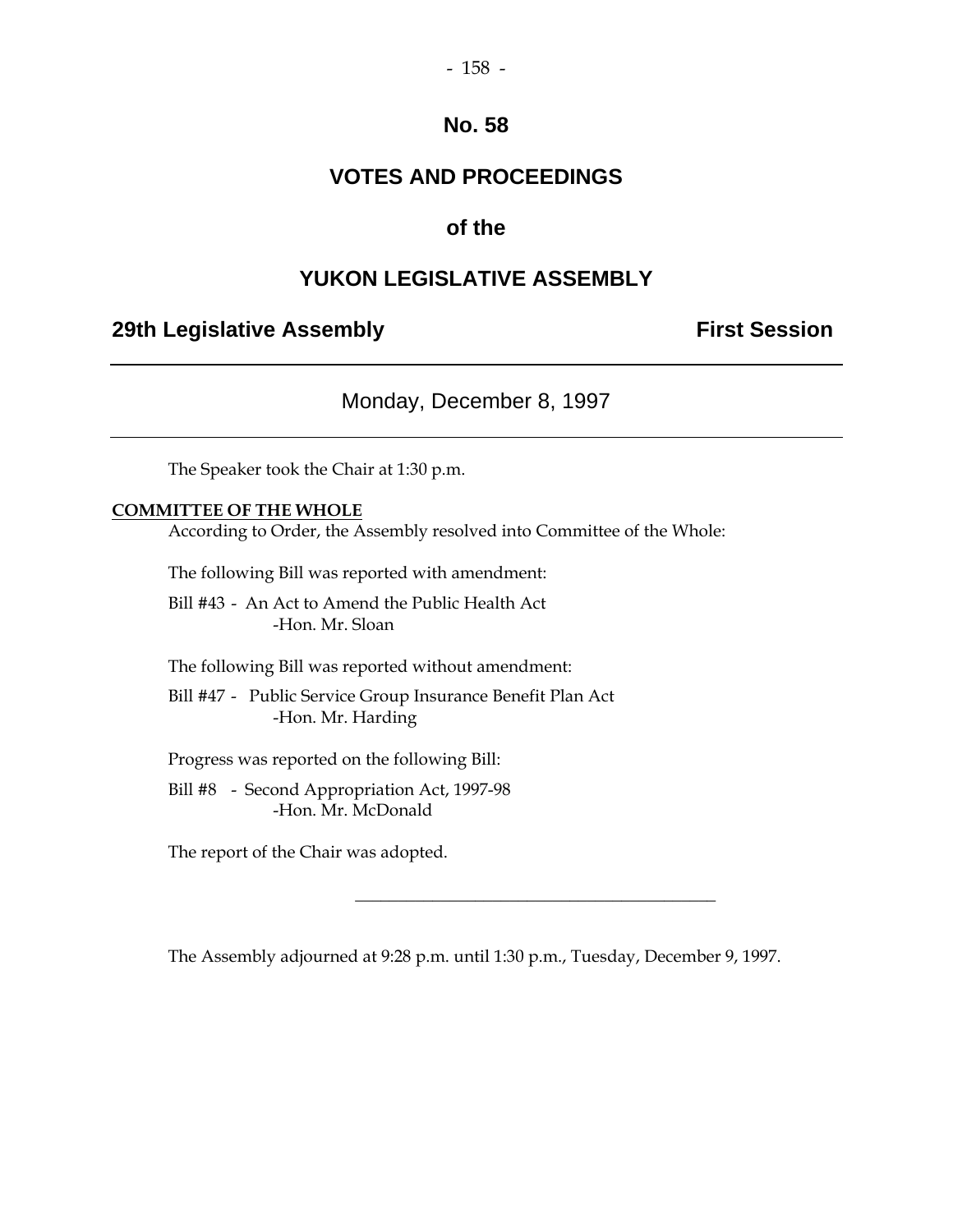# **VOTES AND PROCEEDINGS**

## **of the**

## **YUKON LEGISLATIVE ASSEMBLY**

### **29th Legislative Assembly Constructed Assembly Constructed Assembly** First Session

# Tuesday, December 9, 1997

The Speaker took the Chair at 1:30 p.m.

#### **SPEAKER'S STATEMENT**

 "Before proceeding to Question Period, the Chair would like to make a statement about questions raised during Question Period yesterday, December 8, 1997.

The questions raised by the Member for Riverdale North contained allegations about the activities of certain other Members outside of this House.

This House has a number of precedents for such situations. They include rulings made by Speaker Sam Johnston on April 27, 1992 and May 5, 1992 and by Speaker John Devries on May 4, 1994.

In his ruling of May 5, 1992, Speaker Johnston brought to Members' attention a ruling that was made in the House of Commons by Speaker Roland Michener in 1959. Speaker Michener said that simple justice requires that no Member should have to submit to investigation of his conduct by the House or a committee until he has been charged with an offence. The proper procedure for charging a Member with an offence is to move a substantive motion containing the charge and a proposal for dealing with it.

For such a motion to be in order, it must charge a Member with conduct that amounts to breach of privilege, or which disqualifies a Member from sitting in the House, or which amounts to contempt of the House.

Speaker Johnston also said:

 'Only courts of law make decisions as to whether or not someone has broken the law. It is not the place of Members of this House to make such judgments. Allegations or accusations that a Member is guilty of breaking the law, therefore, must be viewed as being unparliamentary until such time as a court has reached a verdict finding that the law has been broken or a Member has openly admitted to breaking the law.

'. . . [T]he Chair would once again ask that Members be careful to ensure that they respect the rules concerning parliamentary language and that they be particularly careful about not making allegations or accusations about other Members.'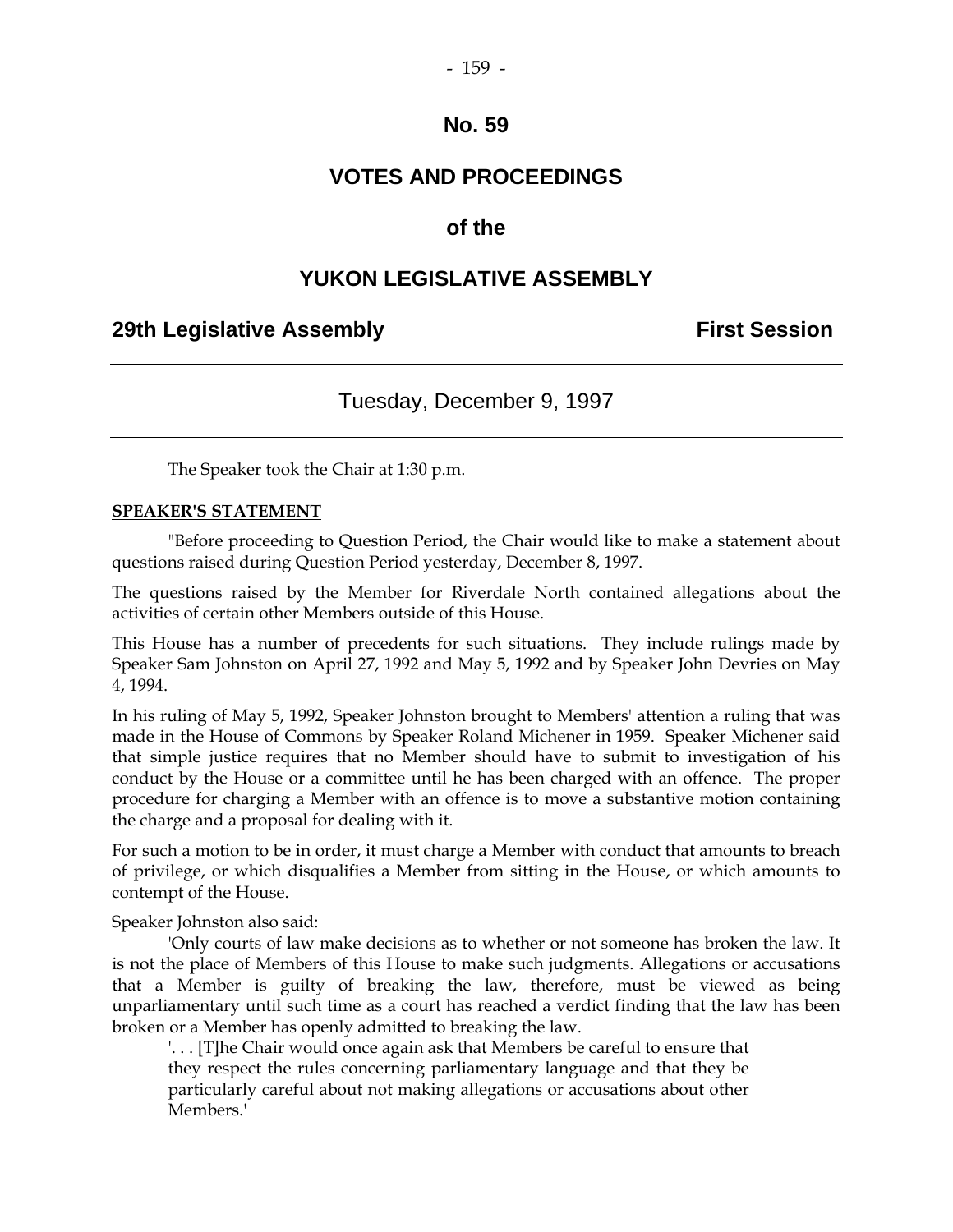Speaker Devries also cited these authorities and Speaker Johnston's decision when he made a statement to the House on May 4, 1994 regarding questioning of the then Government Leader by the Member for Faro.

Speaker Devries said:

 'I would also refer the House to Standing Order 19, which states, 'A Member shall be called to order by the Speaker if that Member

- (h) imputes false or unavowed motives to another Member;
- (j) uses abusive or insulting language of a nature likely to create disorder.

 'Additionally, guideline 8 of the Guidelines for Oral Question Period states:

 'A question must adhere to the proprieties of the House in that it must not contain inferences, impute motives or cast aspersions upon persons within the House or out of it.'

 The Chair would ask that Members obey the directions found in the Speakers' rulings that I have referred to. If a Member feels it is necessary to place allegations before the House about another Member's actions, it is essential that this be done in the form of a motion containing the charge being made and a proposal for dealing with it. It must be understood that to raise allegations in Question Period will most likely be in violation of the rules respecting parliamentary language and that the Member would, consequently, be ruled out of order."

### **FILED DOCUMENT**

 During Question Period, Mr. Phillips, Member for Riverdale North, filed the following document:

- "Yukon First Nations Map - The Real Map": errors **(Filed Document #34)** 

#### **QUESTION OF PRIVILEGE**

 Ms. Duncan, Member for Porter Creek South, rose on a question of privilege with regard to not being provided with a copy of a document, entitled "Interim Contract Registry", which she stated was vital to the performance of her duties as a Member of the Yukon Legislative Assembly.

 The Speaker received comments from the Government House Leader and the Leader of the Official Opposition and then took the question of privilege under advisement.

#### **COMMITTEE OF THE WHOLE**

According to Order, the Assembly resolved into Committee of the Whole.

Progress was reported on the following Bill:

 Bill #8 - Second Appropriation Act, 1997-98 -Hon. Mr. McDonald

The report of the Chair was adopted.

The Assembly adjourned at 5:29 p.m. until 1:30 p.m., Wednesday, December 10, 1997.

 $\frac{1}{\sqrt{2}}$  ,  $\frac{1}{\sqrt{2}}$  ,  $\frac{1}{\sqrt{2}}$  ,  $\frac{1}{\sqrt{2}}$  ,  $\frac{1}{\sqrt{2}}$  ,  $\frac{1}{\sqrt{2}}$  ,  $\frac{1}{\sqrt{2}}$  ,  $\frac{1}{\sqrt{2}}$  ,  $\frac{1}{\sqrt{2}}$  ,  $\frac{1}{\sqrt{2}}$  ,  $\frac{1}{\sqrt{2}}$  ,  $\frac{1}{\sqrt{2}}$  ,  $\frac{1}{\sqrt{2}}$  ,  $\frac{1}{\sqrt{2}}$  ,  $\frac{1}{\sqrt{2}}$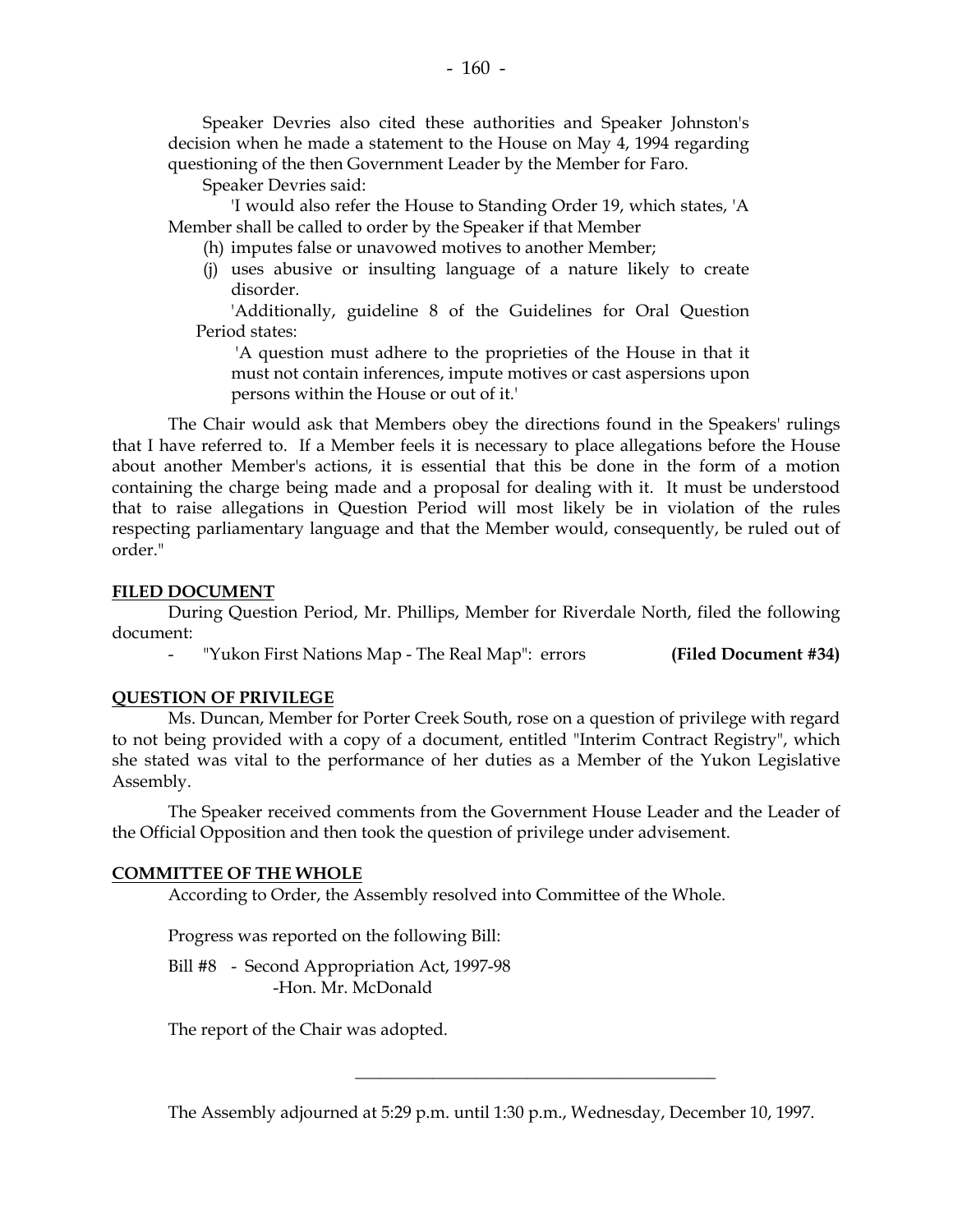# **VOTES AND PROCEEDINGS**

## **of the**

# **YUKON LEGISLATIVE ASSEMBLY**

### **29th Legislative Assembly Constructed Assembly Constructed Assembly** First Session

## Wednesday, December 10, 1997

The Speaker took the Chair at 1:30 p.m.

#### **TRIBUTES**

**International Human Rights Day**

 The Hon. Ms. Moorcroft, Minister of Justice, Mr. Phillips, Member for Riverdale North, and Mr. Cable, Member for Riverside, recognized International Human Rights Day.

#### **SPEAKER'S RULING**

"Before proceeding to Question Period the Chair will provide a ruling on the question of privilege raised on December 9, 1997 by the Member for Porter Creek South.

The Member met the notice requirement found in Standing Order 7(1)(b) by submitting a written notice to the Office of the Speaker at 10:00 a.m. on December 9.

Standing Order 7(4) states that the Speaker must rule on (a) whether there appears, on the face of it, to be a case of breach of privilege, and (b) whether the matter has been raised at the earliest opportunity.

With regard to whether the matter was raised at the earliest opportunity, the Government House Leader stated that he felt that the matter should have been raised the previous day. He referred to a ruling made on April 24, 1997 on a question of privilege raised by the Member for Kluane. That ruling has been reviewed and does not apply to this situation. The Chair found that the Member for Kluane was raising a point of order and not a question of privilege. Points of order must be raised at the time that the event occurs.

There are many precedents of this House where Members have raised questions of privilege on the next sitting day after the event being questioned has taken place. This allows Members time to review Hansard to give careful consideration to the matter before deciding whether they will raise it in the House. Also, the House indicated its intent that a matter could be raised on a following sitting day when it adopted Standing Order 7(1)(b) and its requirement for written notice.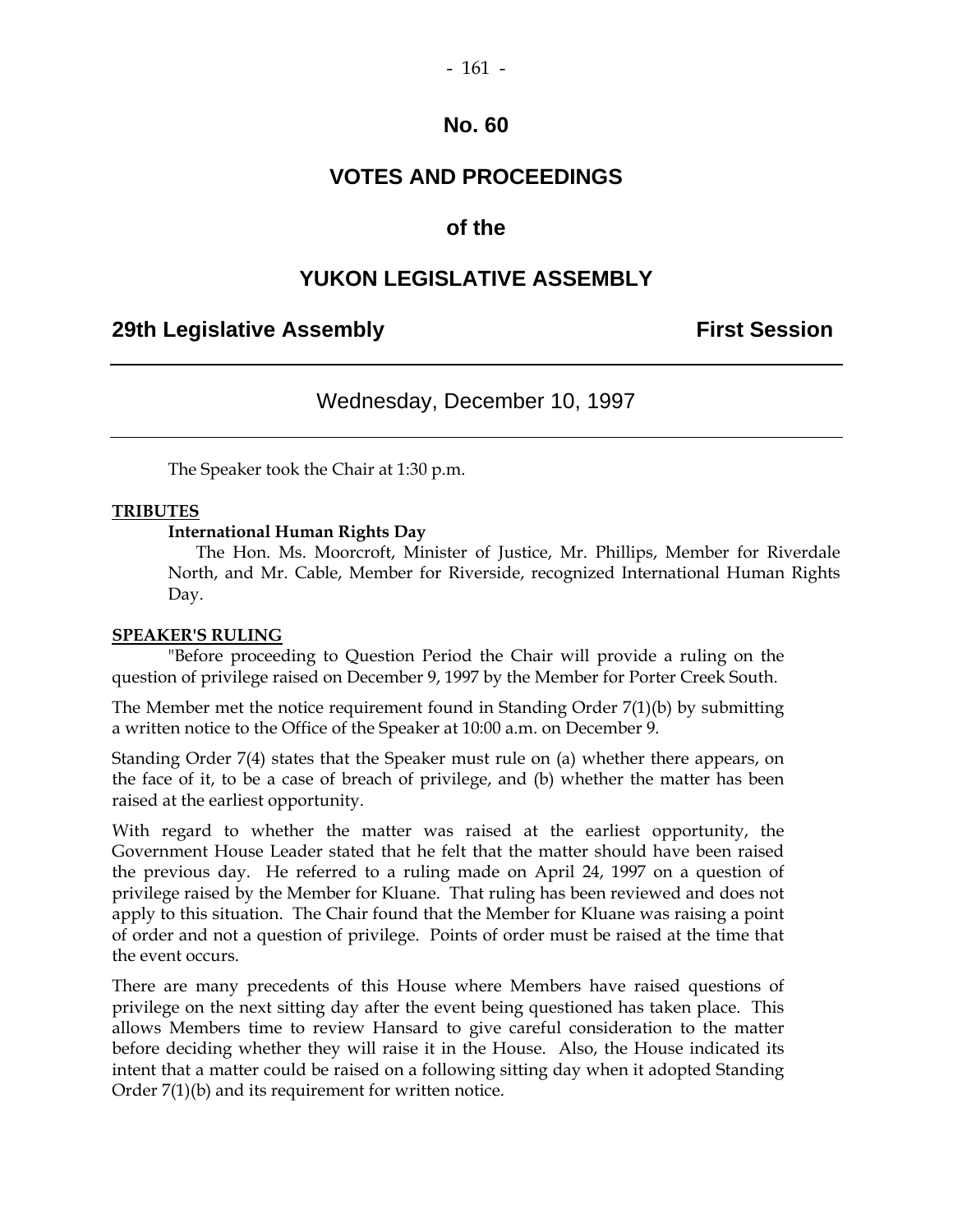The question for the Chair to decide on, then, is whether the Member for Porter Creek South has raised a question which, on the face of it, is a possible breach of privilege. The Chair finds that there is not a breach of privilege. The refusal of the Government to produce a document requested by a Member is neither a point of order nor the basis of a question of privilege.

The question of whether a document should be produced is a matter of deliberation for the House. It can be discussed at a number of times including Question Period, debate on the estimates of the departments and on a Motion for the Production of Papers. It, however, is not a matter for the Speaker to rule on.

There is one further point the Chair would comment on. The Member for Porter Creek South said that a media person seemed to be receiving favoured treatment over Members of the House in terms of access to a publicly-available document. It is not the place of the Chair to investigate such allegations but the Chair is sure that Ministers would not want restrictions to apply to Members of this House that do not apply to anyone else. "

### **OPPOSITION PRIVATE MEMBERS' BUSINESS MOTIONS OTHER THAN GOVERNMENT MOTIONS**

Moved by Mr. Jenkins:

 THAT it is the opinion of this House that the proposed user fee charges for air navigation services in Canada will add to the cost of air service, specifically air cargo, in the north, and have a significant impact on tourism, exploration and the cost of basic goods; and

 THAT this House urges NAV Canada to reconsider its proposal to replace the air transportation tax with user fees so that northern Canadians do not bear any additional costs than what is currently being charged for air navigation services. **(Motion #70)**

 A debate arising on the motion, it was moved by the Hon. Mr. Keenan in amendment thereto:

 THAT Motion #70 be amended by deleting the second paragraph and replacing it with the following paragraphs:

"THAT it is the opinion of this House that:

- (1) NAV Canada may be seeking to reduce national staffing levels and service;
- (2) NAV Canada may be planning to close the Whitehorse Air Traffic Control Tower (ATC) and have all service provided by Flight Information Services (FSS); and
- (3) staffing reductions and closure of the Air Traffic Control Services (ATC) would result in overall reduction of services to Yukon consumers; and

 THAT this House urges NAV Canada to reconsider its proposal to replace the air transportation tax with user fees, and strongly objects to Canada's Minister of Transport approving NAV Canada reduction of staffing levels and services."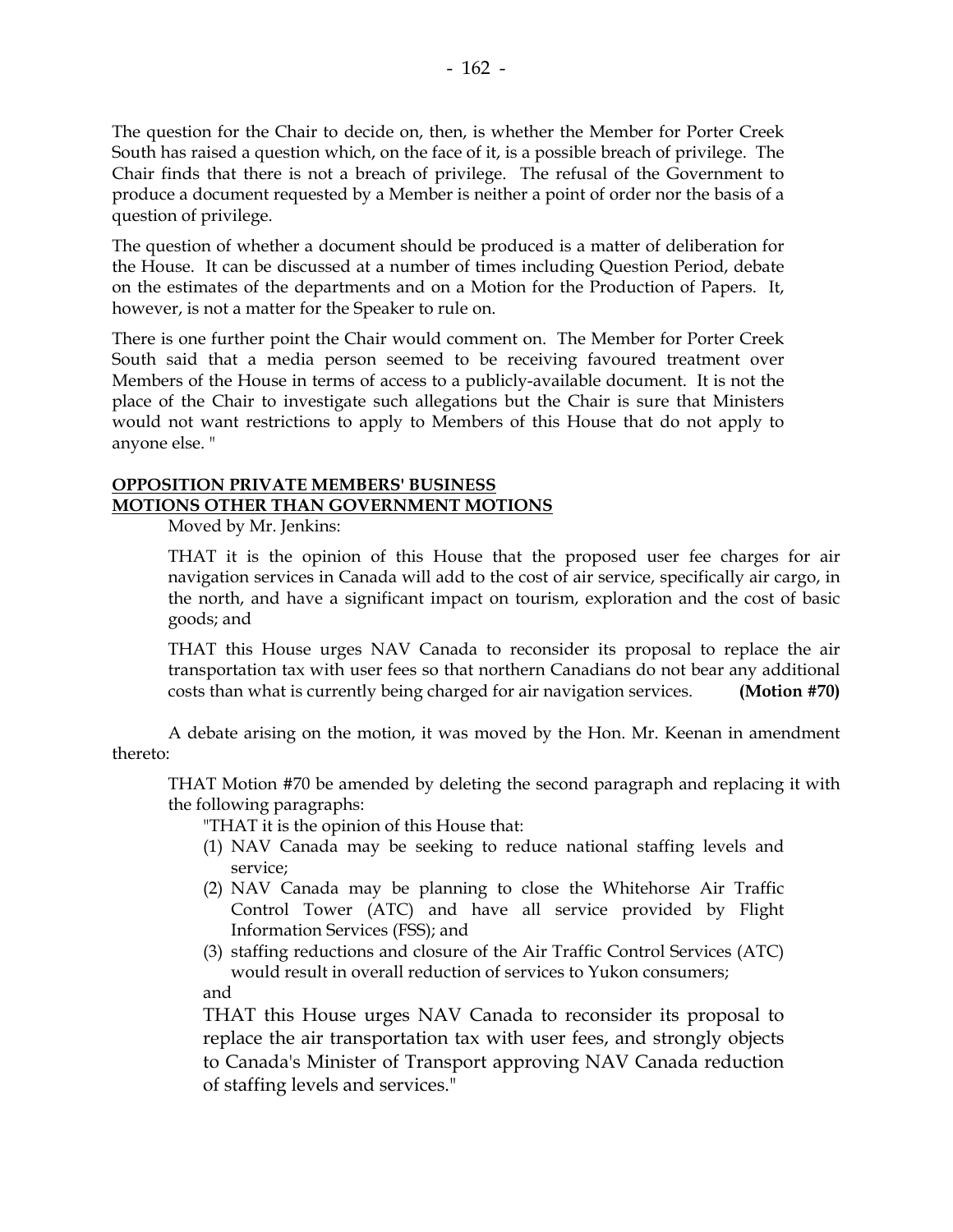A debate arising on the amendment, it was moved by Mr. Jenkins in amendment thereto:

 THAT the amendment to Motion #70 be amended by deleting all of the words after subclause (2) in the amendment and by adding the following words:

 "THAT this House urges NAV Canada to reconsider its proposal to replace the air transportation tax with user fees and ensure the highest possible level of public safety and the provision of equivalent levels of service."

 A debate arising on the sub-amendment and the time reaching 5:30 p.m. while Mr. Hardy was speaking to it, the Speaker, pursuant to Standing Order 2(2), recessed the House until 7:30 p.m. and debate on the sub-amendment, on the amendment and on Motion #70 was accordingly adjourned.

#### **COMMITTEE OF THE WHOLE**

According to Order, the Assembly resolved into Committee of the Whole.

Progress was reported on the following Bill:

 Bill #8 - Second Appropriation Act, 1997-98 -Hon. Mr. McDonald

The report of the Chair was adopted.

The Assembly adjourned at 9:32 p.m. until 1:30 p.m., Thursday, December 11, 1997.

\_\_\_\_\_\_\_\_\_\_\_\_\_\_\_\_\_\_\_\_\_\_\_\_\_\_\_\_\_\_\_\_\_\_\_\_\_\_\_\_\_\_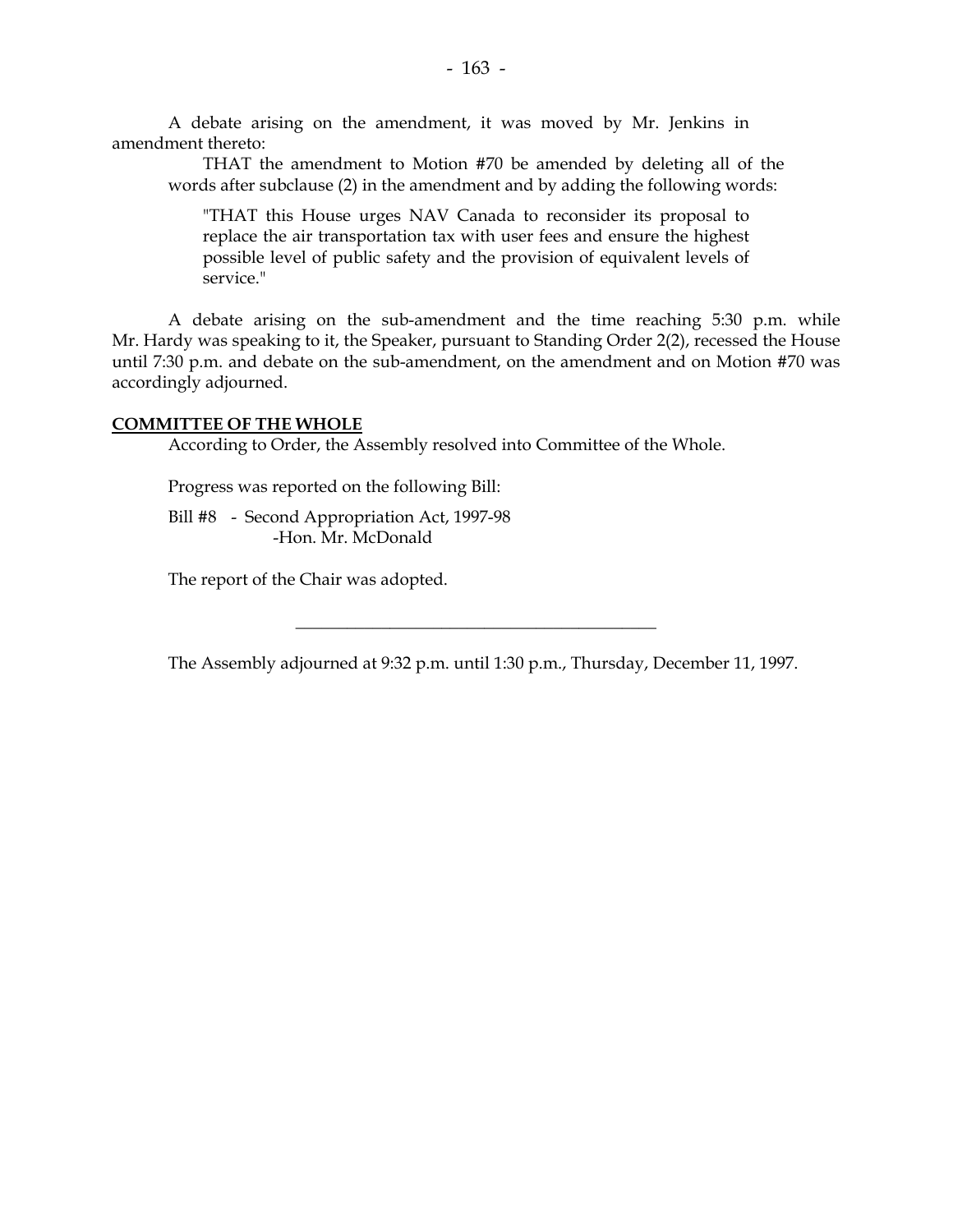# **VOTES AND PROCEEDINGS**

# **of the**

# **YUKON LEGISLATIVE ASSEMBLY**

### **29th Legislative Assembly Constructed Assembly** First Session

Thursday, December 11, 1997

The Speaker took the Chair at 1:30 p.m.

#### **TABLING RETURNS AND DOCUMENTS**

Hon. Mr. Harding, Acting Government Leader

- Financial Assistance Agreement between the Government of Yukon and the Yukon Federation of Labour dated March 4, 1997 and list of other contribution agreements **(Legislative Return #33)**
- Employment Equity 1990 1996 Progress Report (dated October 1997)

**(Sessional Paper #91)** 

### **GOVERNMENT BILLS**

The following Bill was called for Third Reading:

 Bill #22 - Oil and Gas Act -Hon. Mr. Harding

 The question being put on the motion for Third Reading, it was agreed to on the following recorded Division:

|           | YEA        |         |    |
|-----------|------------|---------|----|
| Harding   | Hardy      | Jenkins |    |
| Moorcroft | Livingston | Duncan  |    |
| Keenan    | Ostashek   | Cable   | 13 |
| Sloan     | Phillips   | Edelman |    |
| McRobb    |            |         |    |
|           | NAY        |         |    |

 $\theta$ 

Bill #22, accordingly, passed the House.

The following Bills were read a third time and passed:

 Bill #40 - An Act to Amend the Workers' Compensation Act -Hon. Mr. Harding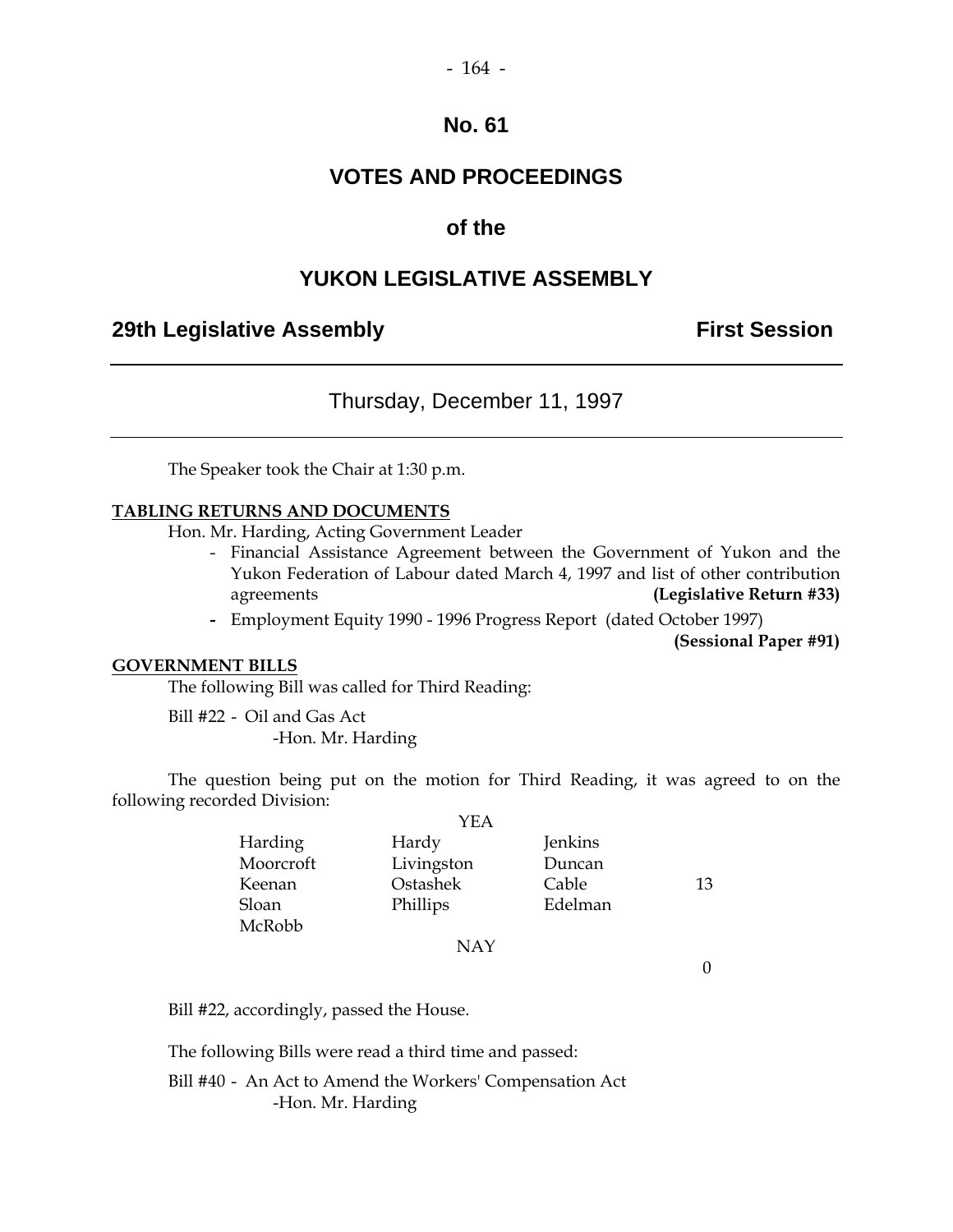### Bill #43 - An Act to Amend the Public Health Act -Hon. Mr. Sloan

The following Bill was called for Third Reading:

 Bill #47 - Public Service Group Insurance Benefit Plan Act -Hon. Mr. Harding

 The question being put on the motion for Third Reading, it was agreed to on the following recorded Division:

|           | YEA        |         |    |
|-----------|------------|---------|----|
| Harding   | Hardy      | Jenkins |    |
| Moorcroft | Livingston | Duncan  |    |
| Keenan    | Ostashek   | Cable   | 13 |
| Sloan     | Phillips   | Edelman |    |
| McRobb    |            |         |    |
|           | <b>NAY</b> |         |    |
|           |            |         |    |

Bill #47, accordingly, passed the House.

#### **COMMITTEE OF THE WHOLE**

According to Order, the Assembly resolved into Committee of the Whole.

Progress was reported on the following Bill:

 Bill #8 - Second Appropriation Act, 1997-98 -Hon. Mr. McDonald

The report of the Chair was adopted.

#### **ASSENT TO BILLS**

 The Assembly received the Commissioner to give Assent to certain Bills passed by the House.

The Commissioner, having entered the Chamber, took her seat in the Speaker's Chair.

The Speaker addressed the Commissioner:

 "Madam Commissioner, the Assembly has, at its present session, passed certain Bills to which, in the name and on behalf of the Assembly, I respectfully request your Assent."

 The Clerk of the Assembly then read the titles of the Bills which had been passed severally as follows:

 Bill #23 - Crime Prevention and Victim Services Trust Act -Hon. Ms. Moorcroft

- Bill #30 An Act to Amend the Constitutional Questions Act -Hon. Ms. Moorcroft
- Bill #31 An Act to Amend the Cooperative Associations Act -Hon. Ms. Moorcroft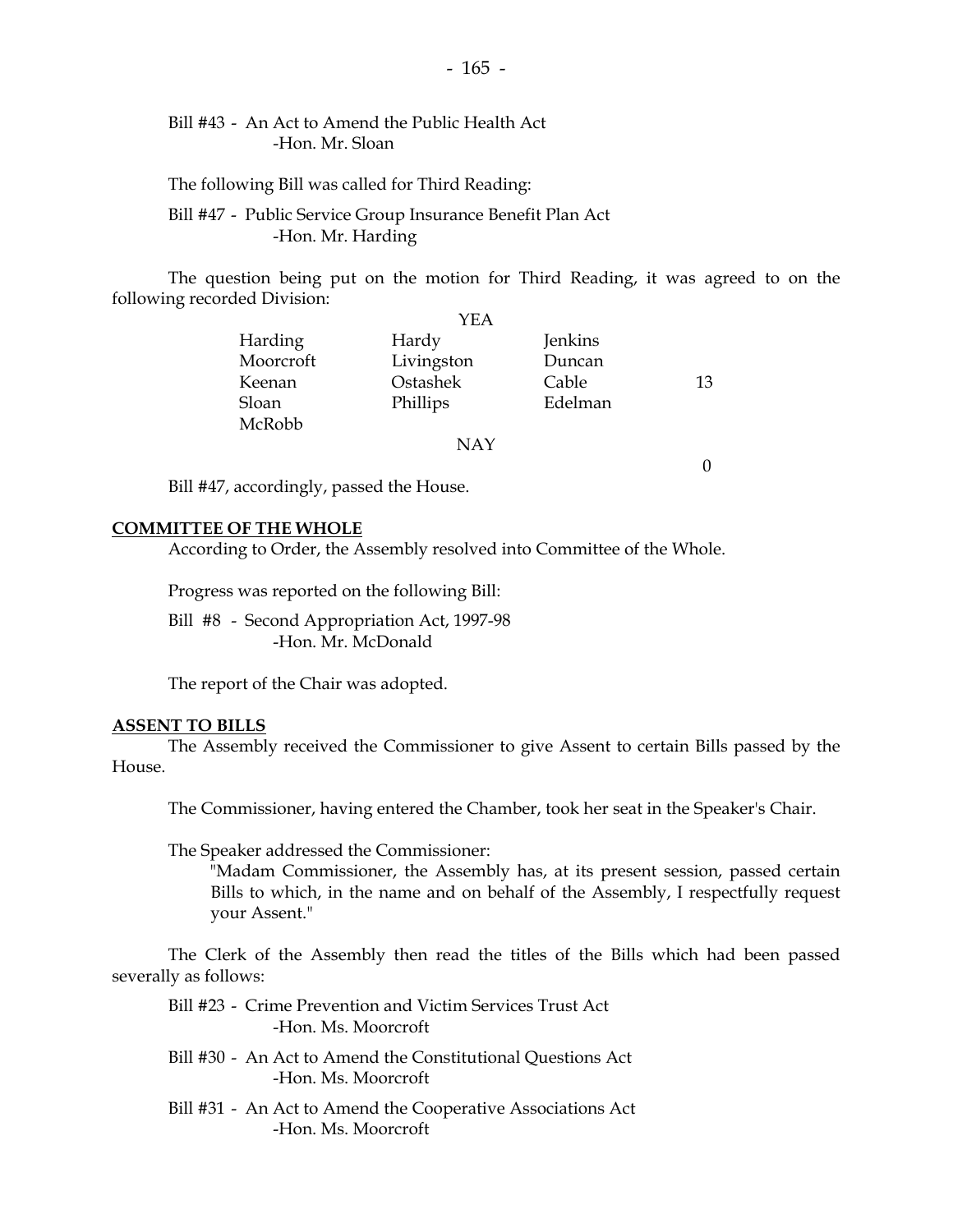- Bill #25 An Act to Amend the Notaries Act -Hon. Ms. Moorcroft
- Bill #34 Continuing Consolidation of Statutes Act -Hon. Ms. Moorcroft
- Bill #46 An Act to Amend the Partnership Act -Hon. Ms. Moorcroft
- Bill #38 An Act to Amend the Consumer Protection Act -Hon. Ms. Moorcroft
- Bill #37 Access to Information and Protection of Privacy (Consequential Amendments) Act, 1997 -Hon. Ms. Moorcroft
- Bill #24 Family Violence Prevention Act -Hon. Ms. Moorcroft
- Bill #45 An Act to Amend the Public Utilities Act -Hon. Ms. Moorcroft
- Bill #26 An Act to Amend the Animal Protection Act -Hon. Mr. Fairclough
- Bill #27 Animal Health Act -Hon. Mr. Fairclough
- Bill #33 The Intercountry Adoption (Hague Convention) Act -Hon. Mr. Sloan
- Bill #29 An Act to Amend the Taxpayer Protection Act -Hon. Mr. McDonald
- Bill #35 An Act to Amend the Financial Administration Act -Hon. Mr. McDonald
- Bill #41 An Act to Amend the Public Service Act and the Public Service Staff Relations Act -Hon. Mr. Harding
- Bill #39 An Act to Amend the Motor Vehicles Act -Hon. Mr. Keenan
- Bill #7 Third Appropriation Act, 1996-97 -Hon. Mr. McDonald
- Bill #22 Oil and Gas Act -Hon. Mr. Harding
- Bill #40 An Act to Amend the Workers' Compensation Act -Hon. Mr. Harding
- Bill #43 An Act to Amend the Public Health Act -Hon. Mr. Sloan
- Bill #47 Public Service Group Insurance Benefit Plan Act -Hon. Mr. Harding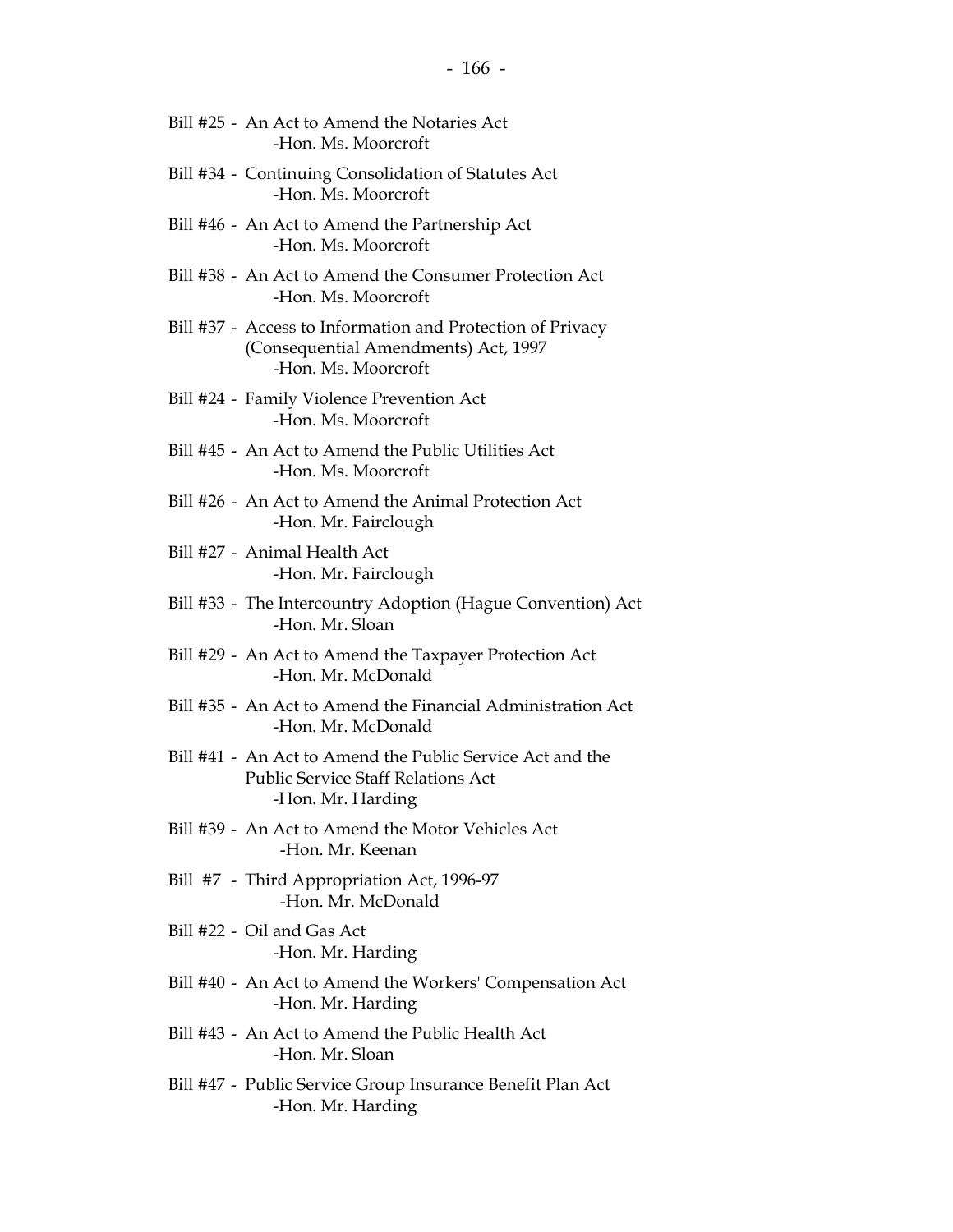The Commissioner assented the Bills:

"I hereby assent to the Bills as enumerated by the Clerk."

The Commissioner then retired from the Chamber.

### **COMMITTEE OF THE WHOLE**

According to Order, the Assembly resolved into Committee of the Whole.

Progress was reported on the following Bill:

 Bill #8 - Second Appropriation Act, 1997-98 -Hon. Mr. McDonald

The report of the Chair was adopted.

The Assembly adjourned at 5:32 p.m. until 1:30 p.m., Monday, December 15, 1997.

\_\_\_\_\_\_\_\_\_\_\_\_\_\_\_\_\_\_\_\_\_\_\_\_\_\_\_\_\_\_\_\_\_\_\_\_\_\_\_\_\_\_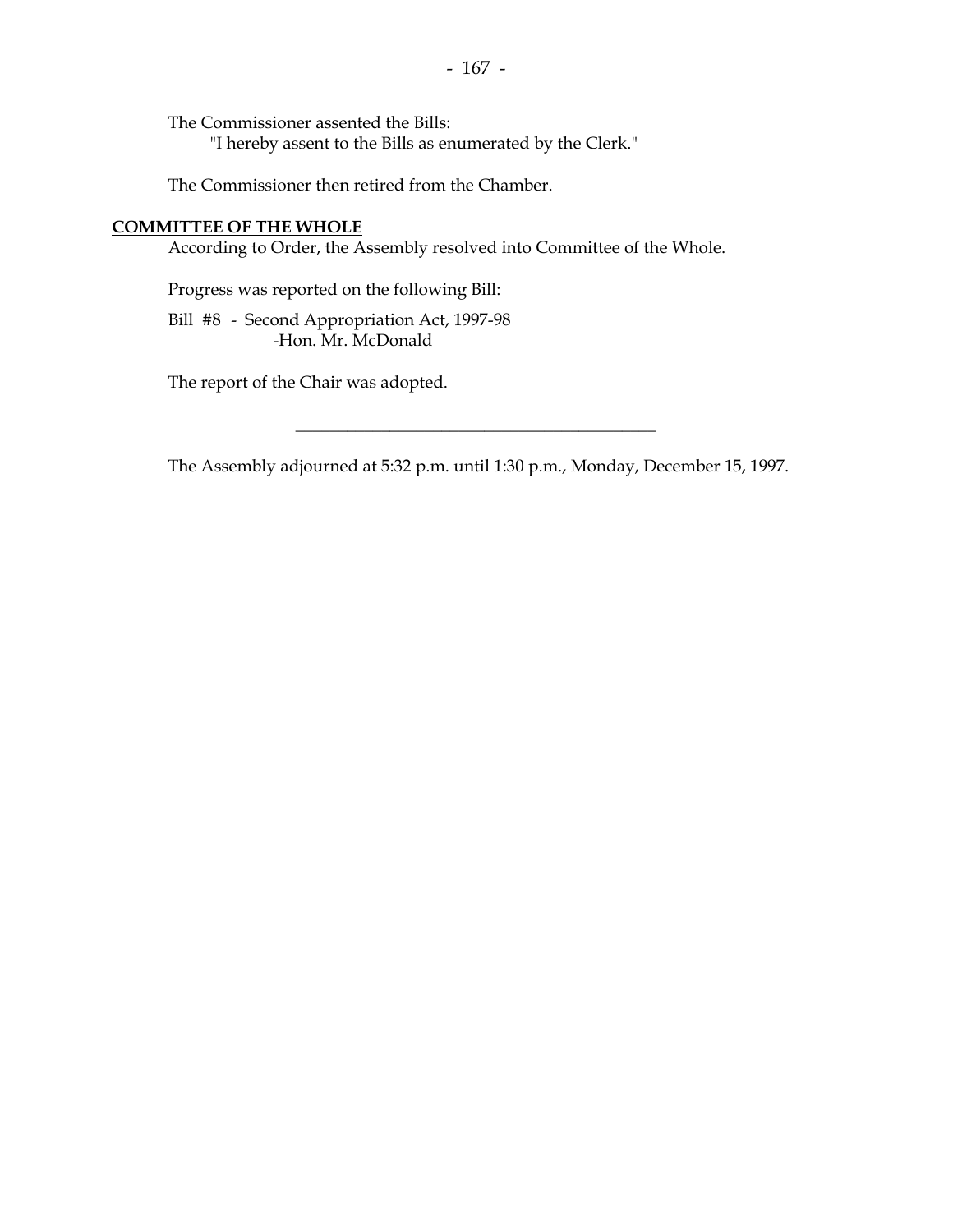# **VOTES AND PROCEEDINGS**

## **of the**

## **YUKON LEGISLATIVE ASSEMBLY**

## **29th Legislative Assembly Constructed Assembly Constructed Assembly** First Session

Monday, December 15, 1997 - Tuesday, December 16, 1997

The Speaker took the Chair at 1:30 p.m.

#### **TABLING RETURNS AND DOCUMENTS**

Hon. Mr. Sloan, Minister of Health and Social Services

 - Vital Statistics 1986 - 1995: births, marriages and deaths in Yukon (dated October, 1997) **(Sessional Paper #92)** 

#### **GOVERNMENT MOTIONS**

Moved by the Hon. Mr. Harding:

 THAT the membership of the Members' Services Board, as established by Motion # 4 of the First Session of the Twenty-Ninth Legislature, be amended:

- (1) by rescinding the appointment of Jack Cable, Member for Riverside; and
- (2) by appointing Pat Duncan, Member for Porter Creek South. **(Motion #79)**

A debate arising on the motion and the question being put, it was agreed to.

#### **MOTION TO SIT BEYOND NORMAL HOUR OF ADJOURNMENT**

 At 2:00 p.m., it was moved by the Hon. Ms. Moorcroft, Acting Government House Leader:

 THAT Committee of the Whole and the Assembly be empowered to sit beyond 9:30 p.m., if necessary, for the purpose of completing consideration of Bill #8, entitled **Second Appropriation Act, 1997-98**, in Committee; for permitting the House to consider Third Reading of Bill #8; and for receiving the Commissioner to grant Assent to Bill #8.

 A debate arising on the motion to sit beyond the normal hour of adjournment, it was agreed to, at 3:29 p.m., on the following recorded Division:

| YEA       |            |         |    |
|-----------|------------|---------|----|
| Harding   | Fairclough | Duncan  |    |
| Moorcroft | McRobb     | Cable   | 11 |
| Keenan    | Hardy      | Edelman |    |
| Sloan     | Livingston |         |    |

 $\overline{y}$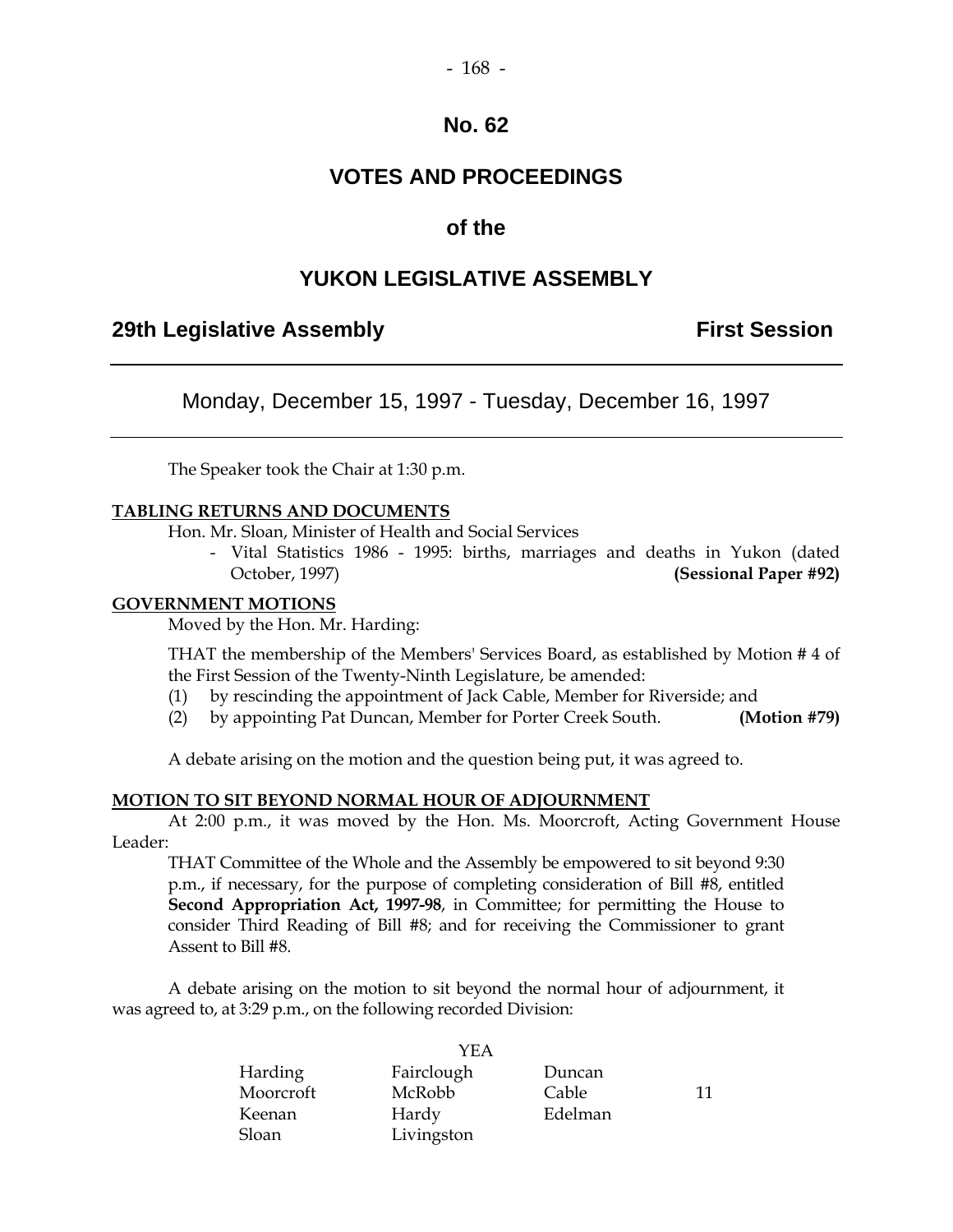|          | NAY      |         |  |
|----------|----------|---------|--|
| Ostashek | Phillips | Jenkins |  |

#### **COMMITTEE OF THE WHOLE**

According to Order, the Assembly resolved into Committee of the Whole.

 The following Bill was reported, at 6:13 a.m., December 16, 1997, without amendment: Bill #8 - Second Appropriation Act, 1997-98 -Hon. Mr. McDonald

The report of the Chair was adopted.

#### **GOVERNMENT BILLS**

 The following Bill was called for Third Reading: Bill #8 - Second Appropriation Act, 1997-98 -Hon. Mr. McDonald

 The question being put on the motion for Third Reading, it was agreed to on the following recorded Division:

|           | YEA        |            |   |
|-----------|------------|------------|---|
| Harding   | Sloan      | Hardy      |   |
| Moorcroft | Fairclough | Livingston |   |
| Keenan    | McRobb     |            |   |
|           | <b>NAY</b> |            |   |
| Ostashek  | Jenkins    | Cable      | 6 |
| Phillips  | Duncan     | Edelman    |   |

Bill #8, accordingly, passed the House.

#### **ASSENT TO BILLS**

 The Assembly received the Commissioner to grant Assent to a certain Bill passed by the House.

The Commissioner, having entered the Chamber, took her seat in the Speaker's Chair.

The Speaker addressed the Commissioner:

 "Madam Commissioner, the Assembly has, at its present session, passed a certain Bill to which, in the name and on behalf of the Assembly, I respectfully request your Assent."

 The Clerk of the Assembly then read the title of the Bill which had been passed as follows:

 Bill #8 - Second Appropriation Act, 1997-98 -Hon. Mr. McDonald

The Commissioner assented the Bill:

"I hereby assent to the Bill as enumerated by the Clerk."

The Commissioner then retired from the Chamber.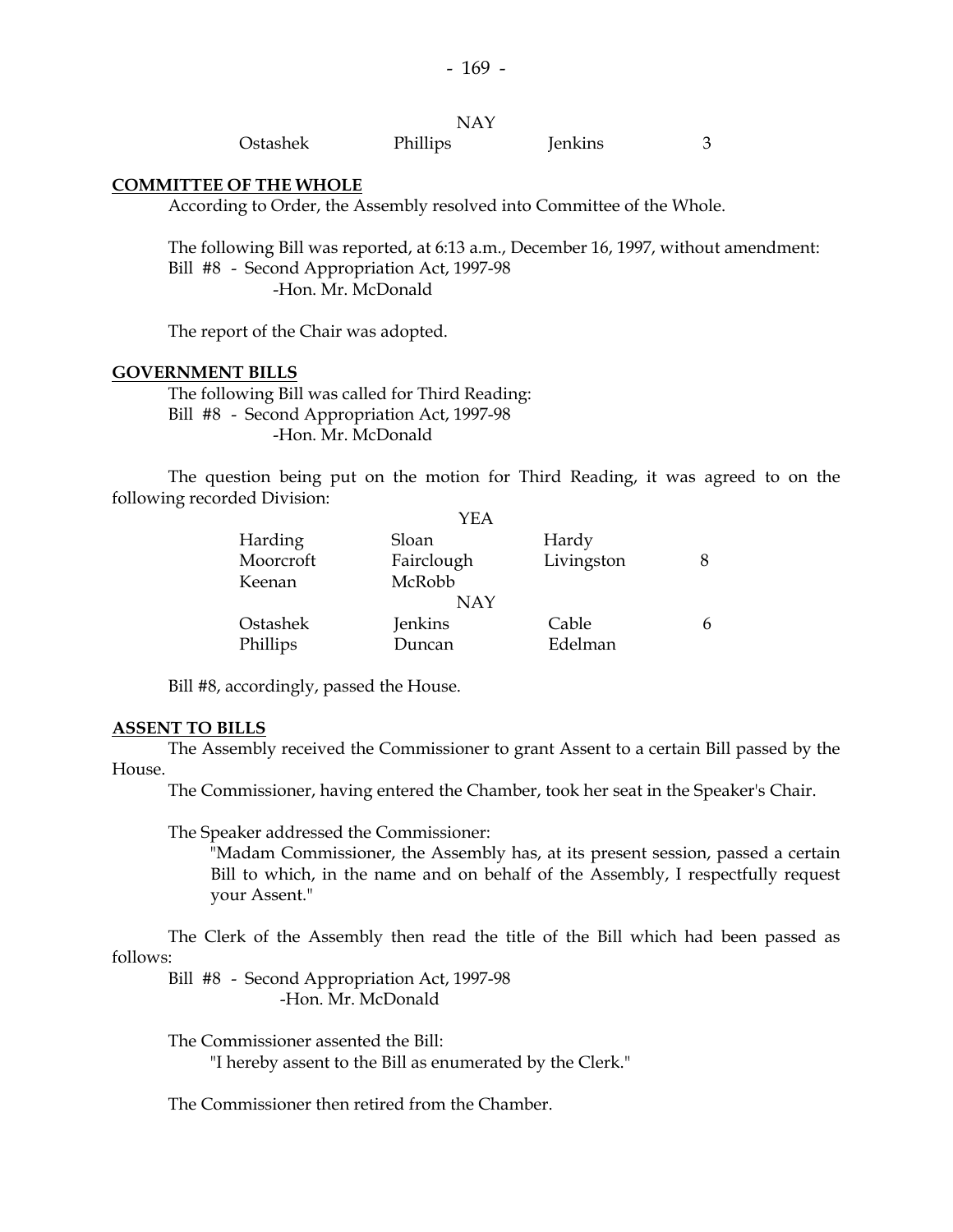#### **SPECIAL ADJOURNMENT MOTION**

Moved by the Hon. Ms. Moorcroft, Acting Government House Leader:

 THAT the House, at its rising, do stand adjourned until it appears to the satisfaction of the Speaker, after consultation with the Government Leader, that the public interest requires that the House shall meet;

 THAT the Speaker give notice that he is so satisfied, and thereupon the House shall meet at the time stated in such notice and shall transact its business as if it had been duly adjourned to that time; and

 THAT, if the Speaker is unable to act owing to illness or other causes, the Deputy Speaker shall act in his stead for the purpose of this Order.

\_\_\_\_\_\_\_\_\_\_\_\_\_\_\_\_\_\_\_\_\_\_\_\_\_\_\_\_\_\_\_\_\_\_\_\_\_\_\_\_\_\_

The question being put on the special adjournment motion, it was agreed to.

The Assembly adjourned at 6:27 a.m., Tuesday, December 16, 1997.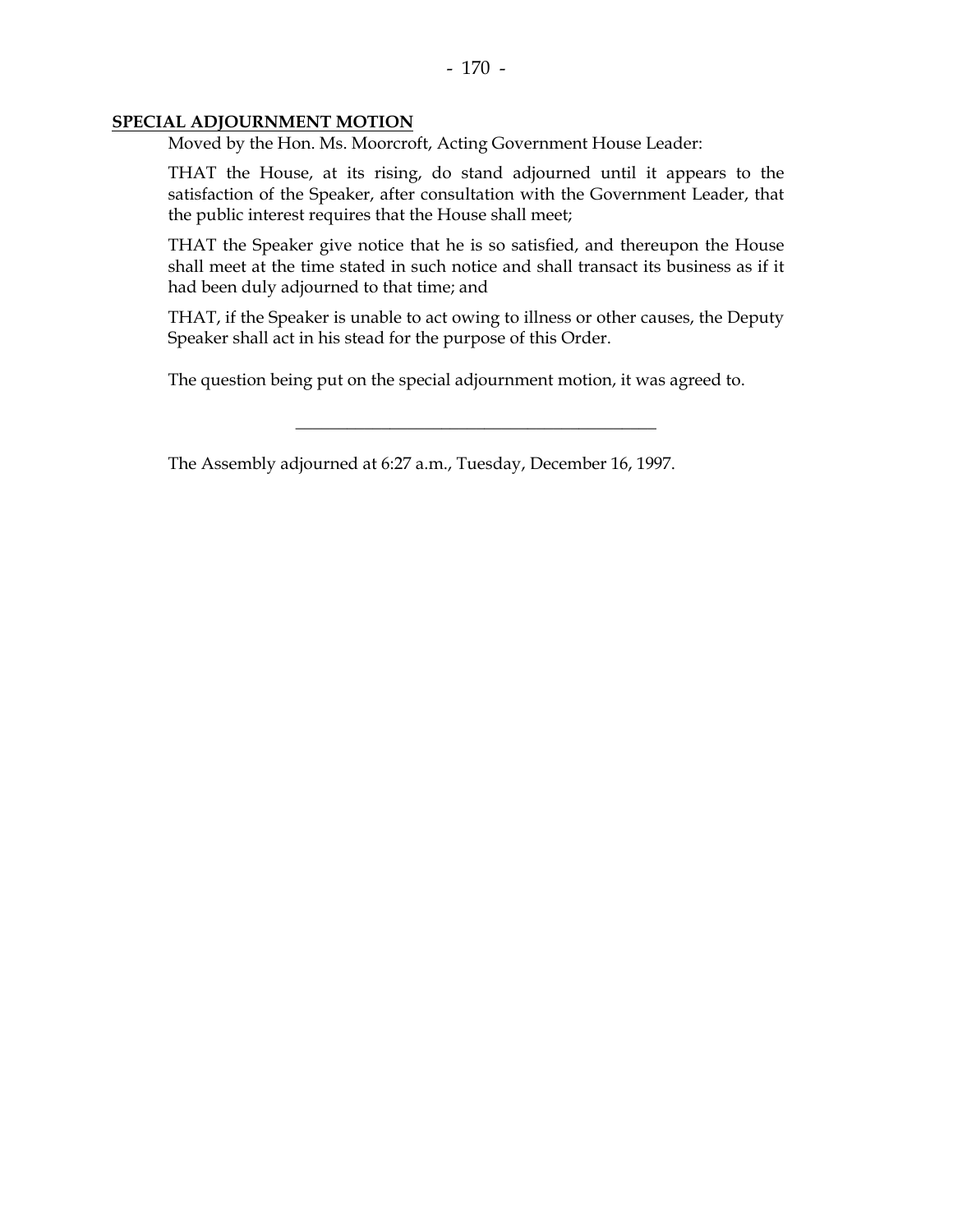## **INDEX TO JOURNALS**

**(Continuation)** 

### **First Session Contract Contract Contract Contract Contract Contract Contract Contract Contract Contract Contract Contract Contract Contract Contract Contract Contract Contract Contract Contract Contract Contract Contract**

### **October 30, 1997 - December 15/16, 1997**

### **YUKON LEGISLATIVE ASSEMBLY**

#### **Abbreviations**

| <b>1R</b> - First Reading of Bill |  | <b>C/W</b> - (Reported out of)<br>Committee of the Whole | P - Passed |
|-----------------------------------|--|----------------------------------------------------------|------------|
| <b>2R</b> - Second Reading        |  |                                                          | A - Assent |
| <b>3R</b> - Third Reading         |  |                                                          |            |

### **A**

# **ADJOURNMENT OF THE HOUSE** (See Motions, Procedural)

#### **ASSENT TO BILLS**

| Bill Nos. 23, 30, 31, 25, 34, 46, 38, 37, 24, 45, 26, 27, 33, |  |
|---------------------------------------------------------------|--|
|                                                               |  |
|                                                               |  |

#### **B**

#### **BILLS**

(For Progress of Bills chart see Appendix A)

#### **Bills, Government**

| <b>Bill</b> | <b>Title</b>                                                                                         | 1R             | 2R             | <b>C/W</b>          | <b>3R&amp;P</b> | A              |
|-------------|------------------------------------------------------------------------------------------------------|----------------|----------------|---------------------|-----------------|----------------|
| #           |                                                                                                      |                |                | * with<br>amendment |                 |                |
| 37          | Access to Information and<br><b>Protection of Privacy</b><br>(Consequential Amendments)<br>Act, 1997 | $97 - 11 - 13$ | $97 - 11 - 17$ | $*97-11-18$         | 97-11-27        | $97 - 12 - 11$ |
| 26          | Animal Protection Act, An Act to<br>Amend the                                                        | $97-10-30$     | $97-11-03$     | $97-11-05$          | 97-12-02        | $97-12-11$     |
| 27          | Animal Health Act                                                                                    | 97-10-30       | $97 - 11 - 03$ | $97-11-10$          | 97-12-02        | $97 - 12 - 11$ |
| 30          | <b>Constitutional Questions Act,</b><br>An Act to Amend the                                          | $97-10-30$     | $97-11-03$     | $97-11-13$          | 97-11-27        | $97-12-11$     |
| 38          | Consumer Protection Act, An<br>Act to Amend the                                                      | $97-11-10$     | $97 - 11 - 13$ | $97-11-13$          | 97-11-27        | $97-12-11$     |

(continued)

### PAGE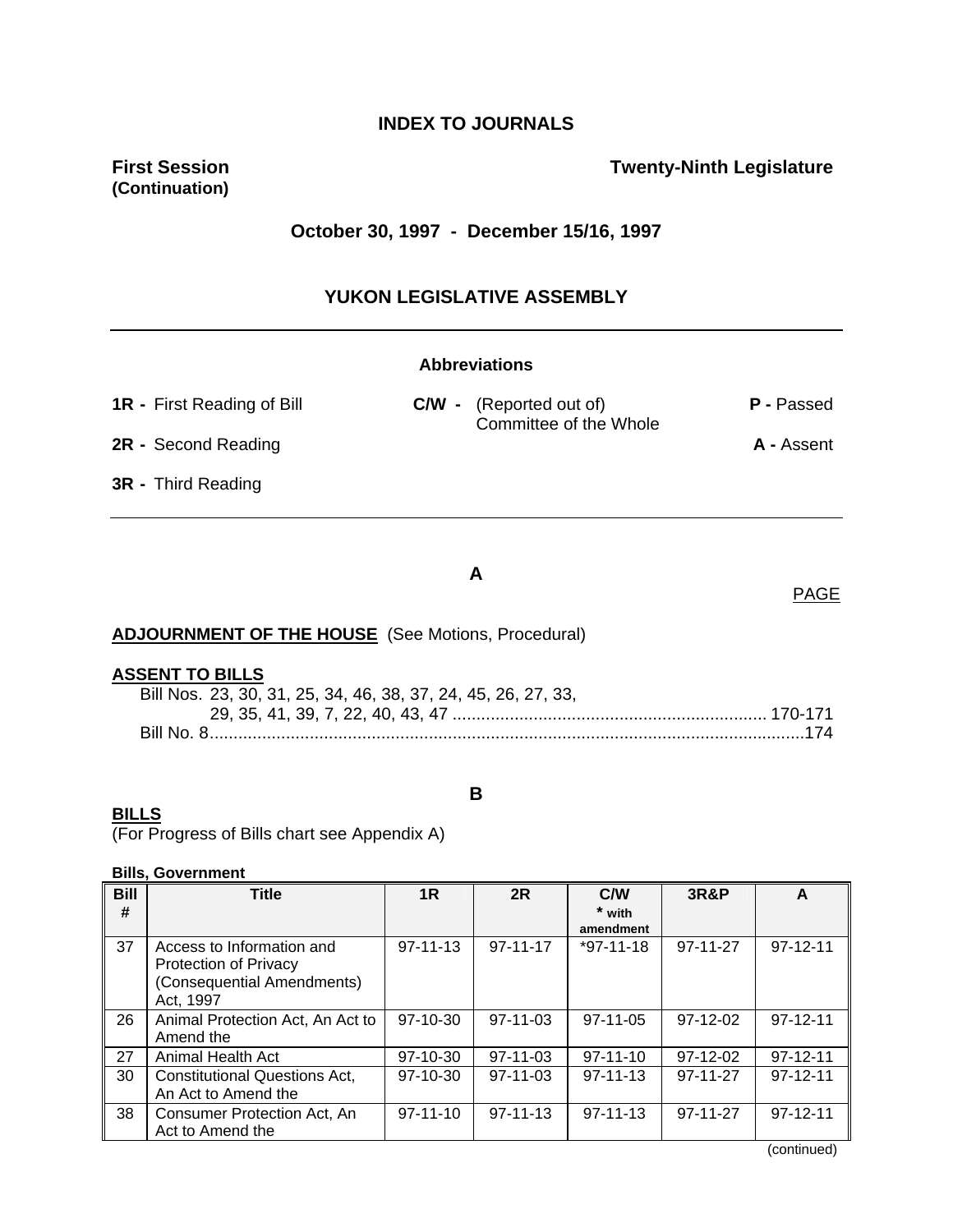| <b>Bill</b>    | <b>Title</b>                                                                                    | 1R                    | 2R             | C/W                                          | <b>3R&amp;P</b>      | A              |
|----------------|-------------------------------------------------------------------------------------------------|-----------------------|----------------|----------------------------------------------|----------------------|----------------|
| #              |                                                                                                 |                       |                | * with                                       |                      |                |
| 34             | Continuing Consolidation of                                                                     | 97-11-03              | $97 - 11 - 04$ | amendment<br>$97 - 11 - 13$                  | $97 - 11 - 27$       | $97 - 12 - 11$ |
|                | <b>Statutes Act</b>                                                                             |                       |                |                                              |                      |                |
| 31             | Cooperative Associations Act,                                                                   | $97-10-30$            | $97 - 11 - 03$ | $97 - 11 - 13$                               | $97 - 11 - 27$       | $97 - 12 - 11$ |
|                | An Act to Amend the                                                                             |                       |                |                                              |                      |                |
| 23             | <b>Crime Prevention and Victim</b><br>Services Trust Act                                        | $97-10-30$            | 97-11-03       | $*97-11-04$                                  | 97-11-27             | $97 - 12 - 11$ |
| 24             | Family Violence Prevention Act                                                                  | $97 - 11 - 13$        | $97 - 11 - 17$ | $*97-11-26$                                  | 97-11-27             | $97 - 12 - 11$ |
| 35             | Financial Administration Act, An<br>Act to Amend the                                            | $97 - 11 - 03$        | $97 - 11 - 10$ | $*97-11-13$                                  | $97-12-04$           | $97 - 12 - 11$ |
| 39             | Motor Vehicles Act, An Act to<br>Amend the                                                      | $97 - 11 - 10$        | $97 - 11 - 12$ | $*97-11-13$                                  | 97-12-04             | $97 - 12 - 11$ |
| 25             | Notaries Act, An Act to Amend<br>the                                                            | 97-10-30              | $97 - 11 - 03$ | $97 - 11 - 13$                               | $97 - 11 - 27$       | $97 - 12 - 11$ |
| 22             | Oil and Gas Act                                                                                 | 97-11-03              | 97-11-06       | $97 - 11 - 10$<br>[recommitted]<br>*97-12-04 | $97 - 12 - 11$       | $97 - 12 - 11$ |
| 46             | Partnership Act, An Act to<br>Amend the                                                         | 97-11-06              | $97 - 11 - 10$ | $97 - 11 - 13$                               | 97-11-27             | $97 - 12 - 11$ |
| 43             | Public Health Act, An Act to<br>Amend the                                                       | $97 - 11 - 13$        | $97 - 11 - 17$ | *97-12-08                                    | $97 - 12 - 11$       | $97 - 12 - 11$ |
| 41             | Public Service Act and the<br><b>Public Service Staff Relations</b><br>Act, An Act to Amend the | $97 - 11 - 06$        | $97 - 11 - 10$ | $97 - 11 - 18$                               | $97-12-04$           | $97 - 12 - 11$ |
| 47             | <b>Public Service Group Insurance</b><br>Benefit Plan Act                                       | 97-12-02              | 97-12-04       | 97-12-08                                     | $97 - 12 - 11$       | $97 - 12 - 11$ |
| 45             | Public Utilities Act, An Act to<br>Amend the                                                    | $\overline{97-11-27}$ | 97-12-01       | 97-12-01                                     | 97-12-01             | $97 - 12 - 11$ |
| 8              | Second Appropriation Act,<br>1997-98                                                            | $97 - 11 - 12$        | $97 - 11 - 19$ | $97-12-16$                                   | 97-12-16             | 97-12-16       |
| 29             | Taxpayer Protection Act, An Act<br>to Amend the                                                 | 97-10-30              | 97-11-03       | $97 - 11 - 13$                               | 97-12-04             | $97 - 12 - 11$ |
| 33             | The Intercountry Adoption<br>(Hague Convention) Act                                             | 97-10-30              | 97-11-03       | $*97-11-05$                                  | $\frac{1}{97-12-04}$ | $97 - 12 - 11$ |
| $\overline{7}$ | Third Appropriation Act,<br>1996-97                                                             | $97 - 11 - 12$        | $97 - 11 - 19$ | 97-11-19                                     | 97-12-04             | $97 - 12 - 11$ |
| 32             | Workers' Compensation Act, An<br>Act to Amend the                                               | $97 - 11 - 10$        |                | - - - - - WITHDRAWN on 97-11-12 - - - - -    |                      |                |
| 40             | Workers' Compensation Act, An<br>Act to Amend the                                               | $97 - 11 - 12$        | $97 - 11 - 17$ | 97-12-04                                     | 97-12-11             | $97 - 12 - 11$ |

### **Bills, Other Than Government**

| Bill # | Title                                                  | 2R | <b>C/W</b>                                | <b>3R&amp;P</b> |  |
|--------|--------------------------------------------------------|----|-------------------------------------------|-----------------|--|
| 101    | Domestic Violence Prevention Act,   97-05-12  <br>1997 |    | Ordered Dropped from Order Paper 97-12-02 |                 |  |

### **BILL WITHDRAWN**

| וווכ |  |  |  |  |  |
|------|--|--|--|--|--|
|------|--|--|--|--|--|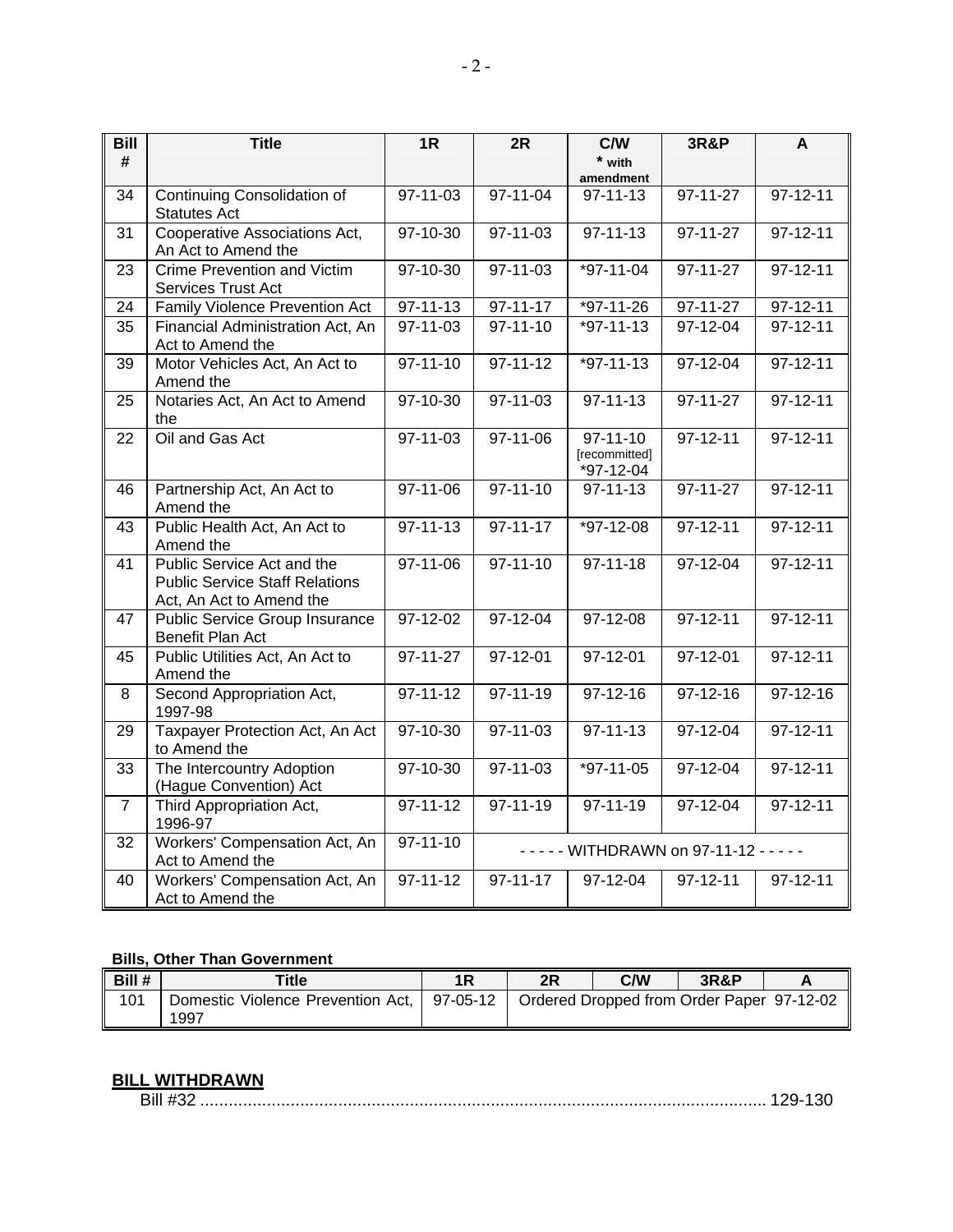### **CLERK OF THE LEGISLATIVE ASSEMBLY (Patrick L. Michael)**

### **COMMISSIONER (Judy Gingell)**

| Assent to Bill Nos. 23, 30, 31, 25, 34, 46, 38, 37, 24, 45, 26, 27, 33, |
|-------------------------------------------------------------------------|
|                                                                         |
|                                                                         |

#### **D**

## **DEBATE**

Adjourned:

| Motion #53 - adjourned debate pursuant to Standing Order 2(2)157  |  |
|-------------------------------------------------------------------|--|
| Motion #70 - adjourned debate pursuant to Standing Order 2(2) 167 |  |
| Motion #73 - adjourned debate pursuant to Standing Order 2(2) 121 |  |

### **DIVISION**

| Motion #68 as amended (proposed restructuring of old age benefits)129               |  |
|-------------------------------------------------------------------------------------|--|
| Motion #72 as amended (telephone service: affordable, reliable, accessible) 120-121 |  |
|                                                                                     |  |
|                                                                                     |  |
|                                                                                     |  |
|                                                                                     |  |
|                                                                                     |  |

### **F**

### **FILED DOCUMENTS**

|     | Anvil Range Mining Corp. News Release dated October 30, 1997 re operations<br>status as a result of the fire at Yukon Energy Corp. (97-1-24) (Ostashek) 114 |
|-----|-------------------------------------------------------------------------------------------------------------------------------------------------------------|
|     | Class one driver examination routes in Dawson City and Faro: letters of<br>concern from the City Manager, Dawson City and from a resident of Faro           |
| 153 |                                                                                                                                                             |
|     | Economic Development programs: contributions to business organizations for                                                                                  |
|     | 1994/95 to 1997/98 (dated December 1, 1997) (97-1-29) (Harding) 152                                                                                         |

(continued)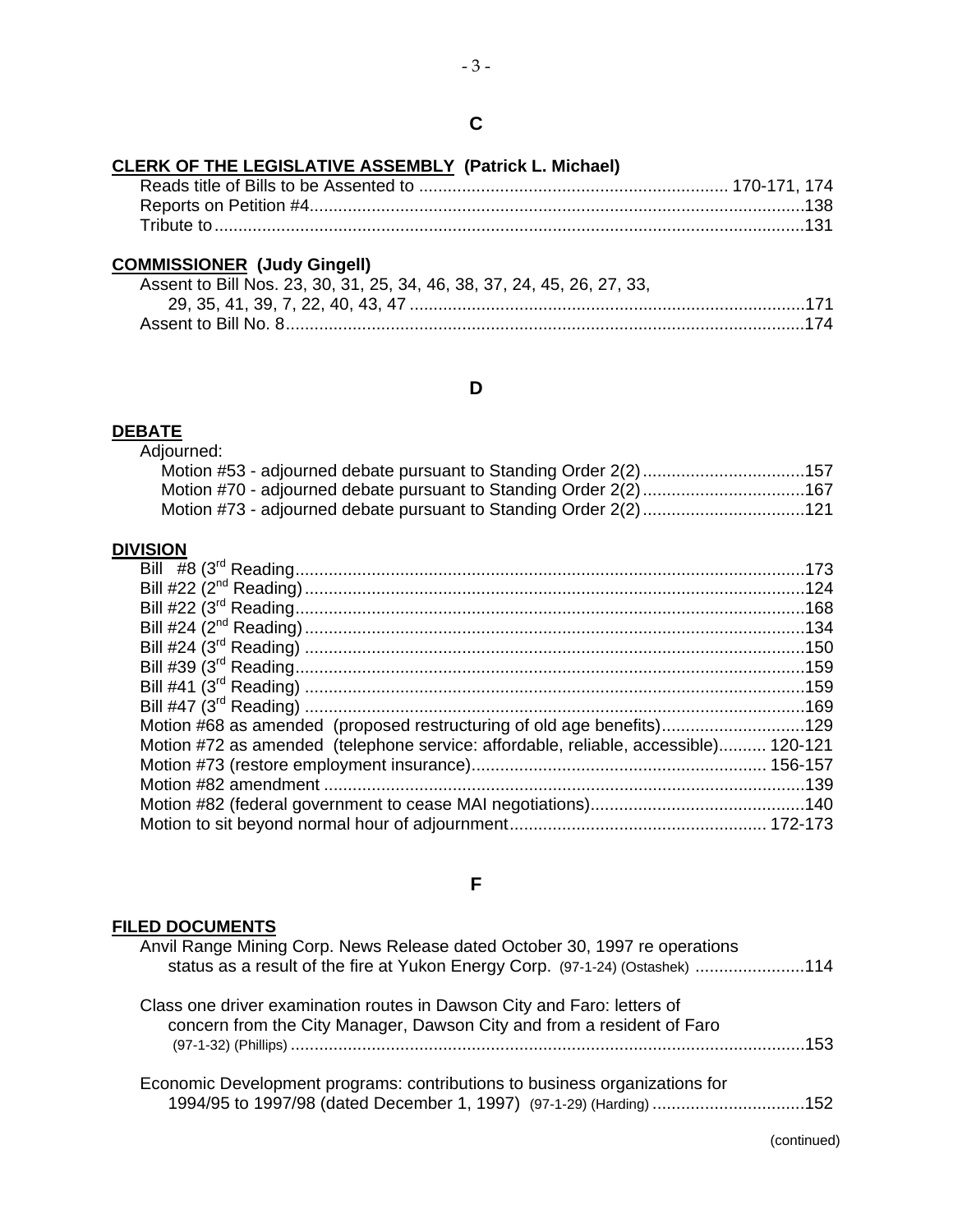# **FILED DOCUMENTS (continued)**

| Financial Assistance Agreement between the Government of Yukon and the<br>Yukon Chamber of Commerce (dated May 5, 1997) and a proposal for a<br>Service Agreement from April 1, 1997 to March 31, 2000 (97-1-31) (Harding) 153 |  |
|--------------------------------------------------------------------------------------------------------------------------------------------------------------------------------------------------------------------------------|--|
| Financial Assistance Agreement between the Government of Yukon and the<br>Yukon Chamber of Mines (dated June 4, 1997) (97-1-30) (Harding)  152                                                                                 |  |
|                                                                                                                                                                                                                                |  |
| Information respecting Ostashek Outfitting Ltd. and funding provided under EDA                                                                                                                                                 |  |
| Non-security deficiencies at the Whitehorse Correctional Centre identified in the                                                                                                                                              |  |
| Rocky Mountain wildlife range: maps showing proposed protected area from<br>Wyoming, U.S.A. to Yukon, Canada (Globe and Mail, October 9, 1997)                                                                                 |  |
| Yukon Employees Union Newsletter: Special Edition, Volume 97, Issue #6                                                                                                                                                         |  |
|                                                                                                                                                                                                                                |  |

**L** 

# **LEGISLATIVE ASSEMBLY**

| <b>Sessional Summary</b>                                 |  |
|----------------------------------------------------------|--|
| Divisions - 14                                           |  |
| Filed Documents - 11                                     |  |
| Government Bills Introduced - 24                         |  |
| Government Bills Passed - 23 Withdrawn - 1               |  |
| Bills other than Government Bills Introduced - 0         |  |
| Bills other than Government Bills Passed - 0             |  |
| Legislative Returns - 13                                 |  |
| Motions Passed, Government - 1                           |  |
| Motions Passed, Other than Government - 5                |  |
| Petitions - 1                                            |  |
| Sessional Papers - 45                                    |  |
| Sitting Days - 25                                        |  |
| (Answered - 2; Outstanding - 2)<br>Written Questions - 4 |  |

# **LEGISLATIVE RETURNS**

| Abattoir: slaughter schedule; fee schedule; income estimates; funded equipment |  |
|--------------------------------------------------------------------------------|--|
| Bear/human conflicts: number of bears killed in 1997 by conservation officers  |  |
|                                                                                |  |

(continued)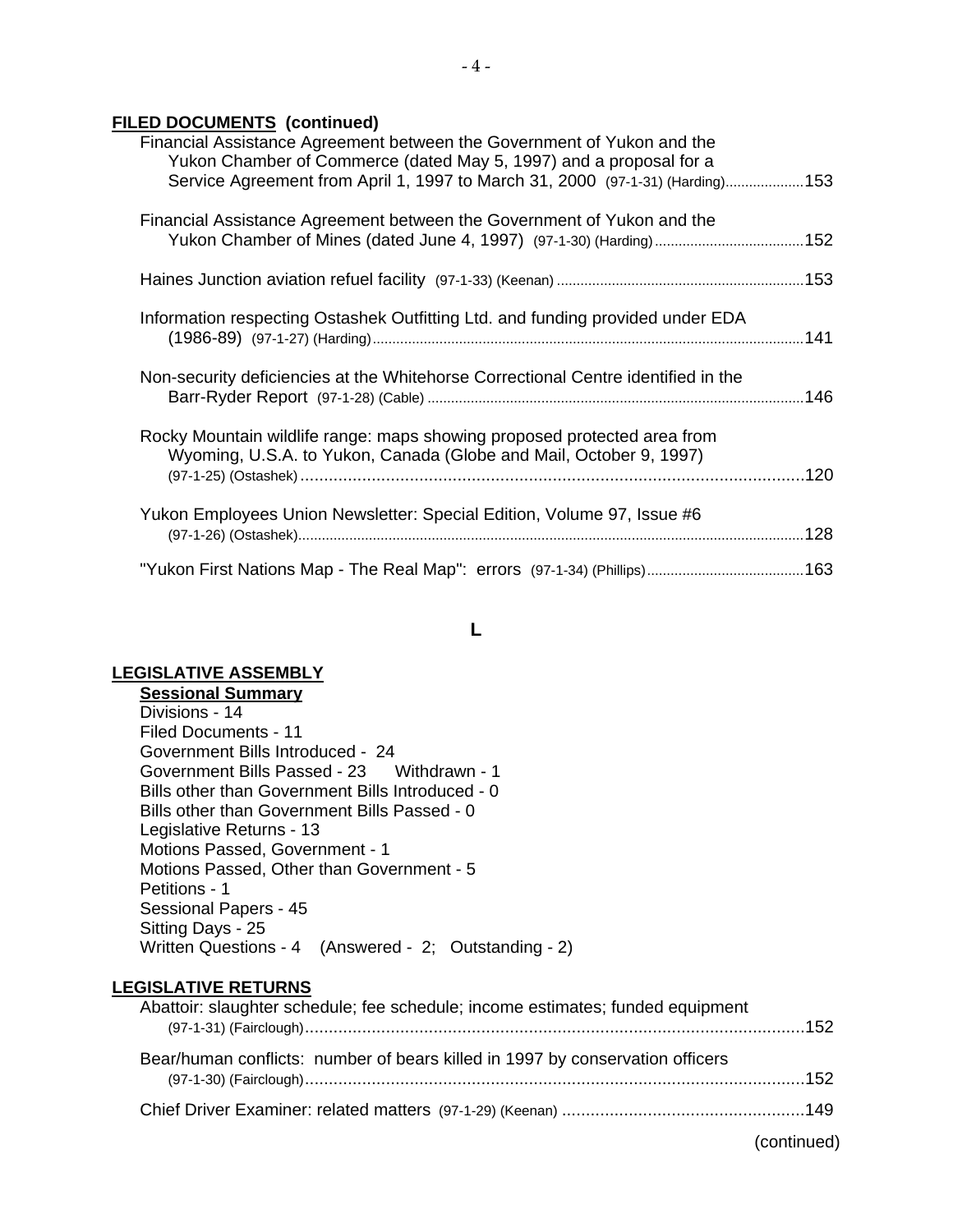# **LEGISLATIVE RETURNS (continued)**

| Financial Assistance Agreement between the Government of Yukon and the<br>Yukon Federation of Labour dated March 4, 1997 and list of other                                                                                                 |  |
|--------------------------------------------------------------------------------------------------------------------------------------------------------------------------------------------------------------------------------------------|--|
| Land Claims training: information re contract with LegendSeekers Anthropological                                                                                                                                                           |  |
| Letter dated November 21, 1997, from the President of the Canadian Association<br>of Petroleum Producers, David J. Manning, to the Minister of Economic<br>Development re support for the proposed Oil and Gas Act (97-1-25) (Harding) 145 |  |
| Little Salmon/Carmacks Final Agreement: consent of Kwanlin Dun re land selections                                                                                                                                                          |  |
| NovaLIS contract: information pertaining to contract award (97-1-24) (Sloan)144                                                                                                                                                            |  |
| Oil and Gas Act (Bill #22): limitation period for prosecution of an offense                                                                                                                                                                |  |
|                                                                                                                                                                                                                                            |  |
| Oil and gas resources forecast for three of eight sedimentary basins (97-1-22) (Harding)138                                                                                                                                                |  |
| Residential lots: number available in Faro, Mayo, Teslin and Haines Junction;<br>explanation of discounted lots and building restrictions in Porter Creek "C"                                                                              |  |
| Shakwak project: correspondence from Yukon Cabinet Ministers to the Alaskan<br>Government and to U.S. Congress and Government to secure funding                                                                                            |  |
|                                                                                                                                                                                                                                            |  |

# **M**

#### **MINISTERIAL STATEMENTS**

| <b>Ministers</b>            |  |
|-----------------------------|--|
| <b>Fairclough</b>           |  |
| (Renewable Resources)       |  |
|                             |  |
|                             |  |
|                             |  |
| (Yukon Housing Corporation) |  |
|                             |  |
|                             |  |
| <b>Harding</b>              |  |
| (Economic Development)      |  |
|                             |  |
|                             |  |
| (Public Service Commission) |  |
|                             |  |
|                             |  |
| (continued)                 |  |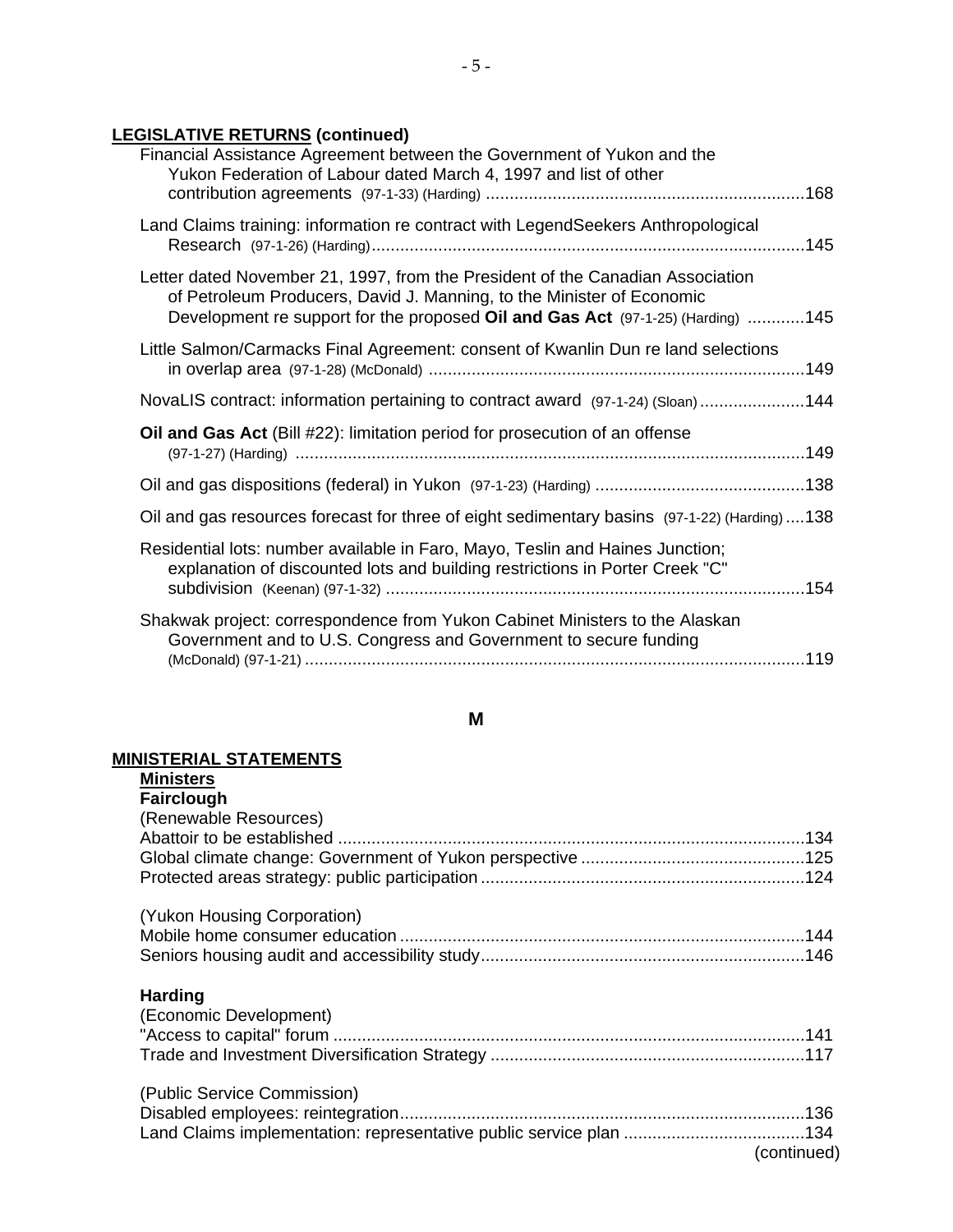| <b>MINISTERIAL STATEMENTS (continued)</b>                                                                      |
|----------------------------------------------------------------------------------------------------------------|
| <b>Ministers (continued)</b>                                                                                   |
| <b>Harding (continued)</b>                                                                                     |
|                                                                                                                |
|                                                                                                                |
| (Yukon Energy Corporation)<br>Fire at the Yukon Energy Corporation's main hydroelectric building in Whitehorse |
|                                                                                                                |
|                                                                                                                |
|                                                                                                                |
| Keenan                                                                                                         |
| (Community and Transportation Services)                                                                        |
|                                                                                                                |
|                                                                                                                |
| <b>McDonald</b>                                                                                                |
| (Government Leader)                                                                                            |
|                                                                                                                |
|                                                                                                                |
|                                                                                                                |
| <b>Moorcroft</b>                                                                                               |
| (Education)                                                                                                    |
|                                                                                                                |
|                                                                                                                |
|                                                                                                                |
|                                                                                                                |
| (Justice)                                                                                                      |
|                                                                                                                |
|                                                                                                                |
| <b>Sloan</b>                                                                                                   |
| (Health and Social Services)                                                                                   |
|                                                                                                                |
|                                                                                                                |
| Kwanlin Dun initiative: recreation and leadership training program for                                         |
|                                                                                                                |
|                                                                                                                |
| (Government Services)                                                                                          |
|                                                                                                                |
|                                                                                                                |
|                                                                                                                |
|                                                                                                                |
| <b>Cabinet Commissioners</b>                                                                                   |
| <b>Fentie</b>                                                                                                  |
| (Forest Cabinet Commission)                                                                                    |
|                                                                                                                |
|                                                                                                                |
| <b>Hardy</b><br>(Cabinet Commission on Yukon Hire)                                                             |
|                                                                                                                |
|                                                                                                                |
| (continued)                                                                                                    |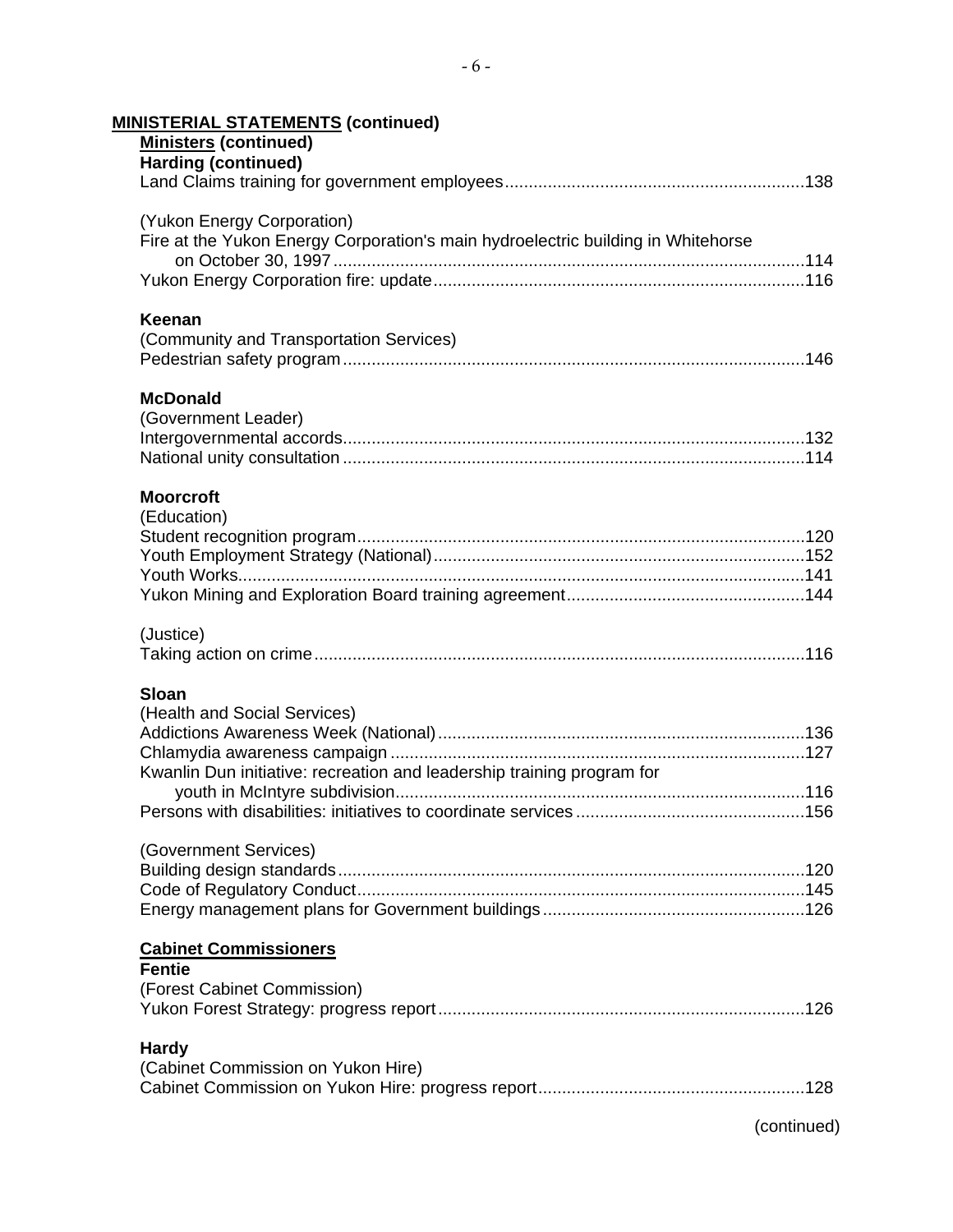| <b>MINISTERIAL STATEMENTS (continued)</b><br><b>Cabinet Commissioners (continued)</b><br>Livingston<br>(Cabinet Commission on the Development Assessment Process) |                |           |                                                                                                   |                       |
|-------------------------------------------------------------------------------------------------------------------------------------------------------------------|----------------|-----------|---------------------------------------------------------------------------------------------------|-----------------------|
| Cabinet Commission on the Development Assessment Process: status report 117                                                                                       |                |           |                                                                                                   |                       |
| <b>McRobb</b><br>(Cabinet Commission on Energy)                                                                                                                   |                |           |                                                                                                   |                       |
| <b>MONEY MESSAGE</b>                                                                                                                                              |                |           |                                                                                                   |                       |
| <b>MOTIONS - GOVERNMENT</b>                                                                                                                                       | <u>Member</u>  | Page      | <b>Amendment</b>                                                                                  | <b>Disposition</b>    |
| Members' Services Board: Pat Duncan to replace<br>Jack Cable (#79)                                                                                                | Harding        | 172       |                                                                                                   | Carried               |
| <b>MOTIONS - OTHER THAN GOVERNMENT</b>                                                                                                                            | Member         | Page      | <b>Amendment</b>                                                                                  | <b>Disposition</b>    |
| Alcohol abuse: recognition of the seriousness<br>(#83)                                                                                                            | Edelman        | 147 - 148 | 147<br>Carried as<br>amended                                                                      | Carried as<br>amended |
|                                                                                                                                                                   |                |           | $(Sub -$<br>amendment<br>147-148<br>Carried)                                                      |                       |
| Employment Insurance: restore program (#73)                                                                                                                       | Hardy          | 121       |                                                                                                   | (Adjourned<br>debate) |
|                                                                                                                                                                   |                | 156 - 157 |                                                                                                   | Carried               |
| Multilateral Agreement on Investment (MAI):<br>federal government to cease negotiations (#82)                                                                     | Hardy          | 139 - 140 | 139<br>Negatived                                                                                  | Carried               |
| NAV Canada's proposal to replace air<br>transportation tax with user fees be reconsidered<br>$(\#70)$                                                             | <b>Jenkins</b> | 166 - 167 | 166 - 167<br>(Sub-<br>amendment<br>167<br>Adjourned<br>debate)                                    | Adjourned<br>debate   |
| Old Age benefits: urge federal government to hold<br>public hearings on proposed restructuring (#68)                                                              | Ostashek       | 128 - 129 | #1 128<br>Carried<br>#2 128-129<br>Carried as<br>amended<br>(Sub-<br>amendment<br>129<br>Carried) | Carried as<br>amended |
|                                                                                                                                                                   |                |           |                                                                                                   | (continued)           |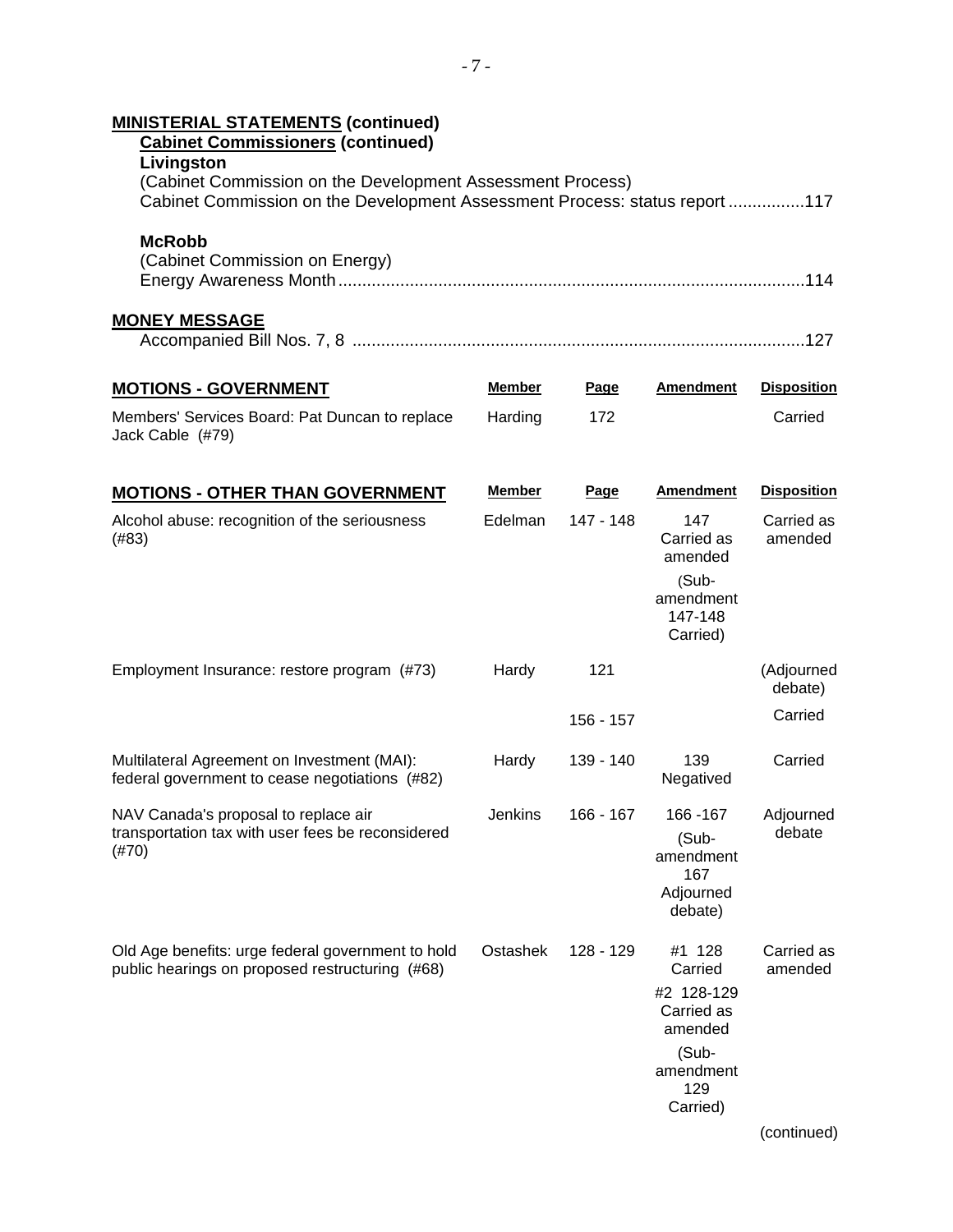| <b>MOTIONS - OTHER THAN GOVERNMENT</b>                                                                 | <b>Member</b> | Page        | <b>Amendment</b> | <b>Disposition</b>    |
|--------------------------------------------------------------------------------------------------------|---------------|-------------|------------------|-----------------------|
| (continued)<br>Reconstruction of the North Alaska Highway:<br>funding to be continued (#53)            | McRobb        | 157         |                  | Adjourned<br>debate   |
| Telephone service: Yukon Government to<br>promote affordable, reliable and accessible<br>service (#72) | Livingston    | 120 - 121   | 120<br>Carried   | Carried as<br>amended |
| <b>MOTIONS - PROCEDURAL</b>                                                                            | <b>Member</b> | <b>Page</b> | <b>Amendment</b> | <b>Disposition</b>    |
| [See also "Sit Beyond Normal Hour of<br>Adjournment"]                                                  |               |             |                  |                       |
| Special adjournment motion                                                                             | Moorcroft     | 174         |                  | Carried               |
|                                                                                                        | P             |             |                  |                       |
| <b>PAGES</b>                                                                                           |               |             |                  |                       |
| <b>PETITIONS</b><br>Designating area in Porter Creek as a park (#4)                                    |               |             |                  |                       |
| <b>POWER OUTAGE</b>                                                                                    |               |             |                  |                       |
| <b>PRIVILEGE, QUESTION OF</b>                                                                          |               |             |                  |                       |
|                                                                                                        | Q             |             |                  |                       |
| <b>QUORUM COUNT</b>                                                                                    |               |             |                  | 147                   |
|                                                                                                        | R             |             |                  |                       |

#### **RECESS**

House recessed due to power outage ...............................................................................159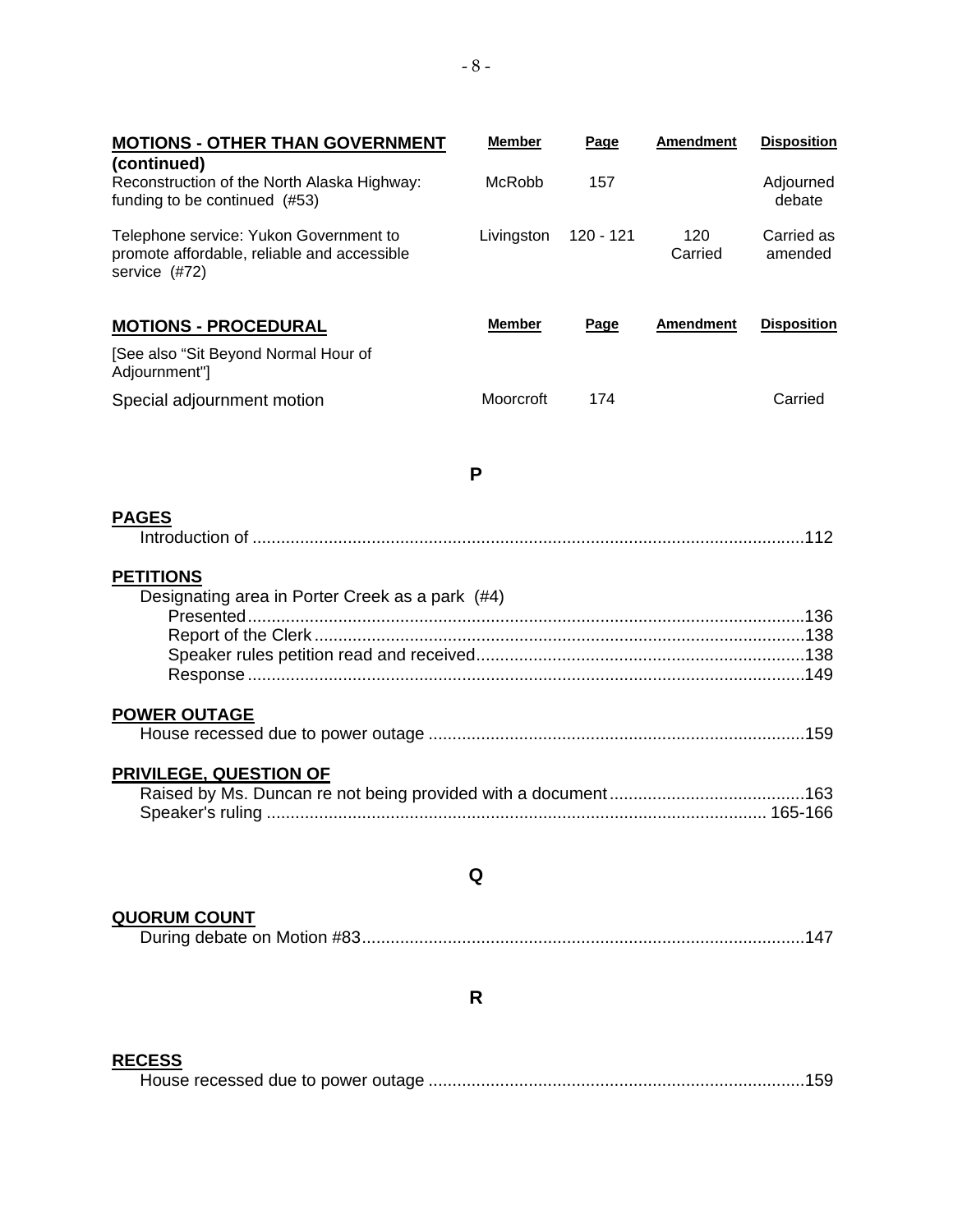# **S**

# **SESSIONAL PAPERS**

| Alaska-Yukon Intergovernmental Relations Accord between the Government<br>of Yukon and the State of Alaska (dated October 28, 1997) and<br>signed by Piers McDonald, Government Leader and Tony Knowles,        |  |
|-----------------------------------------------------------------------------------------------------------------------------------------------------------------------------------------------------------------|--|
| Arbitrator's decision in the Matter of the Yukon Education Act and in the<br>Matter of an Arbitration between the Yukon Teachers Association and<br>the Yukon Government (1996-1998 Collective Agreement) dated |  |
| Assessment Highlights: Yukon Territorial Examinations (Math and Sciences                                                                                                                                        |  |
| Auditor General: Annual Report on Other Matters for the year ended                                                                                                                                              |  |
| Auditor General: Report on the audit of the accounts and financial statements<br>of the Government of the Yukon Territory for the year ended March 31, 1997                                                     |  |
| BC-Yukon Intergovernmental Relations Accord (dated September 30, 1997)<br>and signed by Glen Clark, Premier of British Columbia and                                                                             |  |
| Chlamydia disease: compact disc case containing a multi-coloured assortment                                                                                                                                     |  |
| Community Agency Contribution Agreement between the Government of<br>Yukon and the Northern Network of Services Society effective                                                                               |  |
| Conflict of Interest Commission First Annual Report (May 1996 - June 1997)                                                                                                                                      |  |
| Deductions from the indemnities of Members of the Legislative Assembly<br>made pursuant to subsection 39(6) of the Legislative Assembly Act:<br>Report of the Clerk of the Yukon Legislative Assembly (dated    |  |
|                                                                                                                                                                                                                 |  |
| Department of Education 1996/97 Annual Report (97-1-84) (Moorcroft) 149                                                                                                                                         |  |
| Employment Equity 1990 - 1996 Progress Report (dated October 1997)                                                                                                                                              |  |
| Family Violence: Directory of Services and Resources, 1997 (97-1-77) (Moorcroft) 136                                                                                                                            |  |
| Framework for Discussion on Canadian Unity and Press Release dated<br>September 14, 1997: Premiers agree to consult Canadians on unity                                                                          |  |
|                                                                                                                                                                                                                 |  |

(continued)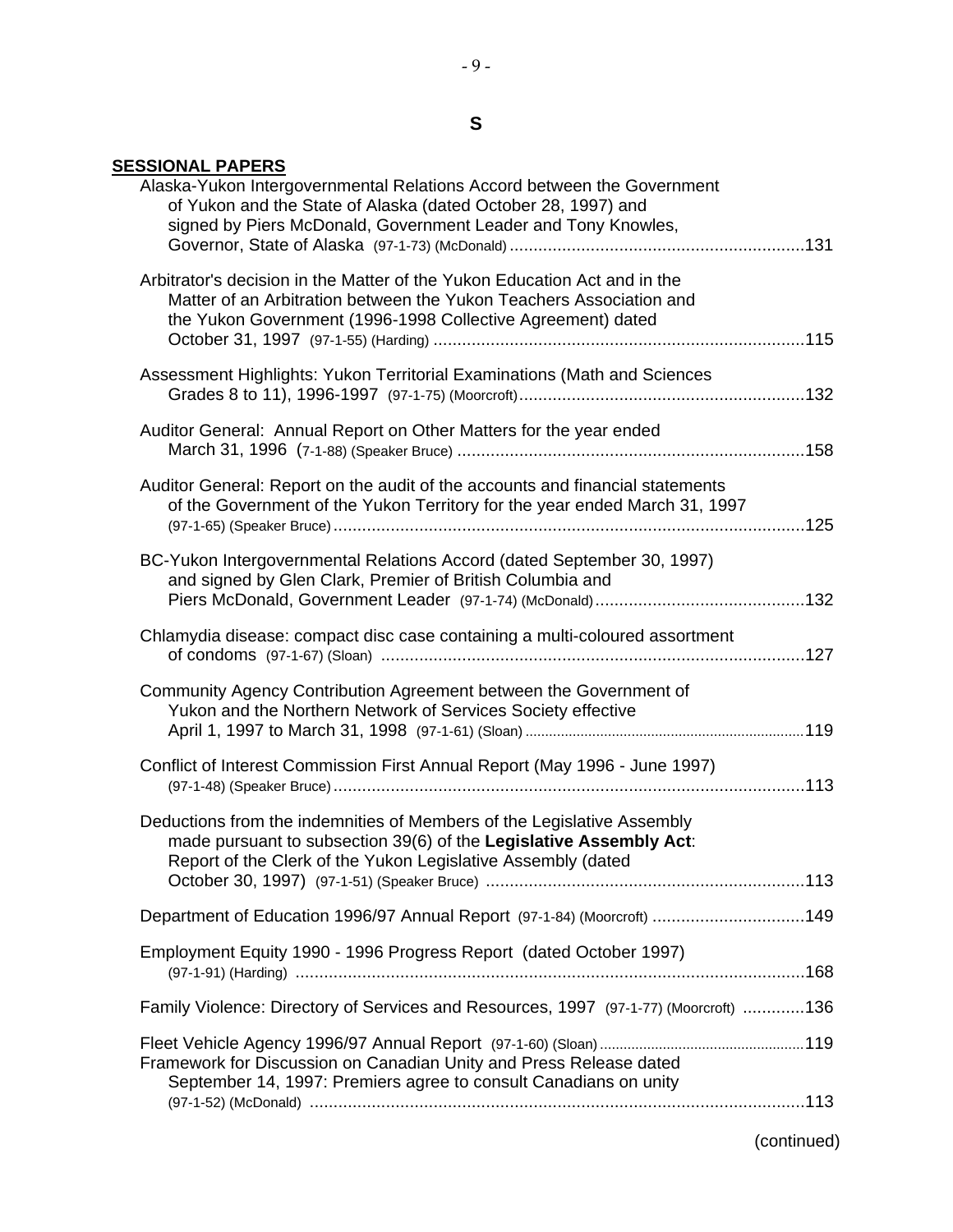# **SESSIONAL PAPERS (continued)**

| Health and Social Services Council 1996/97 Annual Report (97-1-81) (Sloan) 144                                                                                                                                                                                                                                                                                                                                           |
|--------------------------------------------------------------------------------------------------------------------------------------------------------------------------------------------------------------------------------------------------------------------------------------------------------------------------------------------------------------------------------------------------------------------------|
| Health Care Insurance Programs: statement of 1996/97 revenue and                                                                                                                                                                                                                                                                                                                                                         |
| Letter dated August 28, 1997 to Hon. Ms. Gingell, Commissioner of Yukon,<br>from Hon. Jane Stewart, Minister of Indian Affairs and Northern Development,<br>re instruction regarding post as Commissioner (97-1-53) (McDonald)115                                                                                                                                                                                        |
| Little Salmon/Carmacks First Nation Self-Government Agreement and                                                                                                                                                                                                                                                                                                                                                        |
| Managing Yukon Forests: Draft statement of vision and principles                                                                                                                                                                                                                                                                                                                                                         |
| Mobile home owner information sessions package (97-1-86) (Fairclough) 152                                                                                                                                                                                                                                                                                                                                                |
|                                                                                                                                                                                                                                                                                                                                                                                                                          |
| Oil and Gas Act (Bill #22): REVISED French text** (97-1-83) (Moorcroft) 146<br>[** Sessional Paper 97-1-83 replaced Sessional Paper 97-1-64]                                                                                                                                                                                                                                                                             |
| Ombudsman/Information and Privacy Commission First Annual Report                                                                                                                                                                                                                                                                                                                                                         |
| Order-in-Council 1997/161, An Act Approving Yukon Land Claims Final<br>Agreements, and First Nations (Yukon) Self-Government Act, dated<br>October 1, 1997 approving Self-Government Agreements for the<br>Little Salmon/Carmacks First Nation and the Selkirk First Nation made<br>July 21, 1997and amendments to the Umbrella Final Agreement<br>(dated May 29, 1993) set out in the schedule (97-1-72) (McDonald) 131 |
| Property Management Agency 1996/97 Annual Report (97-1-59) (Sloan) 119                                                                                                                                                                                                                                                                                                                                                   |
| Protected Areas Strategy (Yukon): Discussion paper (dated November 1997)                                                                                                                                                                                                                                                                                                                                                 |
| Public Accounts of the Government of the Yukon Territory for the year                                                                                                                                                                                                                                                                                                                                                    |
| Report of the Chief Electoral Officer of the Yukon on the by-election held on                                                                                                                                                                                                                                                                                                                                            |
| Report of the Chief Electoral Officer of the Yukon on elections of Members of the<br>Legislative Assembly and other related matters (November 25, 1997)<br>(97-1-82) (Speaker Bruce) …………………………………………………………………………………………145                                                                                                                                                                                               |
| Selkirk First Nation Self-Government Agreement and Final Agreement                                                                                                                                                                                                                                                                                                                                                       |
| Student Recognition Report (dated August 1997) (97-1-58) (Moorcroft) 119                                                                                                                                                                                                                                                                                                                                                 |
| Telephone service to unserved and underserved areas: letter dated<br>December 1, 1997 from Hon. Dave Keenan, Minister of Community and<br>Transportation Services, to Jean Poirer, President, NorthwesTel Inc.                                                                                                                                                                                                           |
| (continued)                                                                                                                                                                                                                                                                                                                                                                                                              |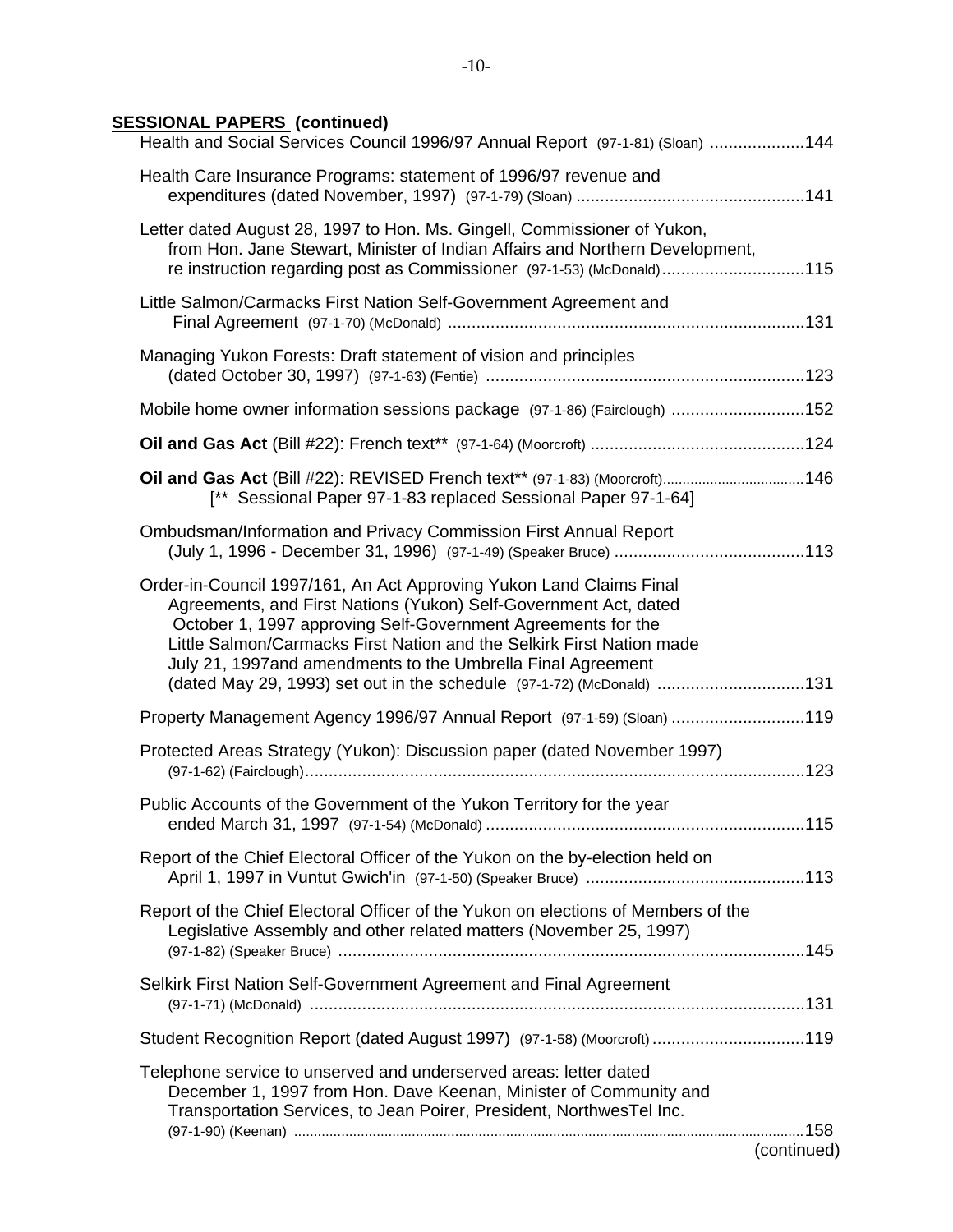# **SESSIONAL PAPERS (continued)**

| Vital Statistics 1986 - 1995: births, marriages and deaths in Yukon (dated     |  |
|--------------------------------------------------------------------------------|--|
| Yukon Advisory Council on Women's Issues Annual Report 1996-97                 |  |
|                                                                                |  |
| Yukon Development Corporation 1996 Annual Report (97-1-56) (Harding)115        |  |
| Yukon Driver Control Board Report (dated June 13, 1997) (97-1-69) (Keenan) 127 |  |
| Yukon Economic Review 1996 (dated August 1997) (97-1-57) (Harding) 117         |  |
|                                                                                |  |
| Yukon Heritage Resources Board 1996/97 Annual Report (97-1-78) (Keenan) 138    |  |
| Yukon Housing Corporation 1996/97 Annual Report (97-1-87) (Fairclough) 154     |  |
| Yukon Liquor Corporation 1996/97 Annual Report (97-1-85) (Fairclough) 149      |  |
| Yukon Lottery Commission 1996/97 Annual Report (7-1-89) (Keenan)158            |  |
| Yukon Utilities Board 1997 Annual Report (dated August 1, 1997)                |  |
| SIT BEYOND NORMAL HOUR OF ADJOURNMENT (Motion to)                              |  |
| <b>SPEAKER (Hon. Robert Bruce)</b>                                             |  |
|                                                                                |  |
|                                                                                |  |
|                                                                                |  |
|                                                                                |  |
| <b>Rulings:</b>                                                                |  |
|                                                                                |  |
|                                                                                |  |
| Re Question of Privilege re refusal of Government to provide document 165-166  |  |
| <b>Statements:</b>                                                             |  |
|                                                                                |  |
|                                                                                |  |
|                                                                                |  |
|                                                                                |  |
| <u>SPECIAL ADJOURNMENT MOTION</u>                                              |  |

(See Motions, Procedural)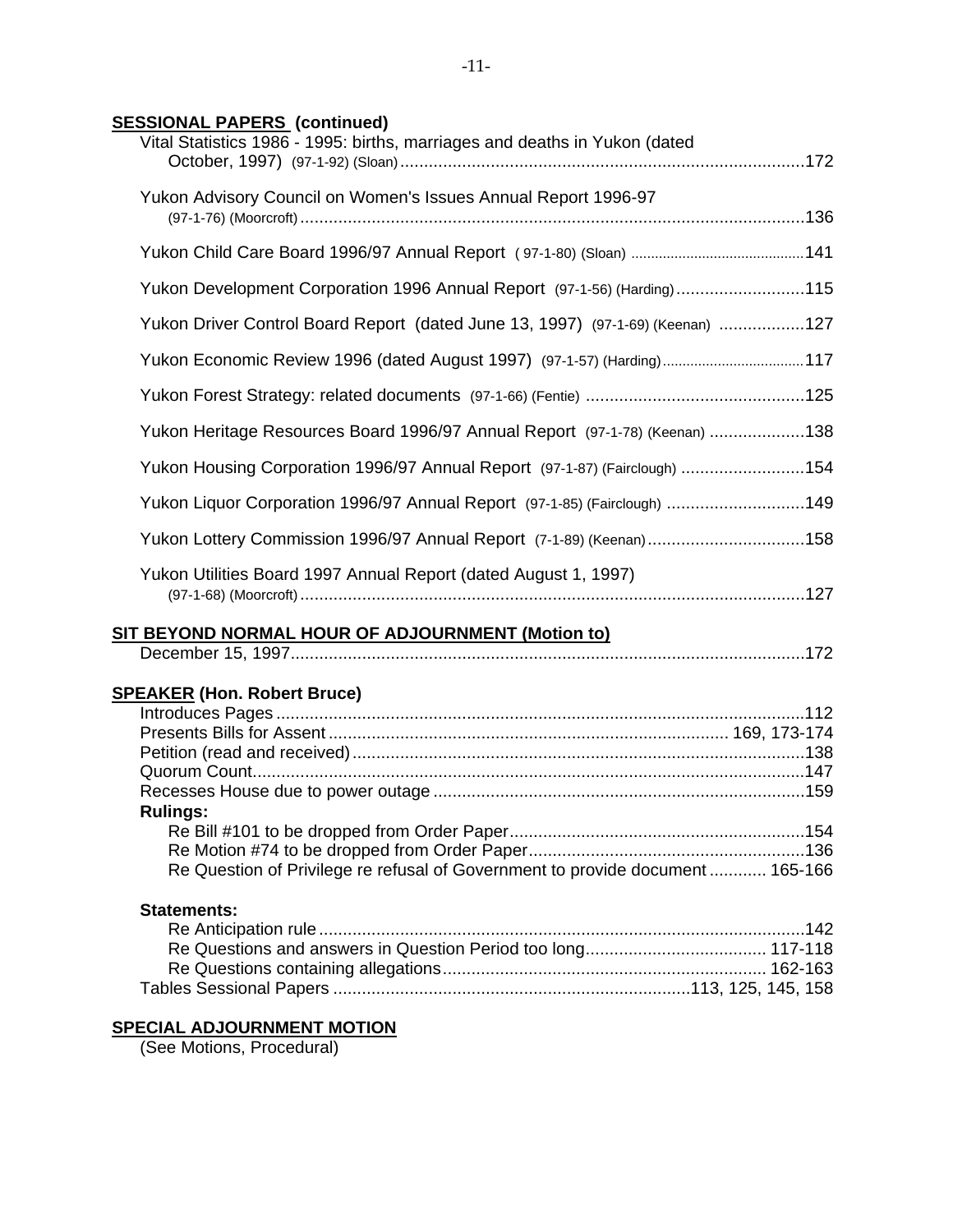# **TRIBUTES**

| National Day of Remembrance and Action on Violence against Women 158      |  |
|---------------------------------------------------------------------------|--|
|                                                                           |  |
| Twentieth Anniversary of the Clerk of the Assembly, Patrick L. Michael131 |  |
|                                                                           |  |
|                                                                           |  |
|                                                                           |  |
|                                                                           |  |

# **U**

# **UNANIMOUS CONSENT**

| To resolve into Committee of the Whole prior to 5:30 p.m. on a Wednesday148 |  |
|-----------------------------------------------------------------------------|--|

### **W**

## **WITHDRAWAL OF BILL**

| וווכ |  |  |
|------|--|--|
|------|--|--|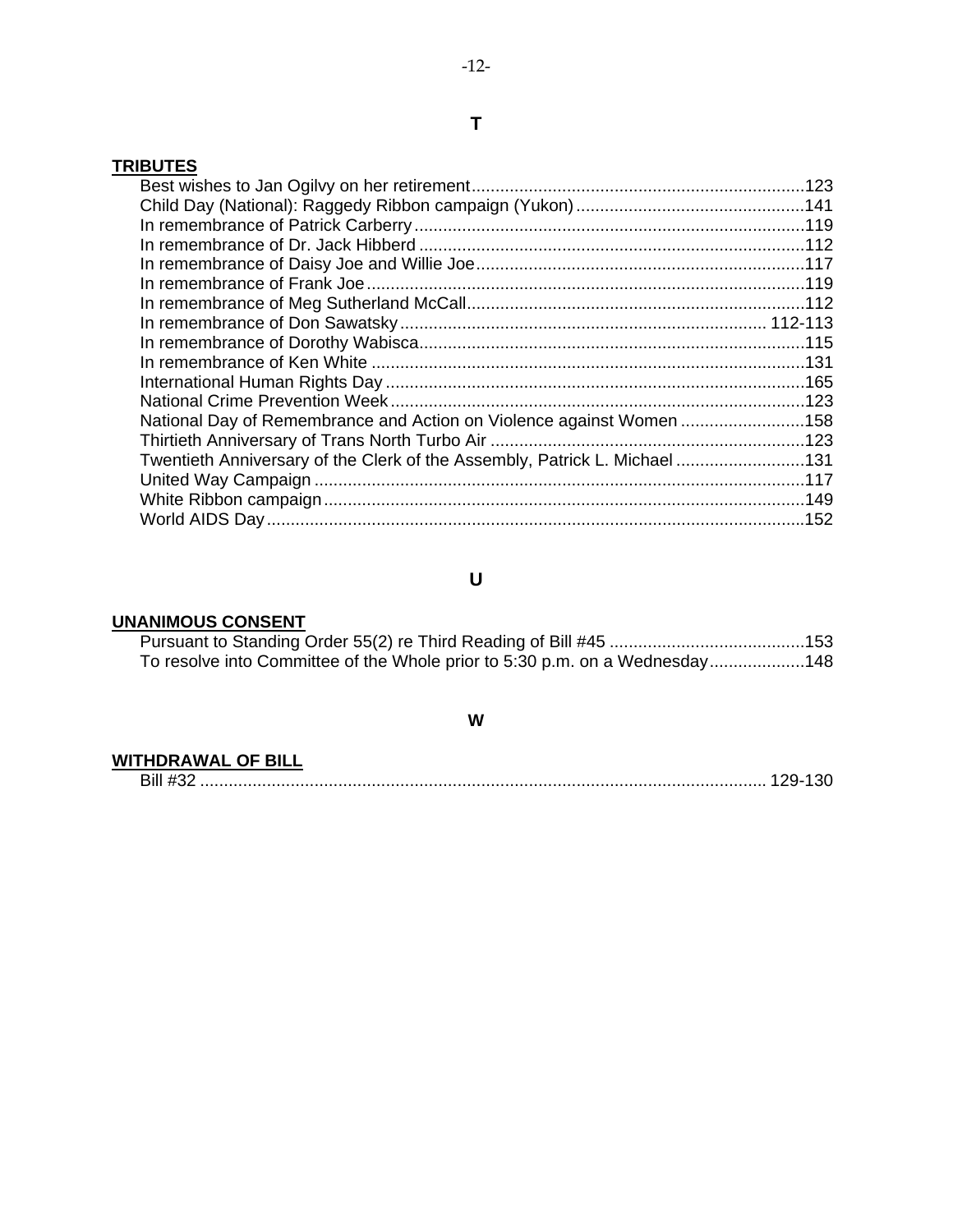## **YUKON LEGISLATIVE ASSEMBLY**

Motions adopted during the Fall Sitting of the First Session of the 29th Legislative Assembly

October 30, 1997 - December 15/16, 1997

 Note: The following is an unofficial consolidation of the substantive motions adopted during the time period noted above. If motions were amended before adoption, the amendment is incorporated in the text and a notation made that the motion was amended.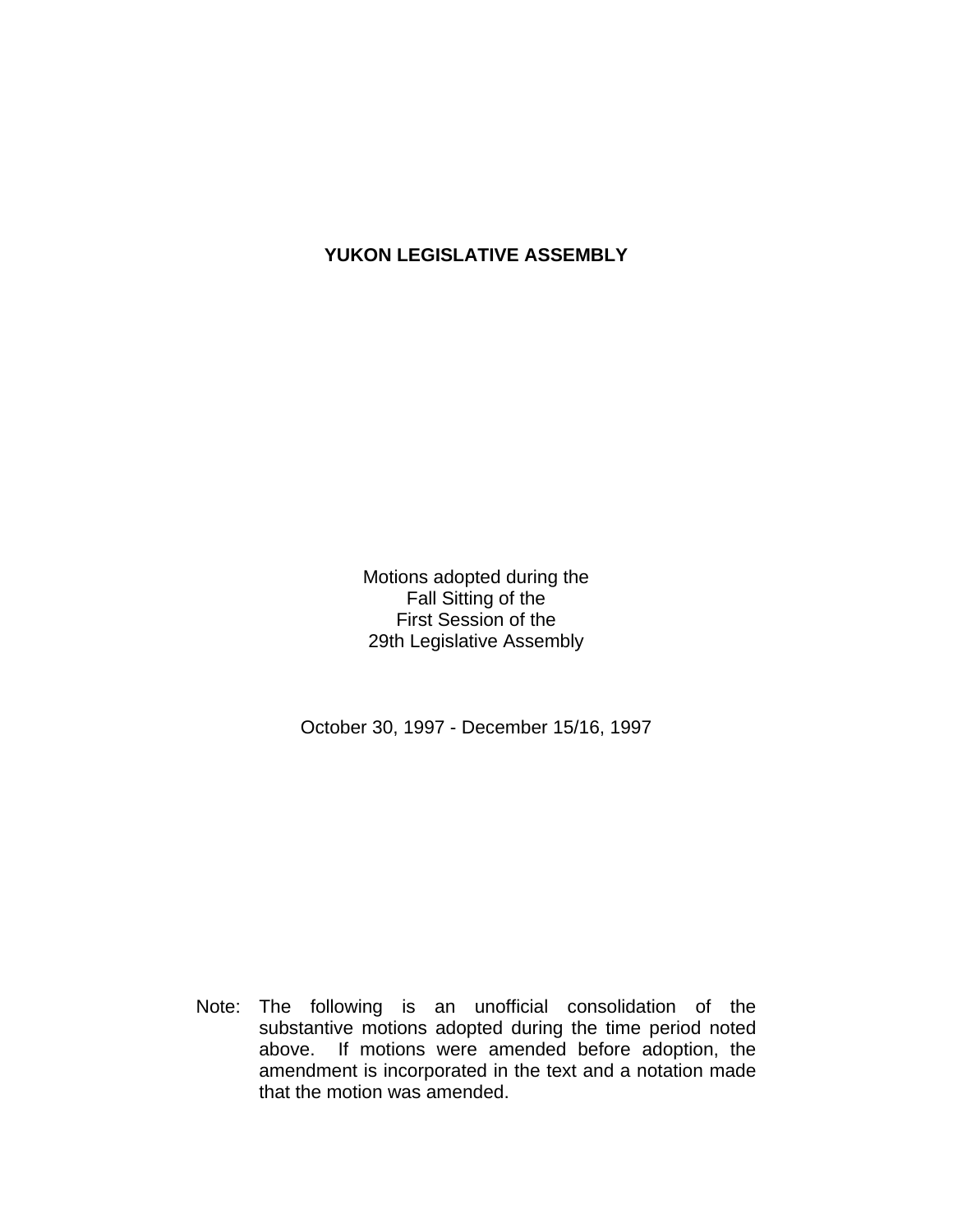## **Consolidation of Motions adopted during the Fall Sitting of the First Session of the 29th Legislative Assembly**

October 30, 1997 - December 15/16, 1997

# **INDEX**

| <b>SUBSTANTIVE MOTIONS (listed in chronological order)</b><br><b>Subject Matter</b> |                                                                           | Page    |
|-------------------------------------------------------------------------------------|---------------------------------------------------------------------------|---------|
| 1.                                                                                  | Telephone service in the Yukon: reliable, affordable and accessible (#72) | 1       |
| 2.                                                                                  | Old age benefits: federal proposal to restructure (#68)                   | $1 - 2$ |
| 3.                                                                                  | Multilateral Agreement on Investment: cease negotiations on (#82)         | 2       |
| 4.                                                                                  | Alcohol abuse in the Yukon (#83)                                          | 2       |
| 5.                                                                                  | Unemployment Insurance: federal restructuring (#73)                       | 3       |
| 6.                                                                                  | Members' Services Board: change in appointment (#79)                      | 3       |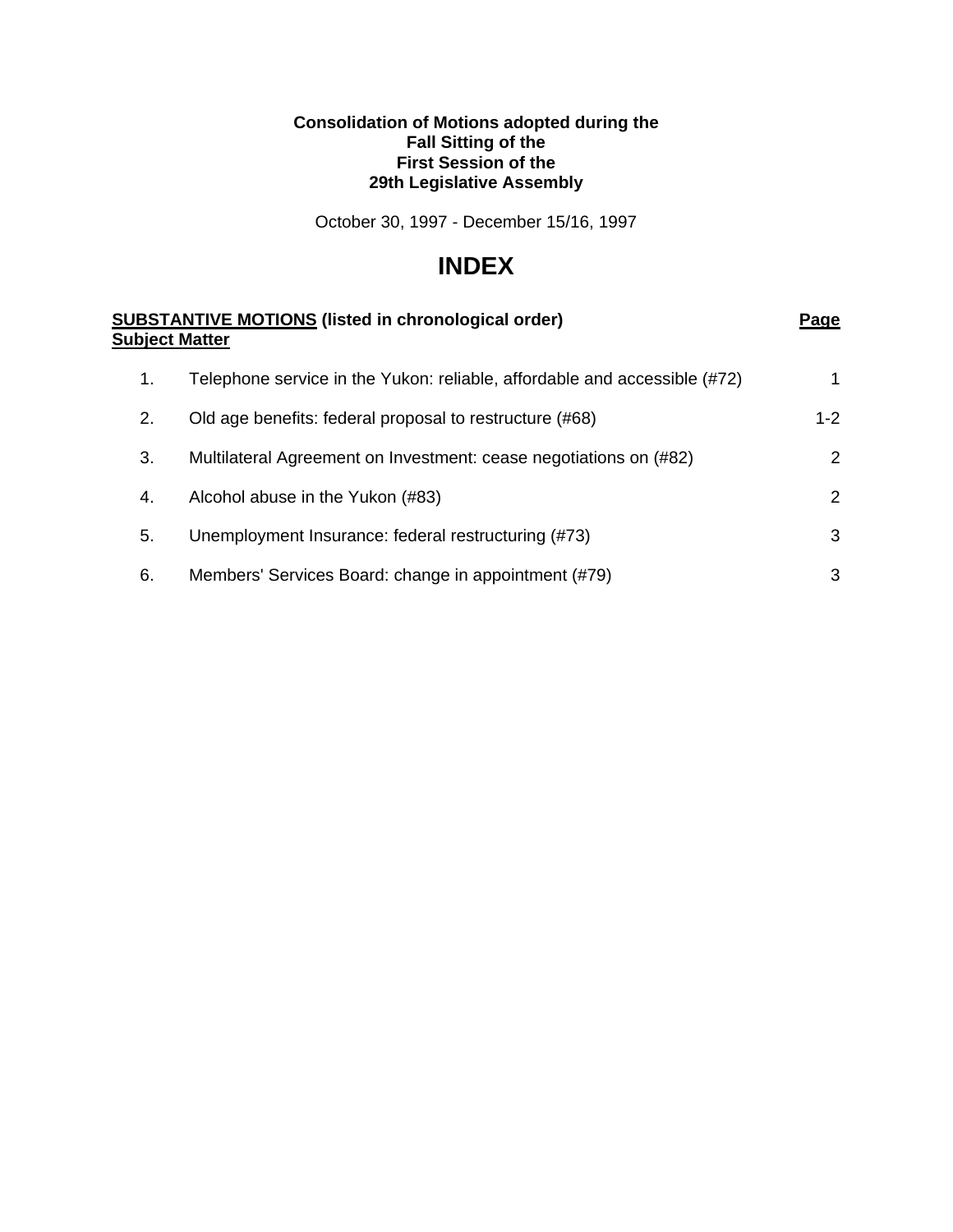## **YUKON LEGISLATIVE ASSEMBLY**

Motions adopted during the Fall Sitting of the First Session of the 29th Legislative Assembly

October 30, 1997 - December 15/16, 1997

1. Motion #72 - Mr. Livingston, Member for Lake Laberge Debated November 5, 1997 Carried November 5, 1997

THAT it is the opinion of this House that:

- (1) Yukoners deserve reliable, affordable and accessible telephone service;
- (2) the present telephone service does not adequately serve the varied needs of rural and urban Yukoners;
- (3) the Canadian Radio-television and Telecommunications Commission has a responsibility to Yukoners to ensure that regulated competition facilitates lower long distance rates, improved service and extension of services in underserved areas;
- (4) all telephone services directed towards basic home and business use in the Yukon should be regulated by the CRTC to ensure reliable, affordable and accessible service;
- (5) the Government of the Yukon should urge the CRTC to direct telecommunications companies operating in Canada to establish a fund to expand the Yukon's telecommunications infrastructure; and
- (6) the Government of the Yukon should actively pursue all avenues to promote reliable, affordable and accessible telephone service in the Territory.
- (7) the Hansard of the debate on this motion be forwarded to CRTC to advise it of the views of the Yukon Legislative Assembly on this important issue."

#### **Amended**

2. Motion #68 - Mr. Ostashek, Leader of the Official Opposition Debated November 12, 1997 Carried November 12, 1997

> THAT it is the opinion of this House that the federal Liberal Government proposal to restructure old age benefits:

- (1) has flaws and raises serious issues of fairness in that the proposed seniors benefit will penalize Canadians who are saving for retirement while at the same time reduce their future retirement benefits,
- (2) as well as represents an attack on universality of Canada's social programs by replacing a public pension system with a minimal welfare system for the very poorest of seniors, and
- (3) imposes severe clawbacks on low and middle-income Canadians, robbing them of an ability to live their retirement in self-reliance and dignity;

 THAT this House urges the federal Liberal Government to uphold the sacred trust of our country's obligations to its senior citizens by holding public hearings in Yukon and canceling proposed changes and cuts and restoring a comprehensive, universal public pension; and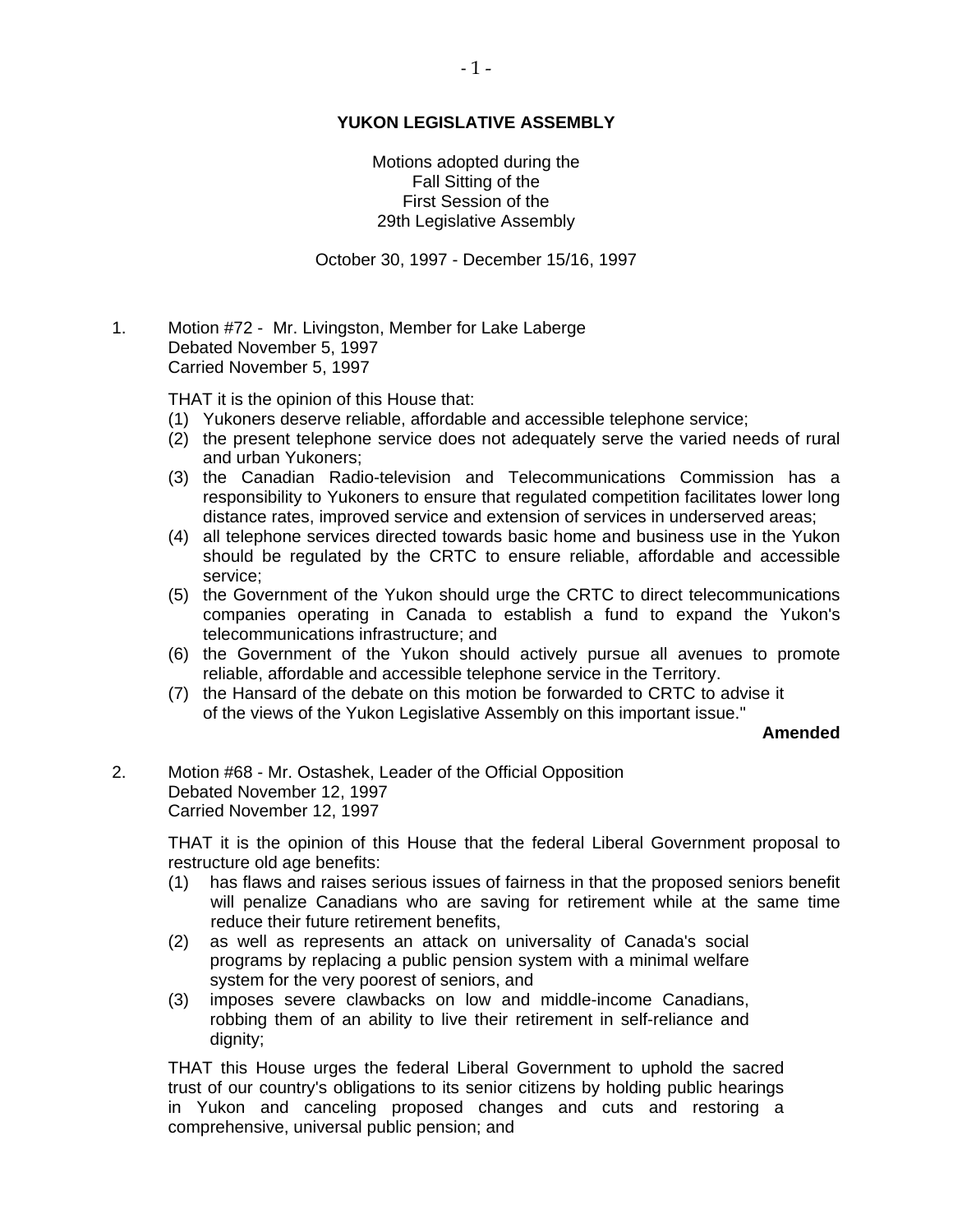THAT this House urges the Government of Yukon to hold public hearings on the implications of the proposed seniors benefit in the event that the federal Liberal Government fails to conduct public hearings in the territory.

### **Amended**

3. Motion #82 - Mr. Hardy, Member for Whitehorse Centre Debated November 19, 1997 Carried November 19, 1997

THAT it is the opinion of this House that:

- (1) the Multilateral Agreement on Investment (MAI), sponsored by the U.S.A., supported by Canada, and currently the subject of secret negotiations by the 29 industrial nations in OECD (the Organization for Economic Cooperation and Development), represents a major attack on the autonomy and self-determination of governments at all levels; and
- (2) the democratic process which Canadians so value is seriously threatened by the MAI whose aim is to remove control of the economic process from the people's elected representatives and to consolidate it in the hands of transnational corporations;

and

 THAT this House calls on the federal Government to cease all negotiations on the MAI and to facilitate full participation of all Canadians in major decisions affecting our economic future.

4. Motion #83 - Mrs. Edelman, member for Riverdale South Debated November 26, 1997 Carried November 26, 1997

THAT it is the opinion of this House that:

- (1) alcohol abuse is a major problem for Yukon society;
- (2) alcohol abuse is destructive to personal relationships, and contributes to domestic violence;
- (3) alcohol abuse is a significant factor in health care costs to Yukoners;
- (4) impaired driving is a serious problem for Yukoners and alcohol abuse is a significant factor in the commission of other crimes; and
- (5) misuse of alcohol during pregnancy is causing increasing concern among Yukoners, because of the disabilities that those persons suffering from Fetal Alcohol Syndrome/Fetal Alcohol Effects encounter, and because of the effects on our education system;

 THAT, recognizing the seriousness of alcohol abuse in the Yukon, the Yukon Government should continue its coordinated, focused approach, including the work of the Fostering Healthy Communities Committee, and report back to this House in the spring of 1998 about progress and actions in the area of alcohol and drug services prevention and treatment; and

THAT the actions leading to the preparation of this report should include consultation with affected government departments, other governments, and non-government organizations dealing with alcohol addiction and abuse.

#### **Amended**